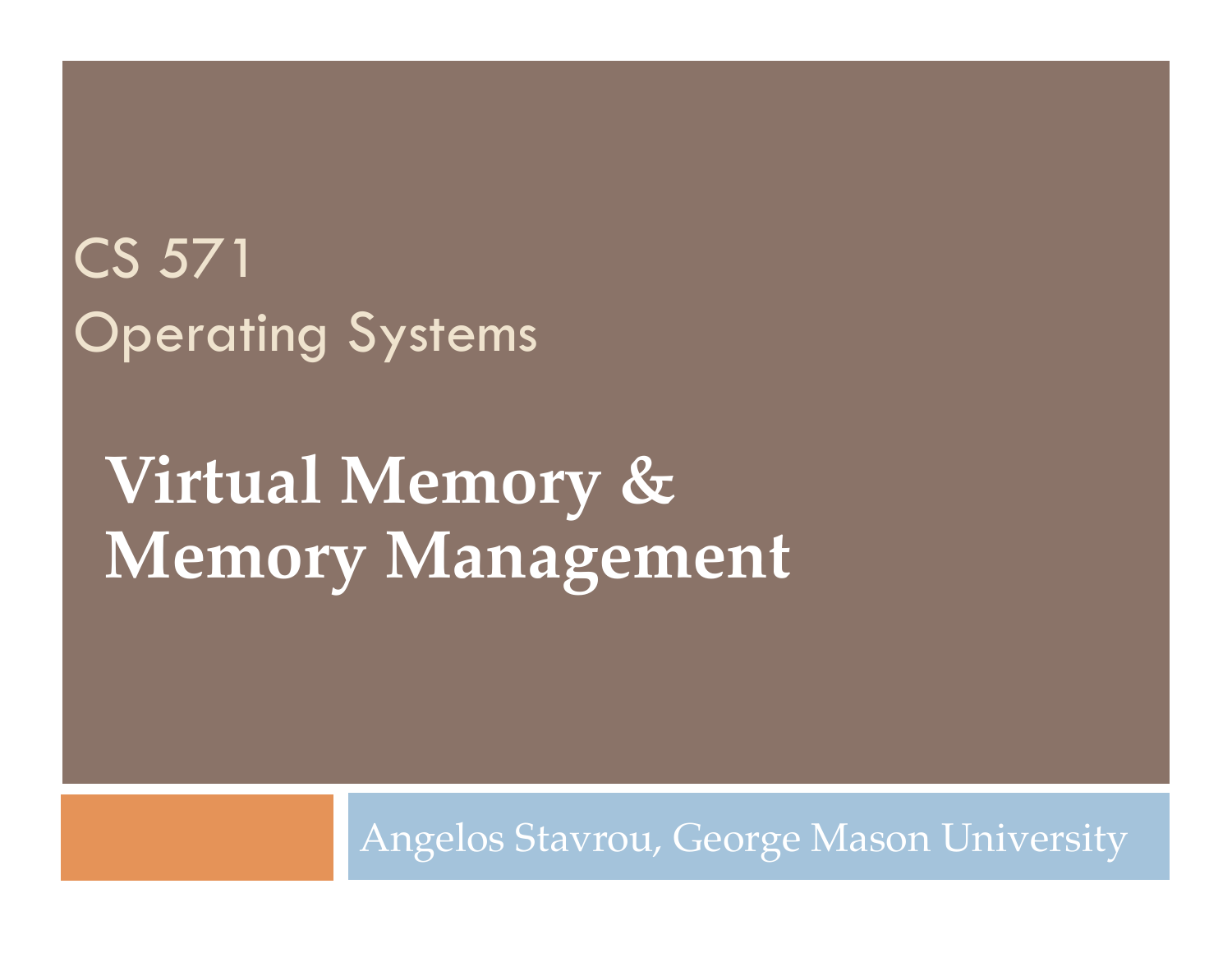# Memory Management

- Logical and Physical Address Spaces
- **□** Contiguous Allocation
- □ Paging
- □ Segmentation
- Virtual Memory Techniques (Next Lecture)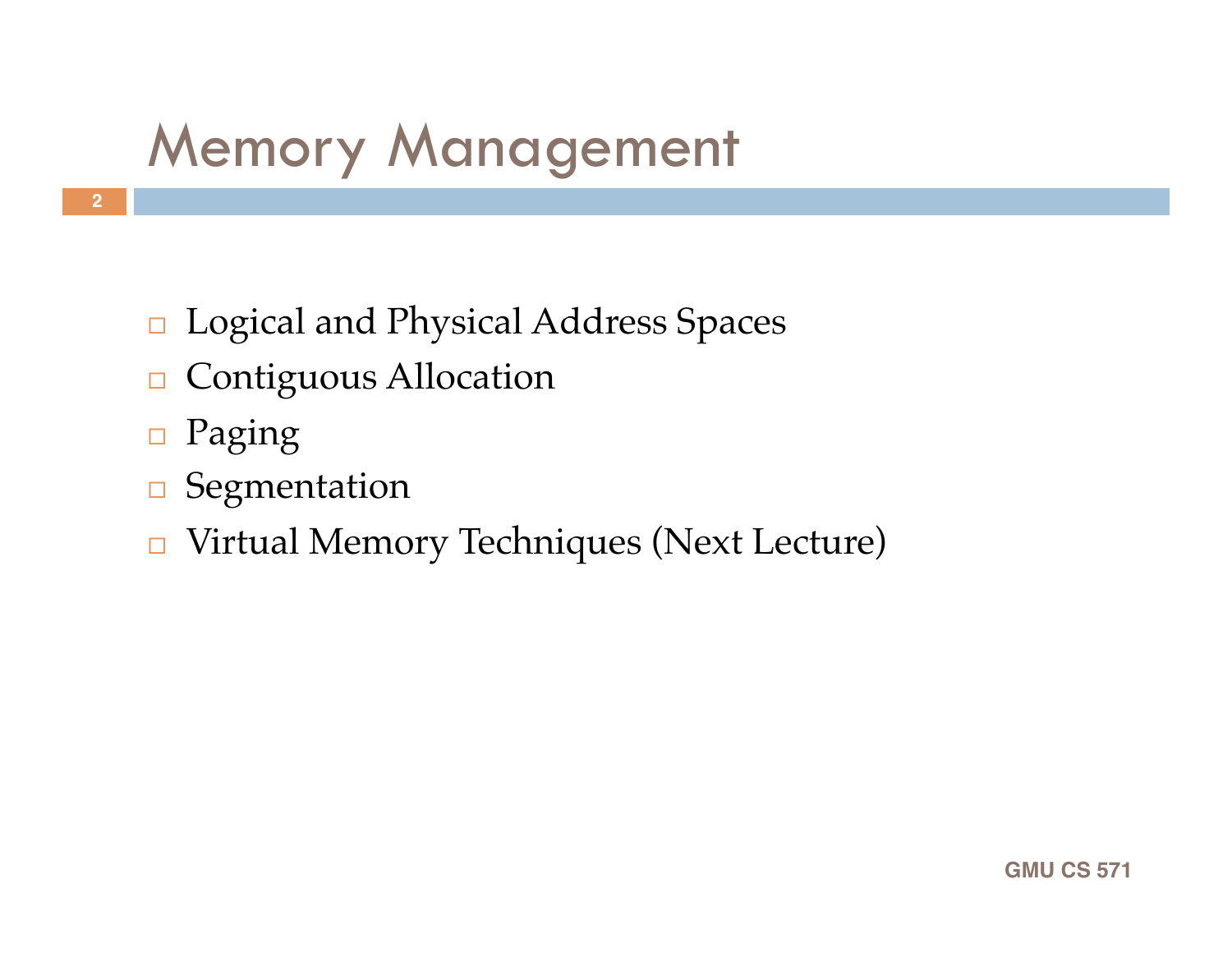# Memory Management

- $\Box$  Memory density available for constant dollars tends to double every 18 months.
- $\Box$  Why bother about memory management?
- Parkinson's Law:

 **3**

*"Data expands to fill the space available for storage"*

- $\Box$  Emerging memory-intensive applications
- **□** Memory usage of evolving systems tends to double every 18 months.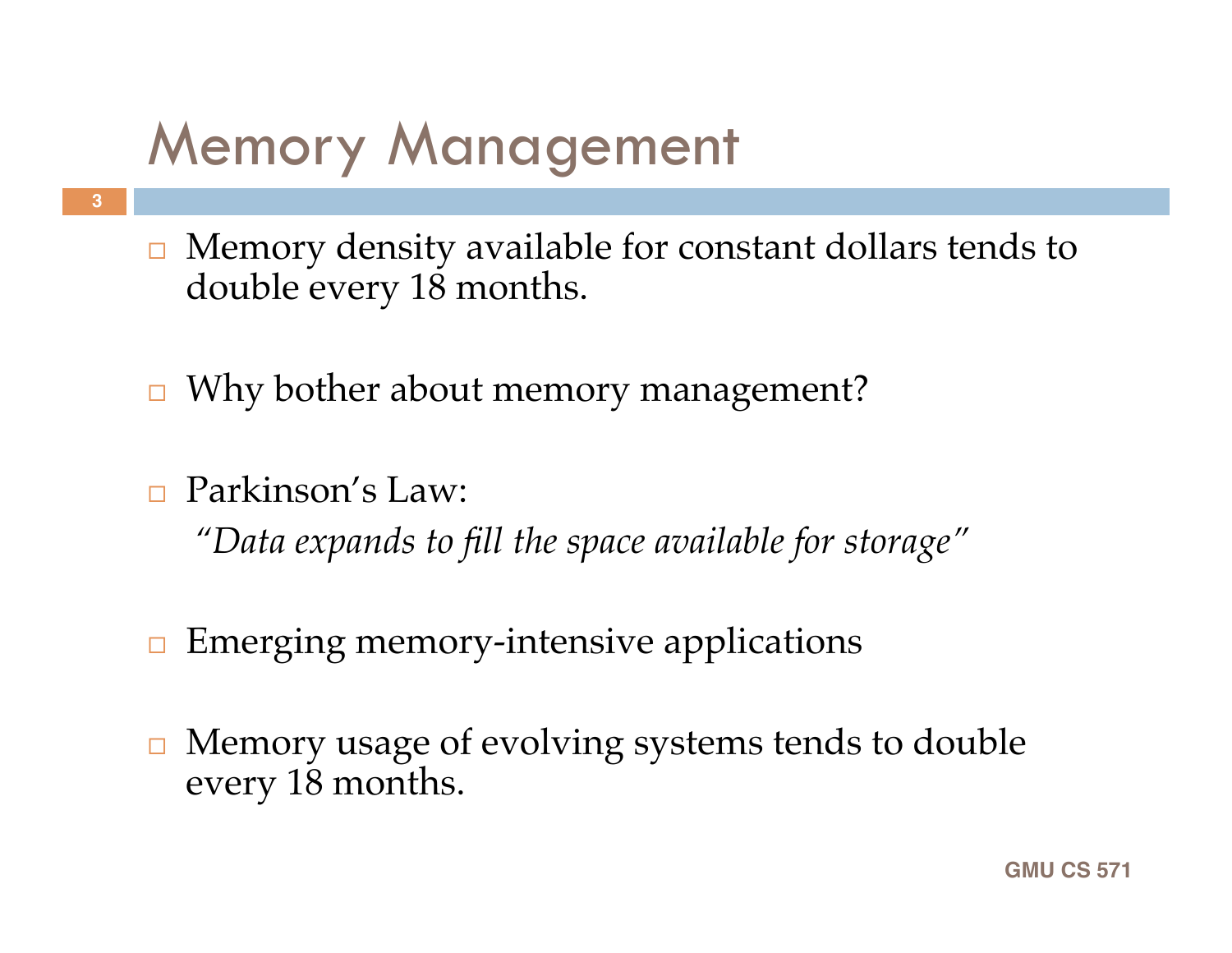#### CPU – Memory Performance Gap

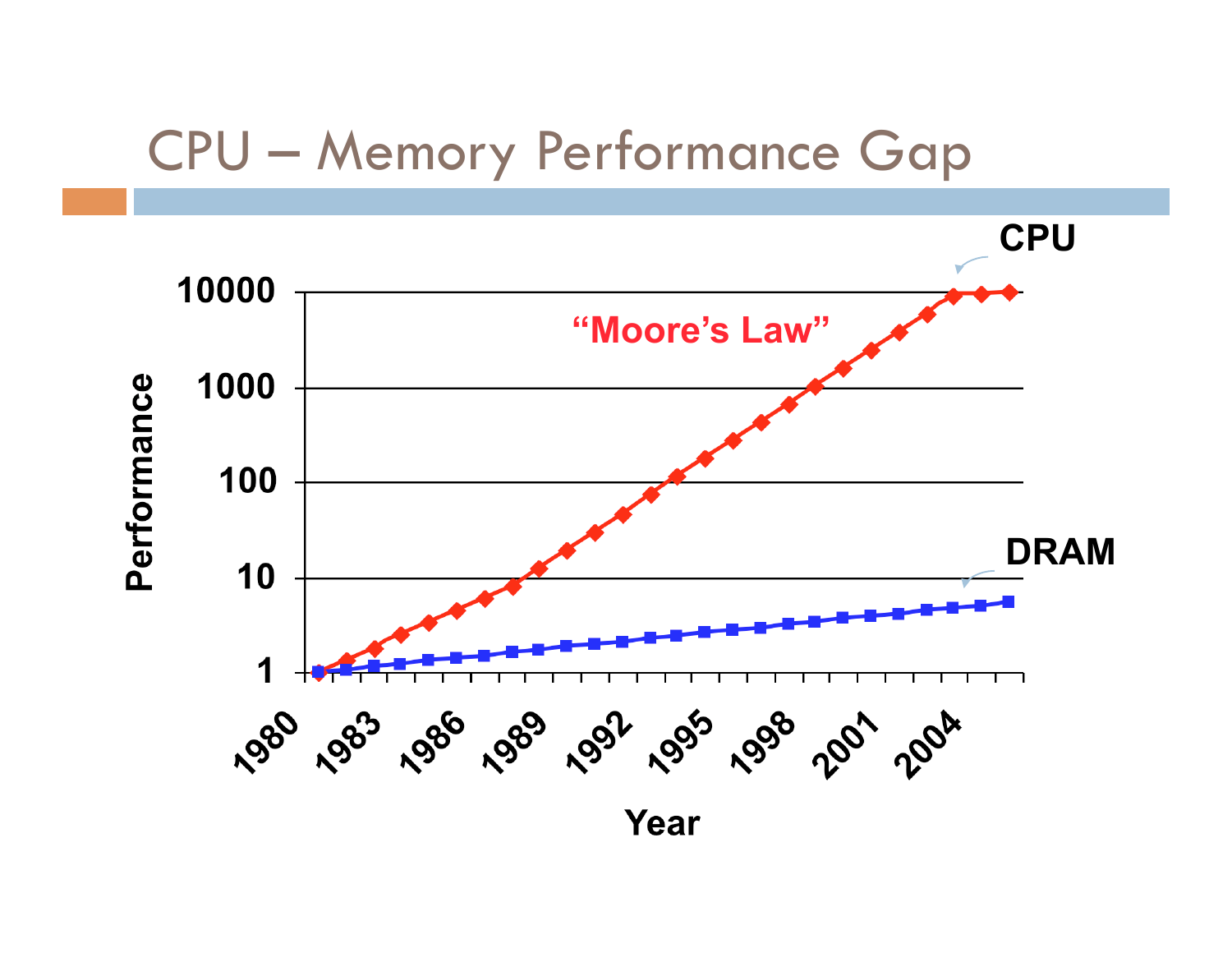# Basic Concepts

- **5**
- $\Box$  The memory access may take *multiple CPU clock cycles* to complete
- $\Box$  The system must make sure that each process is confined to its own *address space* in memory
- **□** One simple implementation: *base register* & *limit register*  pair

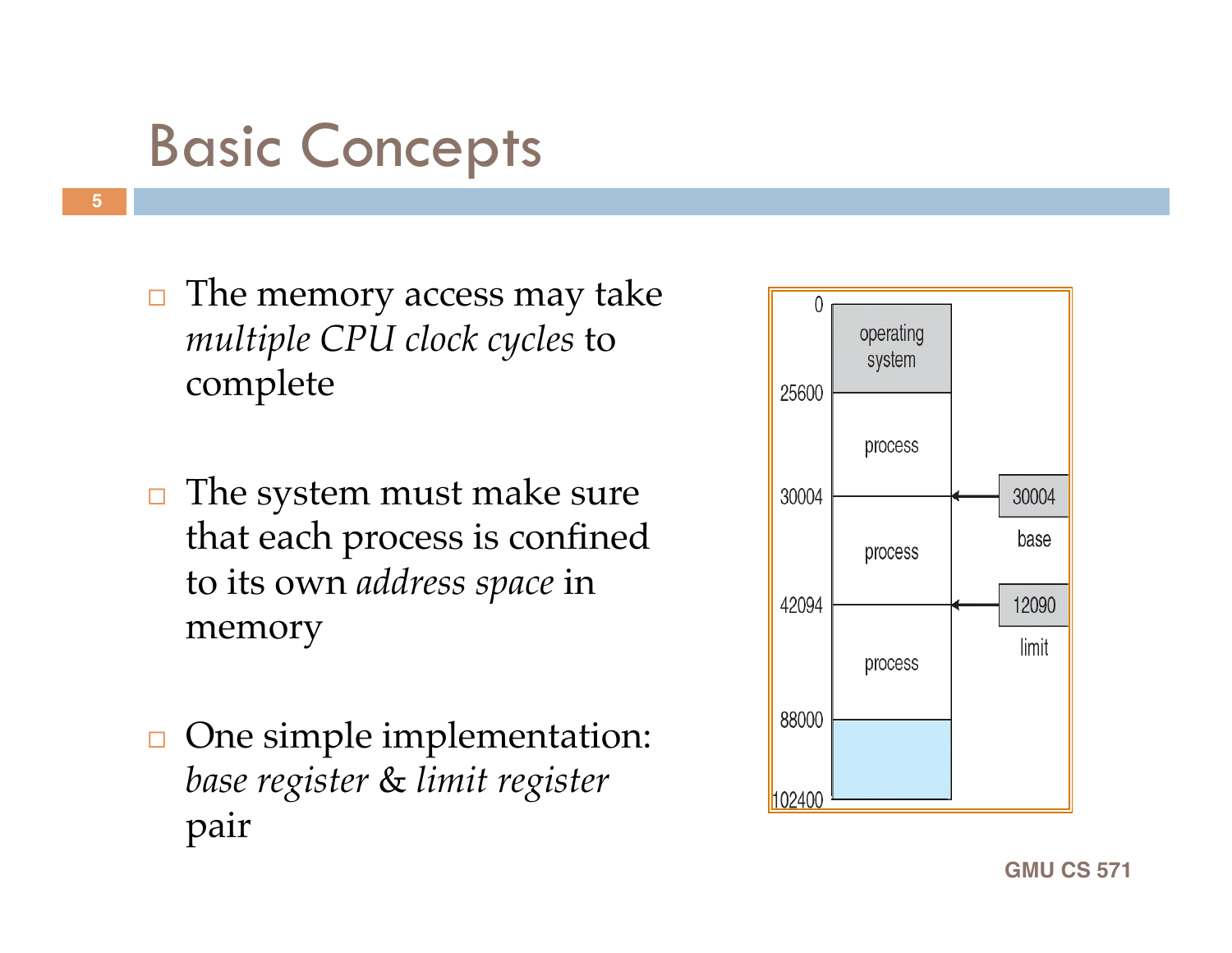#### Multi-step Processing of a User Program

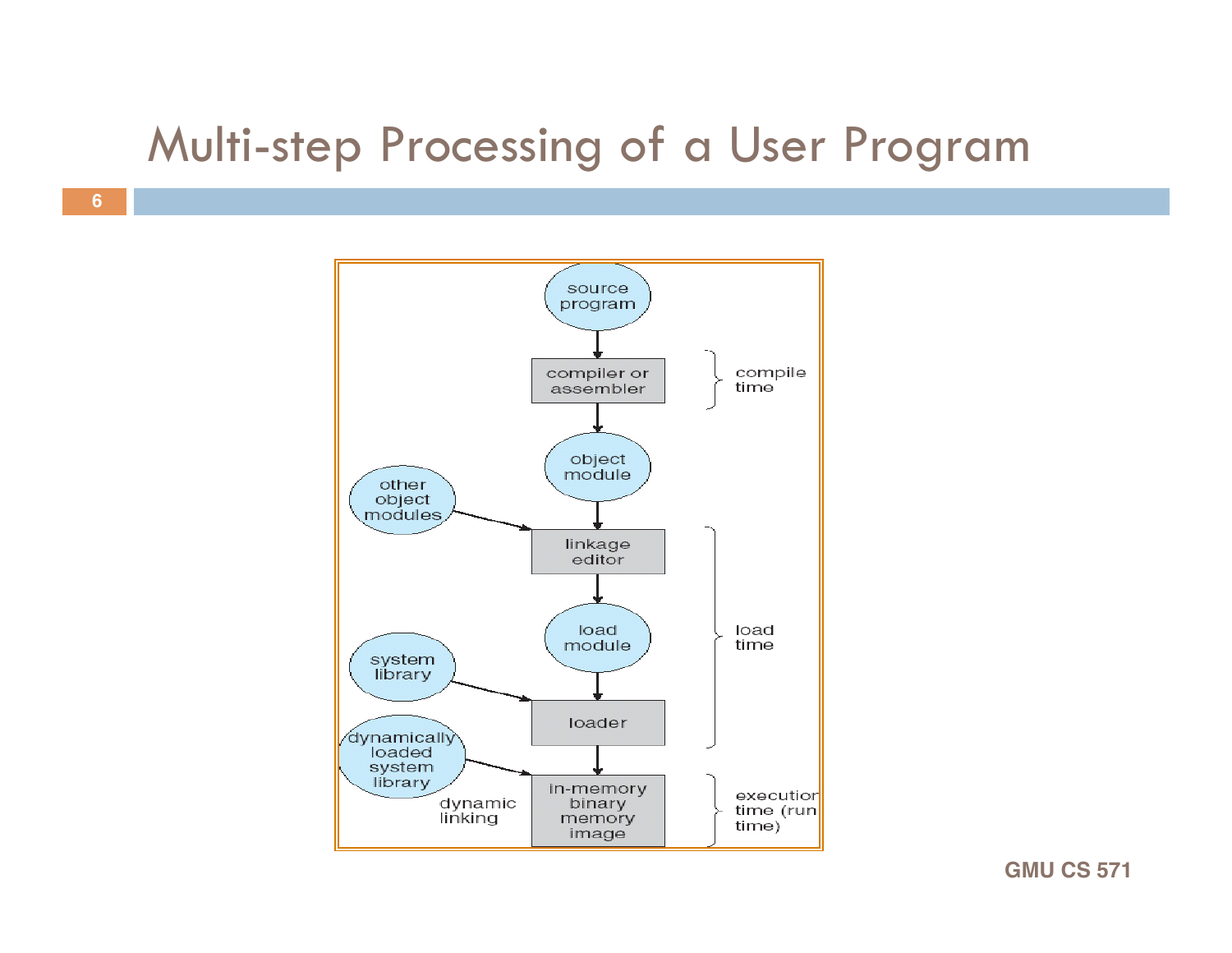## Virtual vs. Physical Address Space

- The concept of a *logical address space* that is bound to a separate *physical address space* is central to proper memory management.
	- *Virtual (Logical) address* generated by the CPU
	- *Physical address* address seen by the memory unit.
- The user program generates *logical* addresses; it never sees the real *physical addresses*.
- □ When are the physical and logical addresses equal? When are they different?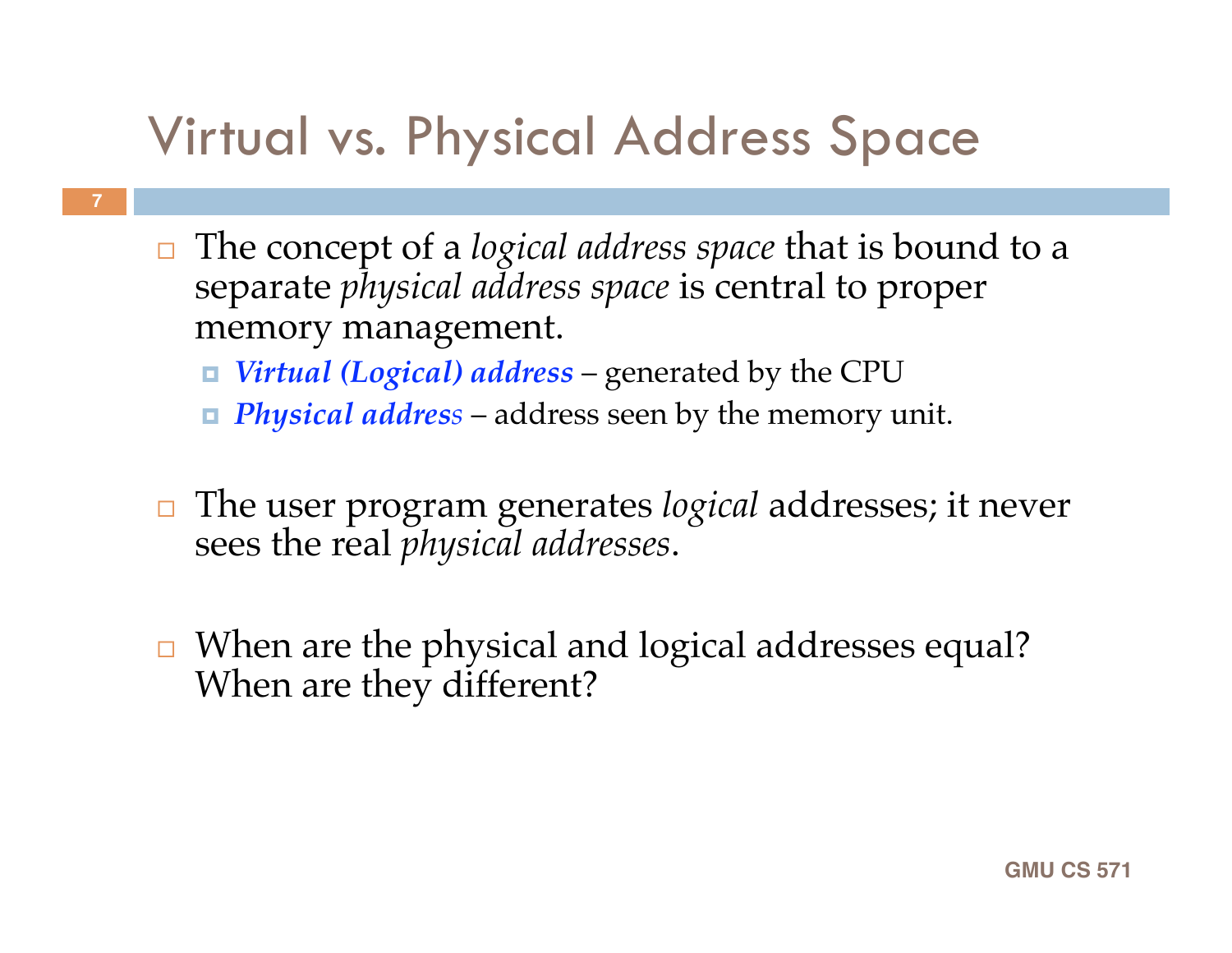#### Binding of Instructions and Data to Memory

- **Address binding of instructions and data to memory addresses can happen at three different stages.**
	- Compile time: If the memory location is known a priori, absolute code can be generated. Must recompile code if starting location changes.
	- Load time: Must generate *relocatable* code if memory location is not known at compile time.
	- **Execution time:** Binding delayed until run-time if the process can be moved during its execution from one memory segment to another. Need hardware support for address maps (e.g. *base* and *limit registers*).
	- □ Logical and physical addresses are the same for compiletime and load-time binding.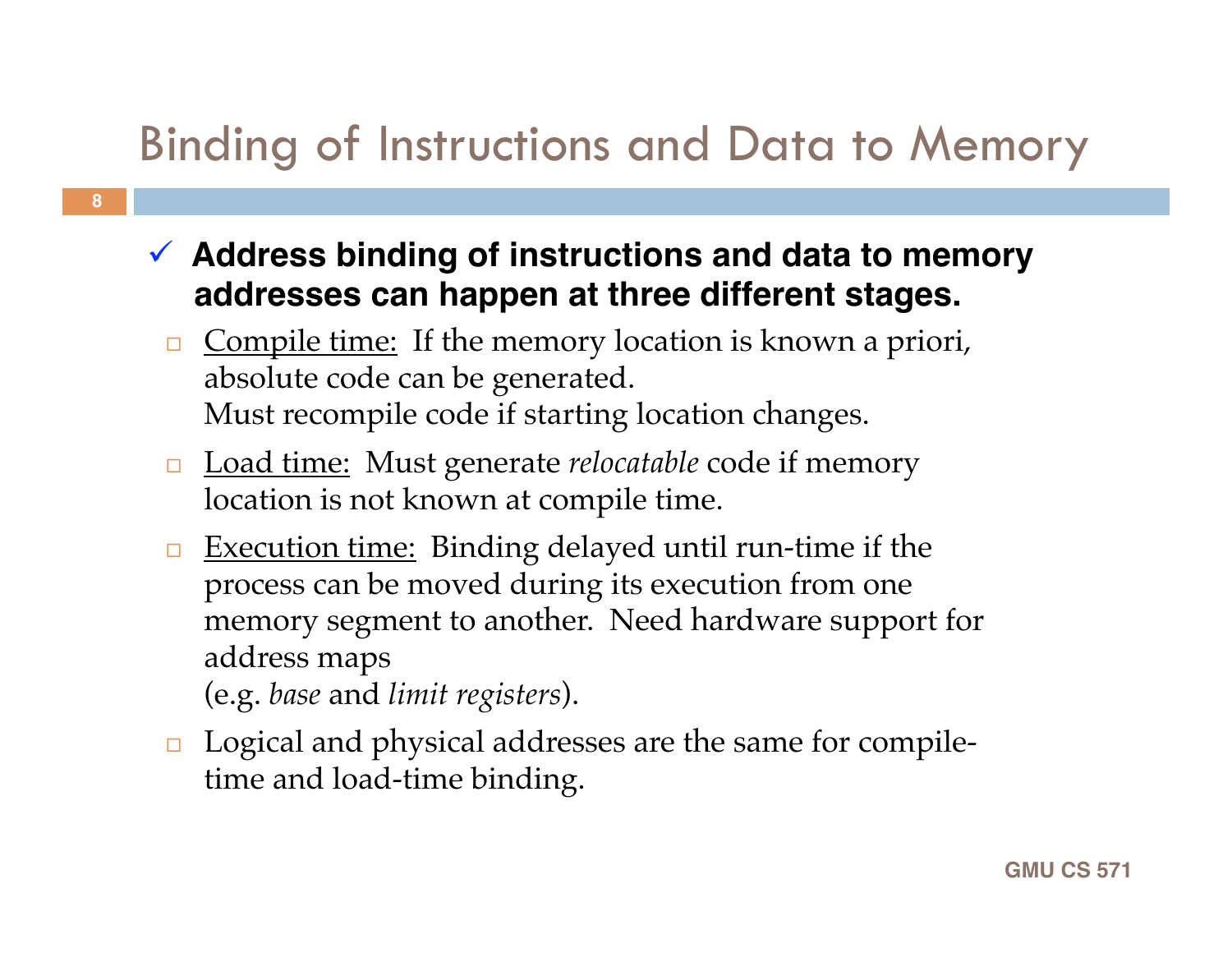# Address Binding (Cont.)

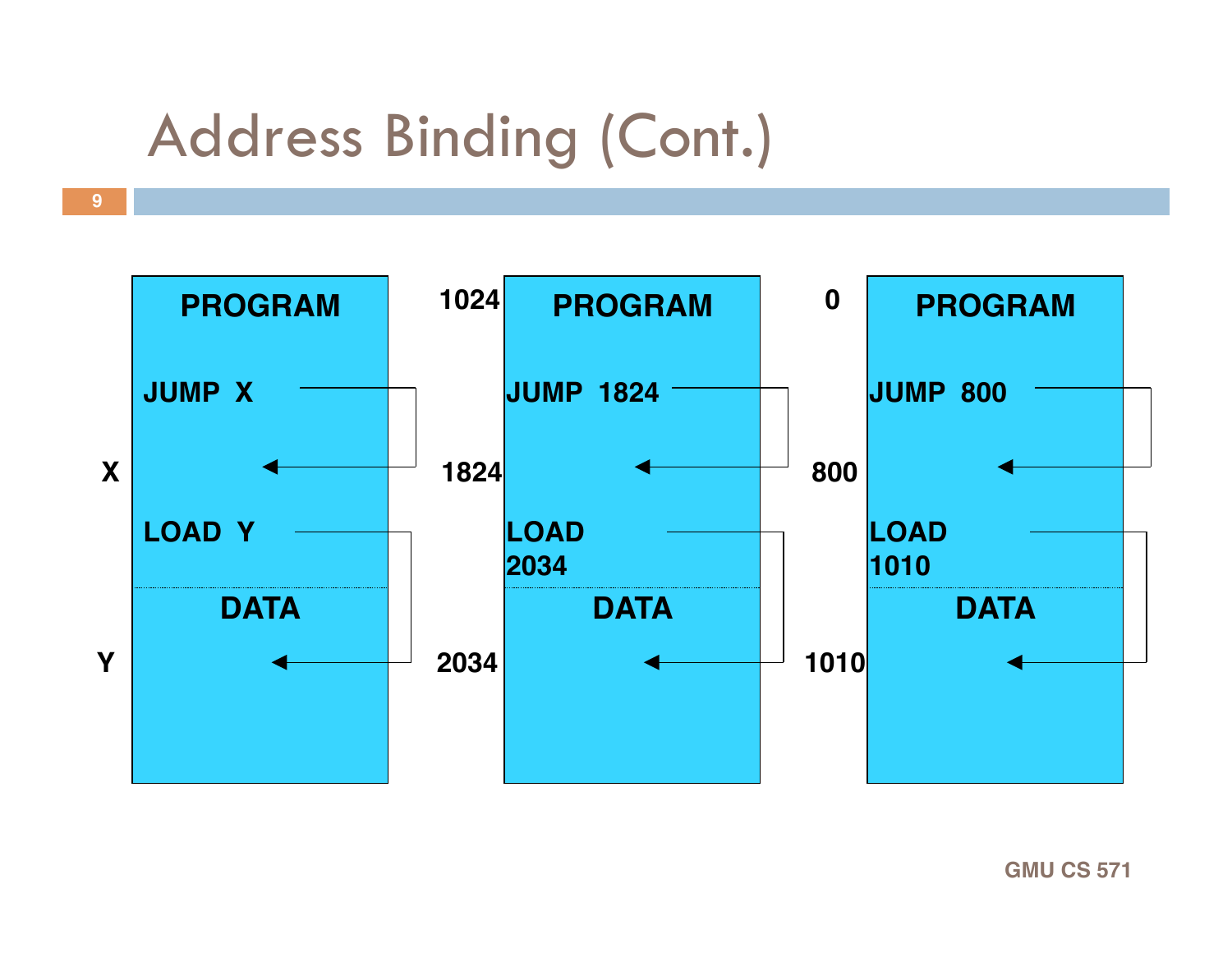## Effective Memory Access Time -Basics

- Suppose we already have the *physical address* what is the effective (average) memory access time for a system with a single-level cache memory?
	- *Cache hit ratio (*  $h_r$  *):* the fraction of all memory accesses that are found in the cache memory
	- Memory access time: *m*
	- Cache memory access time: *c*
- *<u>Effective</u>* memory access time:  $h_r$  \* c +  $(1-h_r)$  \* (c + m)
- Example:  $c = 1$  ns;  $m = 100$  ns;  $h_r = 0.95$
- Effective memory access time: 6 ns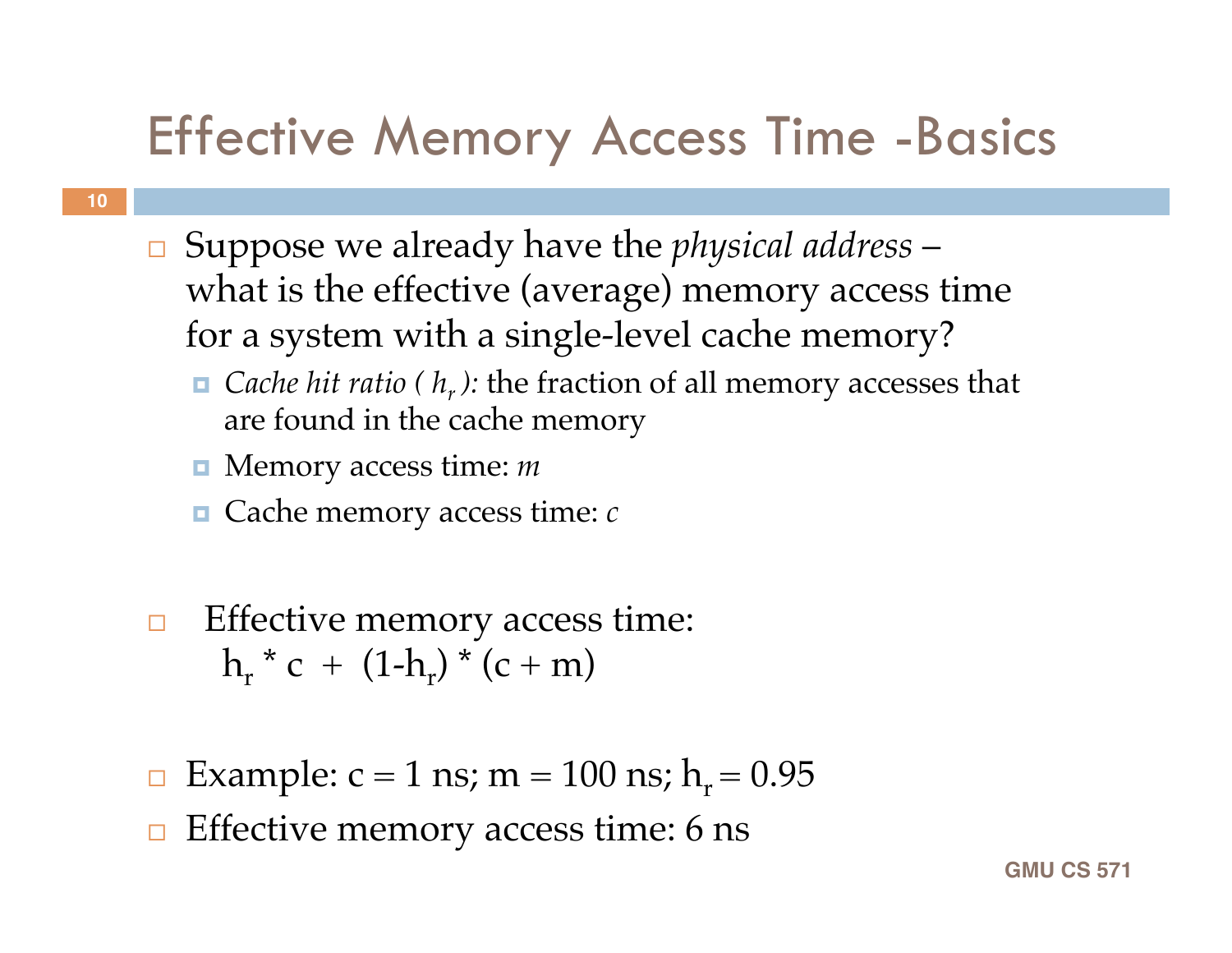# Memory-Management Unit (MMU)

 **11**

 $\Box$  Hardware device that maps logical address to physical address.

 $\Box$  In a simple MMU scheme, the value in the relocation (or, base) register is added to every address generated by a user process at the time it is sent to memory.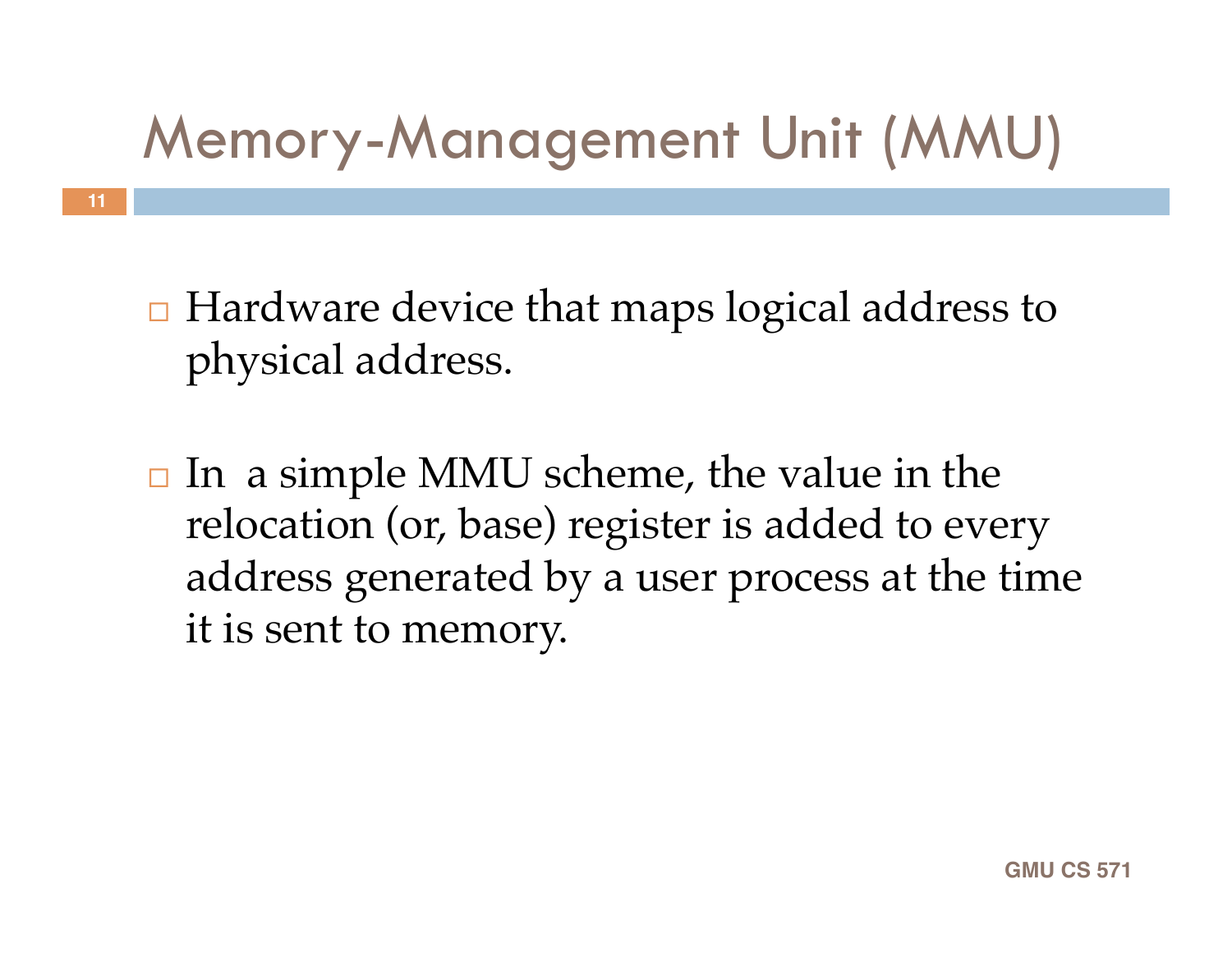# Fixed Partitions

- $\Box$  Divide the memory into <u>fixed-size</u> partitions
	- $\Box$  The degree of multiprogramming is bounded by the number of partitions.
	- $\Box$  When a partition is free, a process is selected from the input queue and is loaded into memory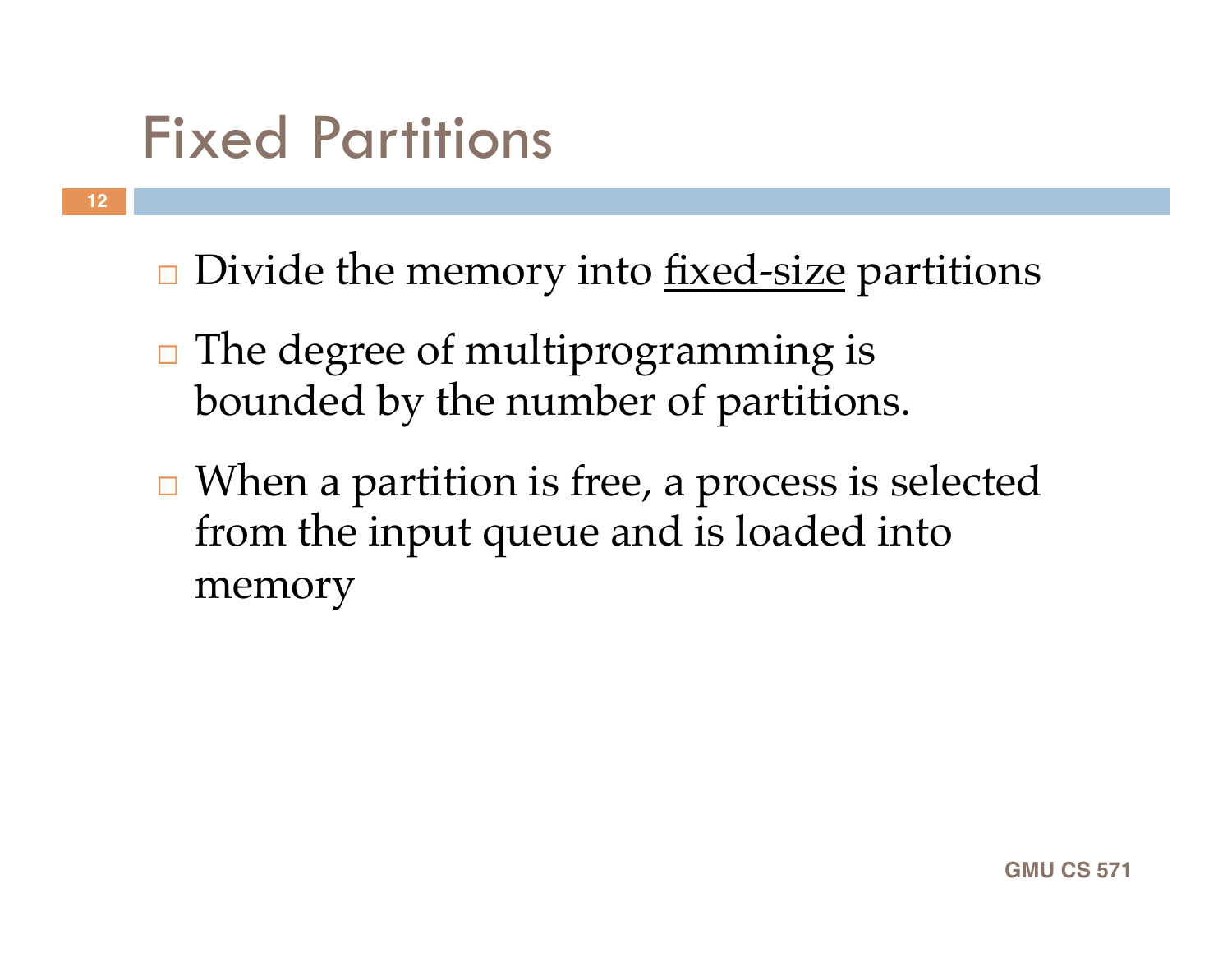# Fixed Partitions

- $\Box$  Physical memory is broken up into fixed partitions
	- **Hardware requirements: base register**
	- **Physical address** = virtual address + base register
	- Base register loaded by OS when it switches to a process
	- **E** Size of each partition is the same and fixed
	- How do we provide protection?
- **□** Advantages
	- Easy to implement, fast context switch
- $\Box$  Issues & Limitations
	- Internal fragmentation: memory in a partition not used by a process is not available to other processes process is not available to other processes
	- Partition size: one size does not fit all (very large processes?)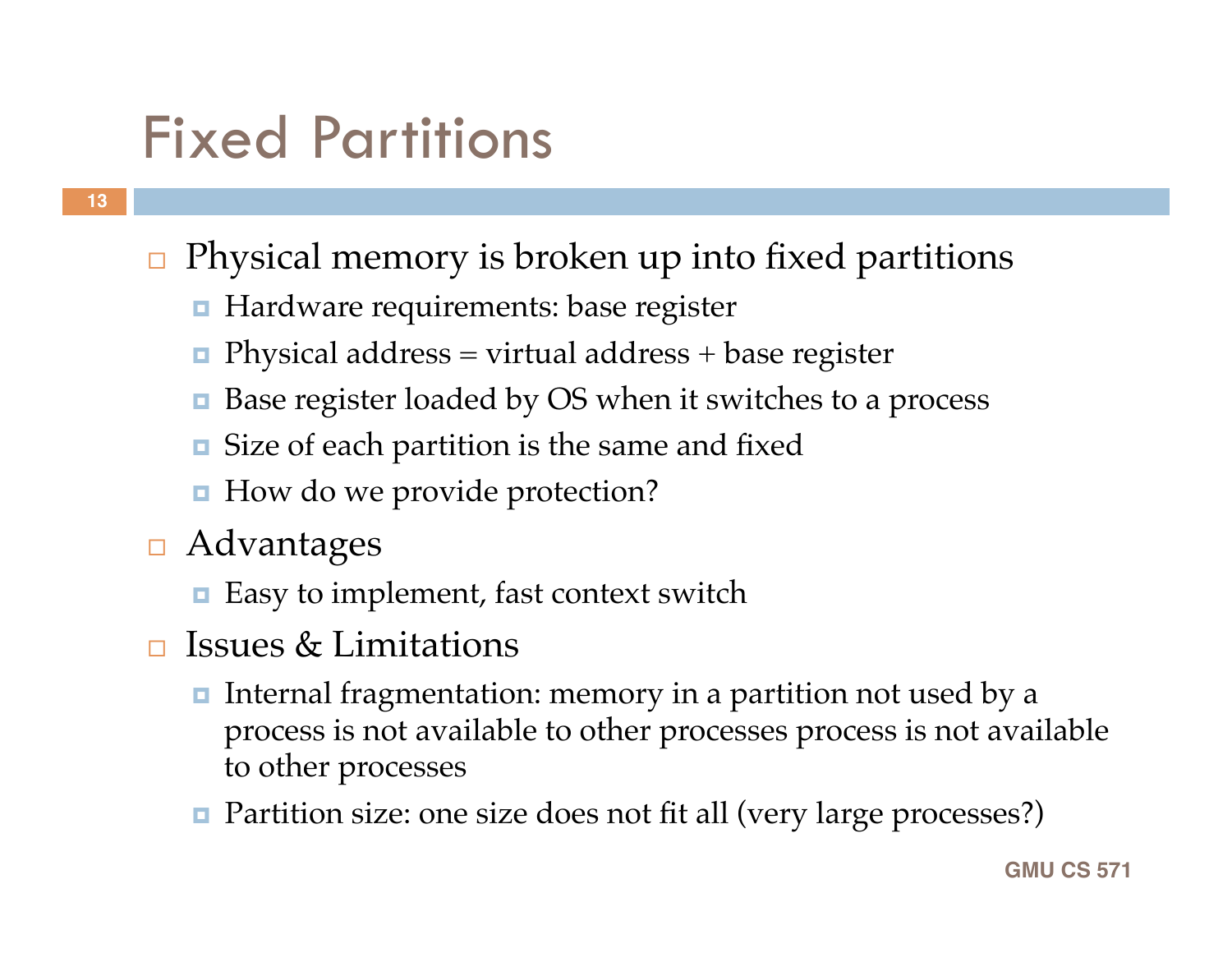#### Fixed Partitions using relocation register

 **14**

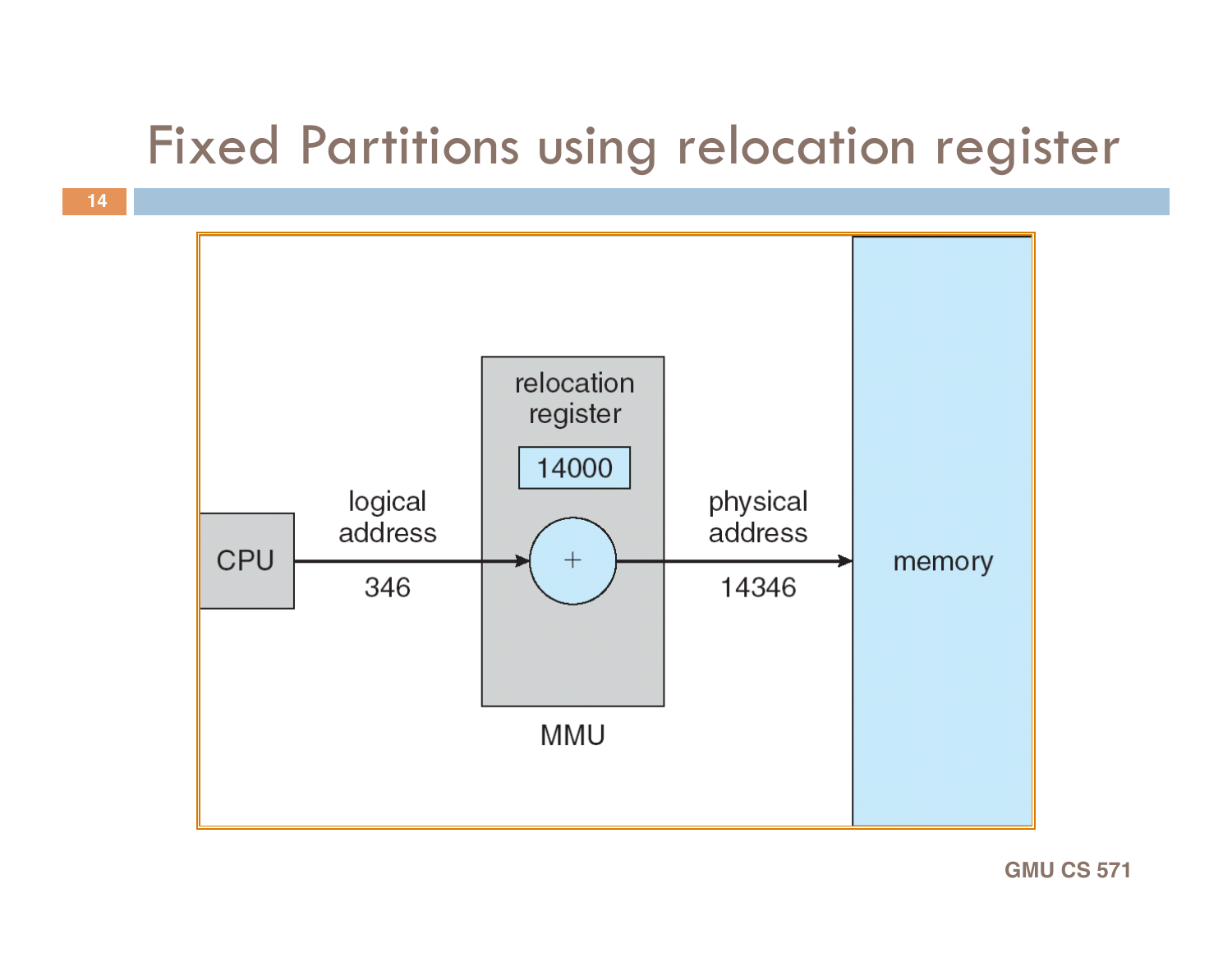#### Memory Allocation with Fixed-Size Partitions

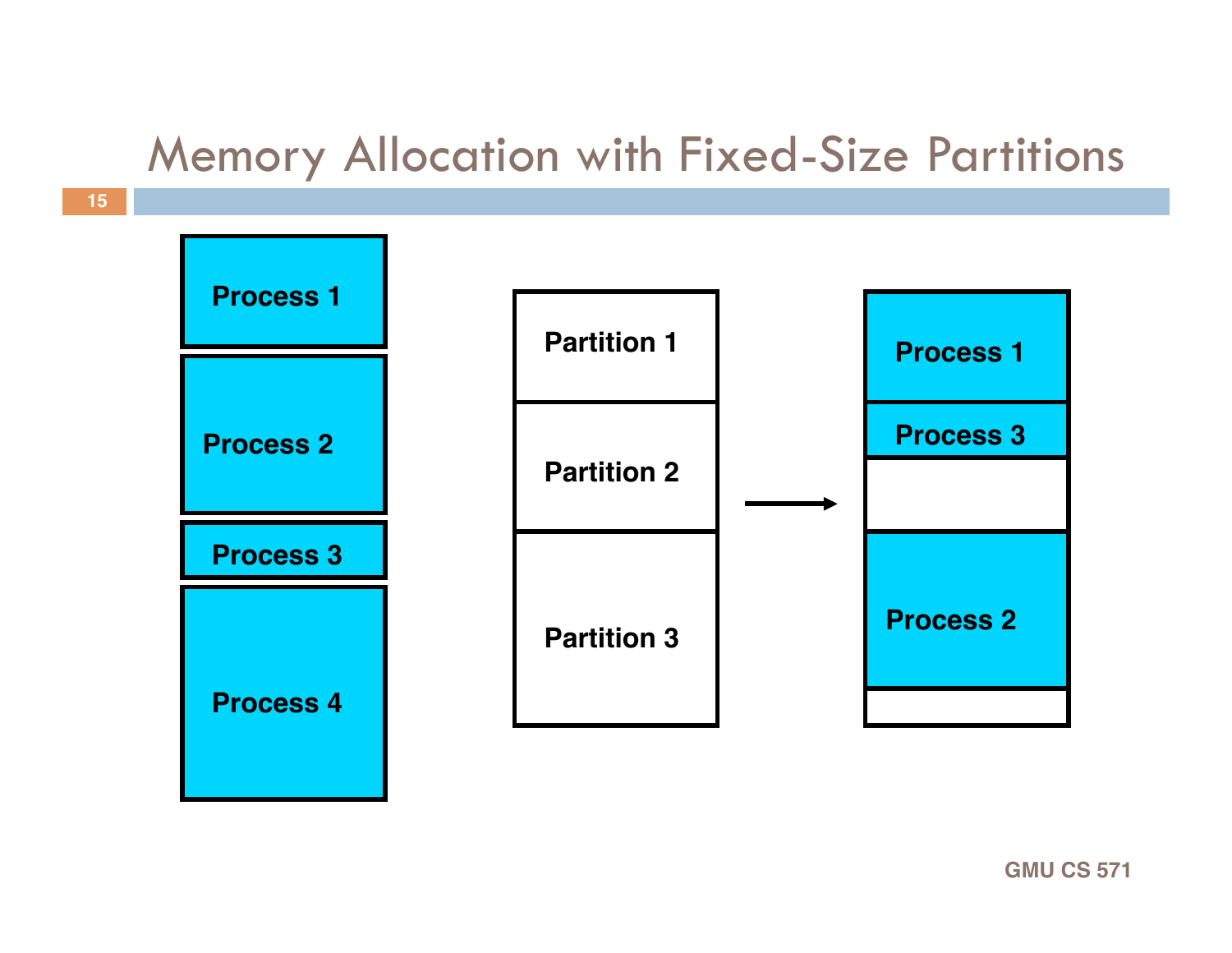# Variable Partitions

- $\Box$  Partitions are created dynamically, so that each process is loaded into a partition of exactly the same size as that process.
- *Hole* block of available memory; holes of various size are scattered throughout memory.
- $\Box$  When a process arrives, it is allocated memory from a hole large enough to accommodate it.
- $\Box$  Operating system maintains information about: a) allocated partitions
	- b) free partitions (hole)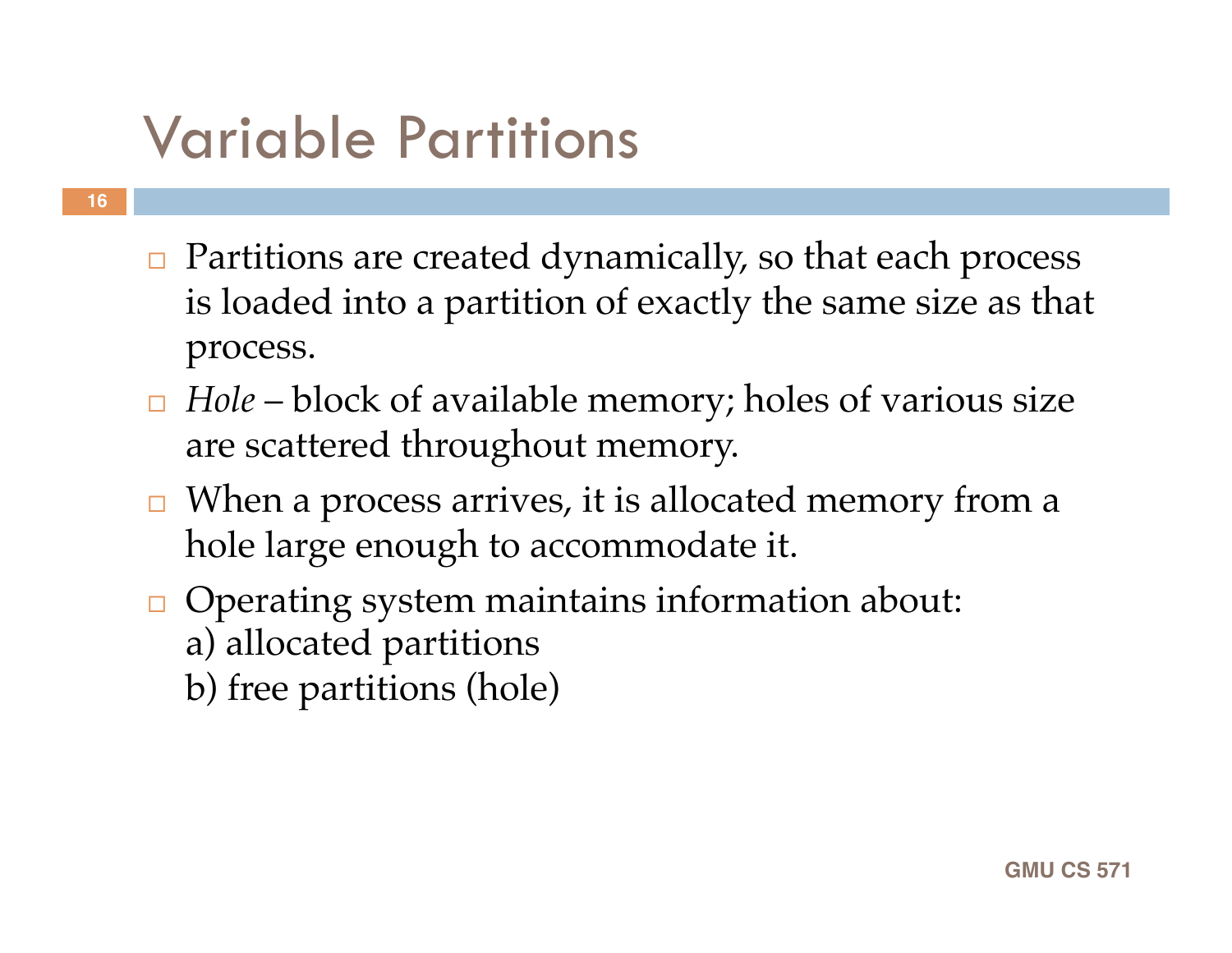# Variable Partitioning

- Processes are placed to the main memory in contiguous fashion
- **□ Memory Protection: Relocation register scheme**
- $\Box$  Relocation register contains value of smallest physical address; limit register contains range of logical addresses – each logical address must be smaller than the value in the limit register.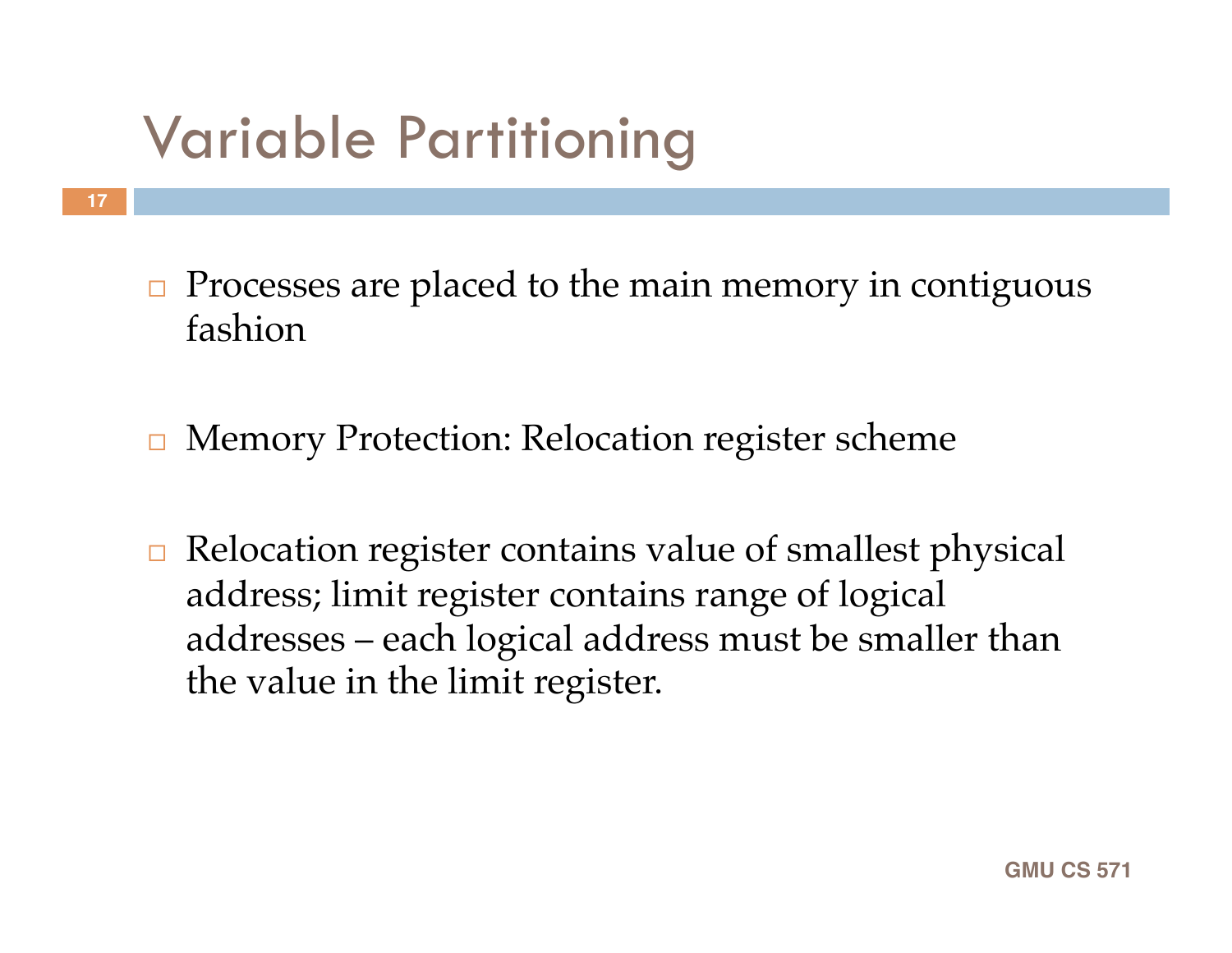# Variable Partitions

- Natural extension -- physical memory is broken up into variable sized partitions
	- Hardware requirements: base register and limit register
	- **Physical address** = virtual address + base register
	- Why do we need the limit register? Protection
	- If (physical address  $>$  base + limit) then exception fault
- **□** Advantages
	- No internal fragmentation: allocate just enough for process
- $\Box$  Issues & Limitations
	- External fragmentation: job loading and unloading produces empty holes scattered throughout memory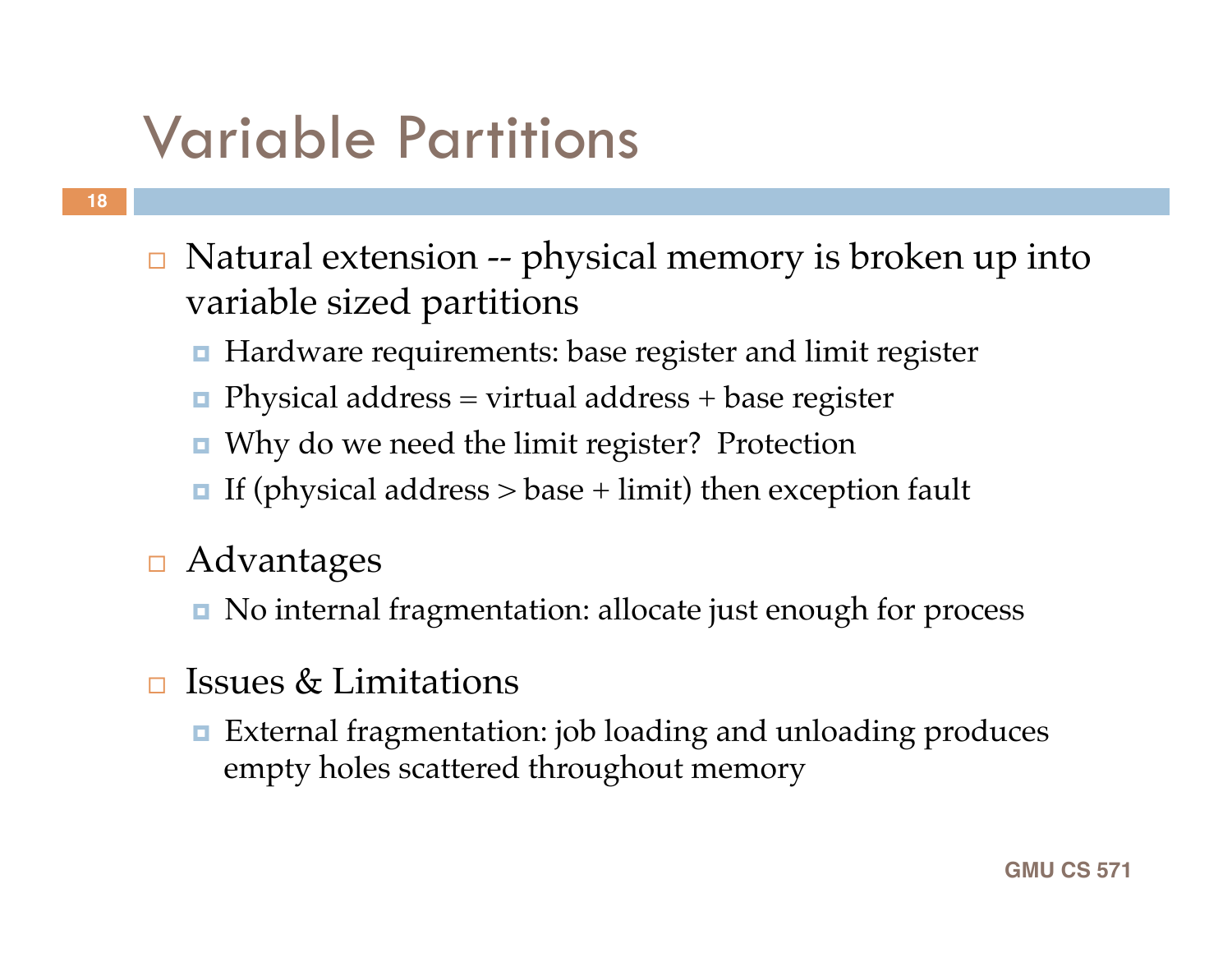#### Use of Relocation and Limit Registers



#### **Hardware Support for Relocation and Limit Registers**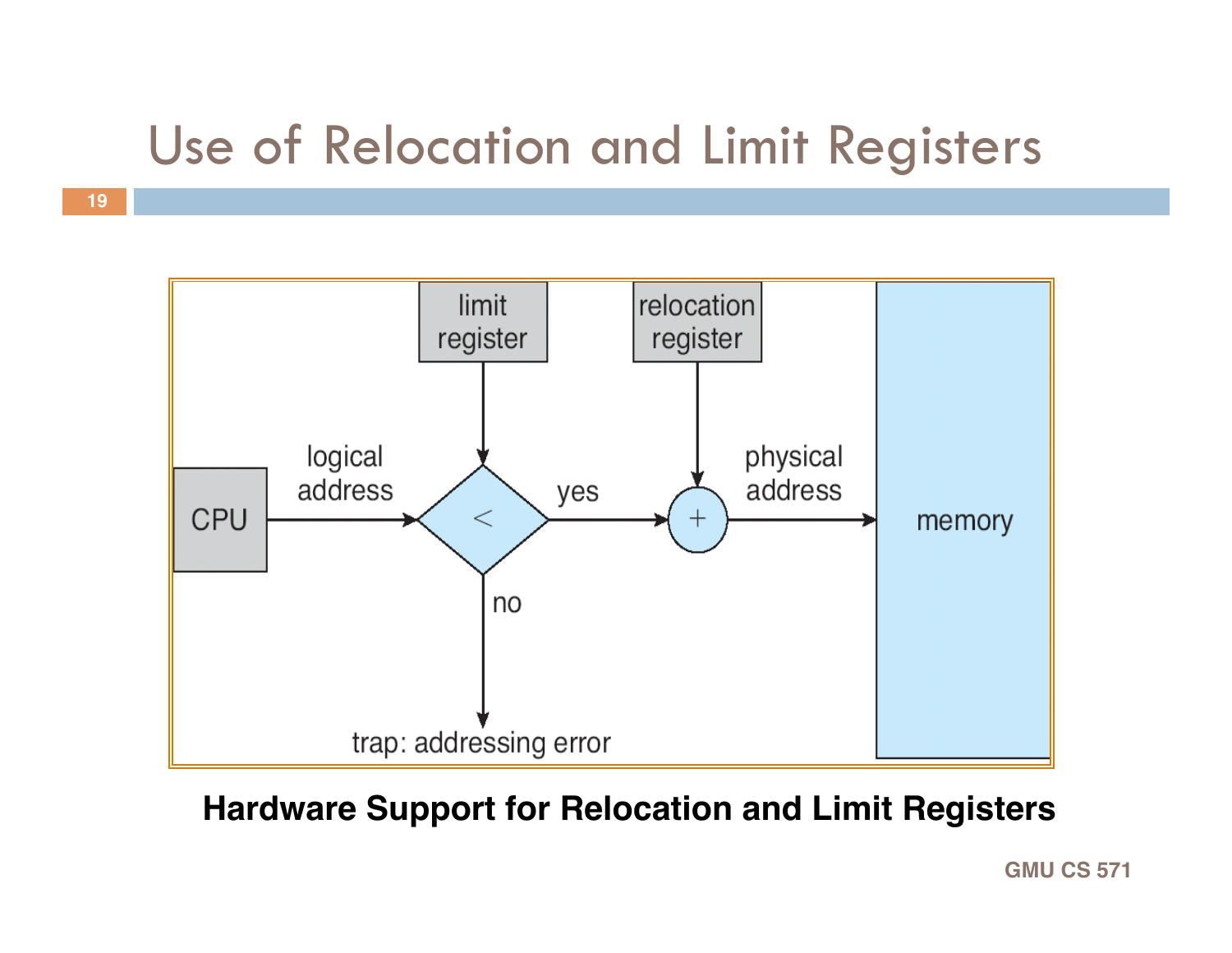#### Contiguous Allocation with Variable-Size Partitions

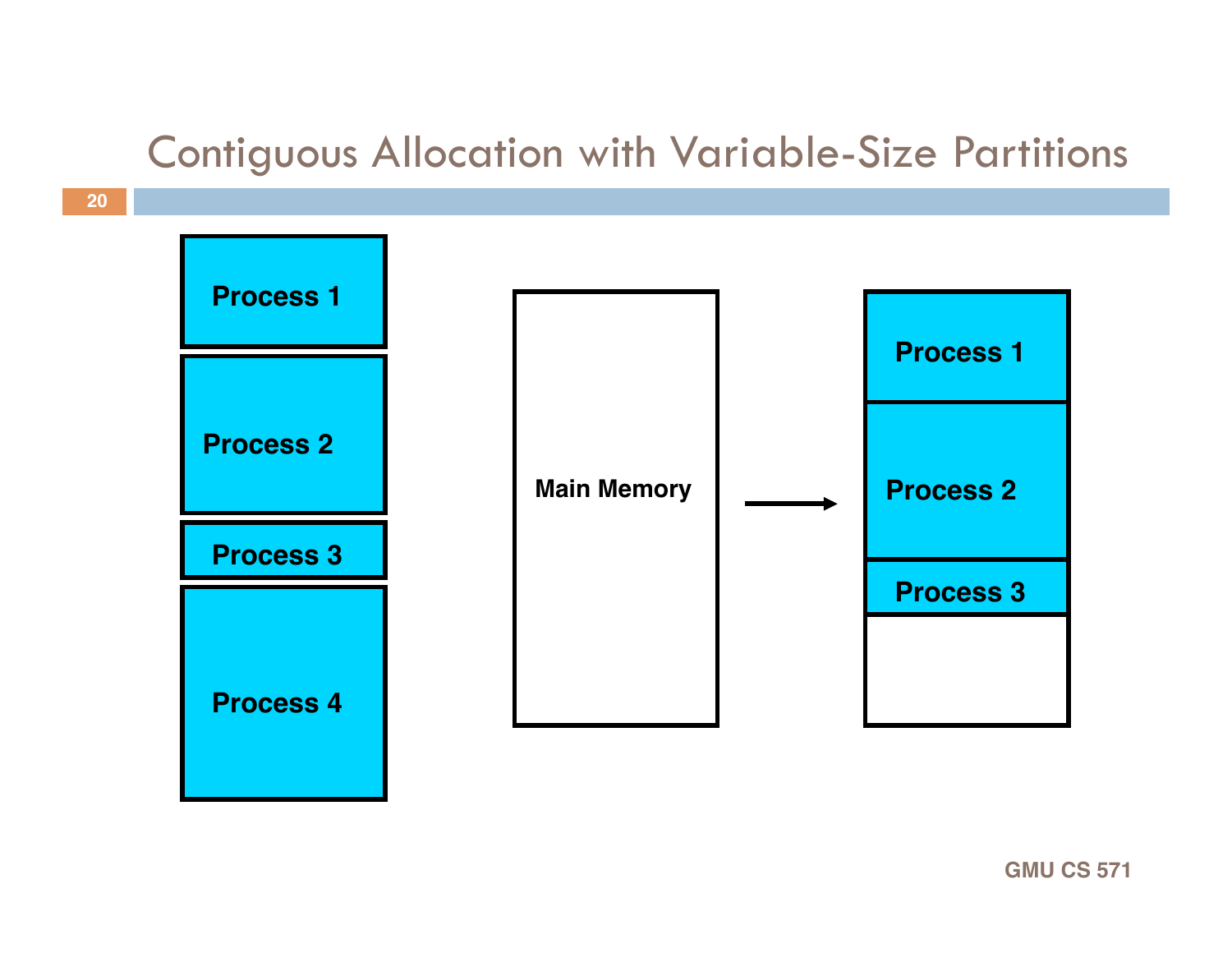## Dynamic Storage-Allocation Problem

#### **How to satisfy a request of size n from a list of free holes?**

- First-fit: Allocate the *first* hole that is big enough.
- Best-fit: Allocate the *smallest* hole that is big enough.
	- **n** Must search the entire list, unless ordered by size. Produces the smallest leftover hole.
- Worst-fit: Allocate the *largest* hole.
	- **Produces the largest leftover hole.**

- $\Box$  Next-fit: Starts to search from the last allocation made, chooses the first hole that is big enough.
- $\Box$  First-fit and best-fit better than worst-fit in terms of storage utilization.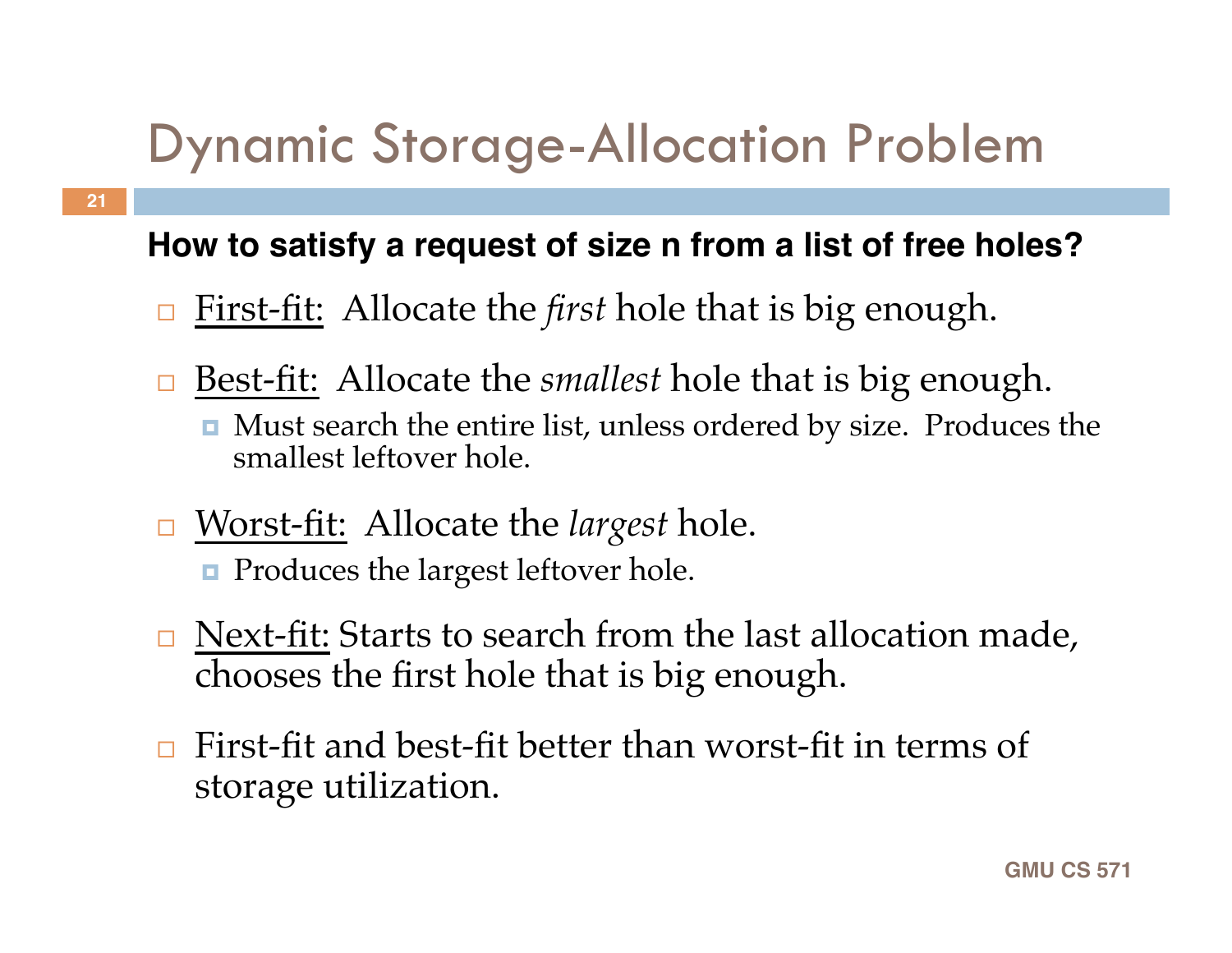# Fragmentation Problem

- <u>Internal Fragmentation</u> allocated memory may be slightly larger than requested memory; the unused memory is internal to a *partition*.
	- Contiguous allocation with fixed-size partitions has the internal fragmentation problem
	- External Fragmentation total memory space exists to satisfy a request, but it is not contiguous.
		- Contiguous allocation with variable-size partitions has the external fragmentation problem
		- *50-percent rule:* Even with an improved version of First Fit, given *N*  allocated blocks, another *N/2* blocks will be lost to external fragmentation! (on the average)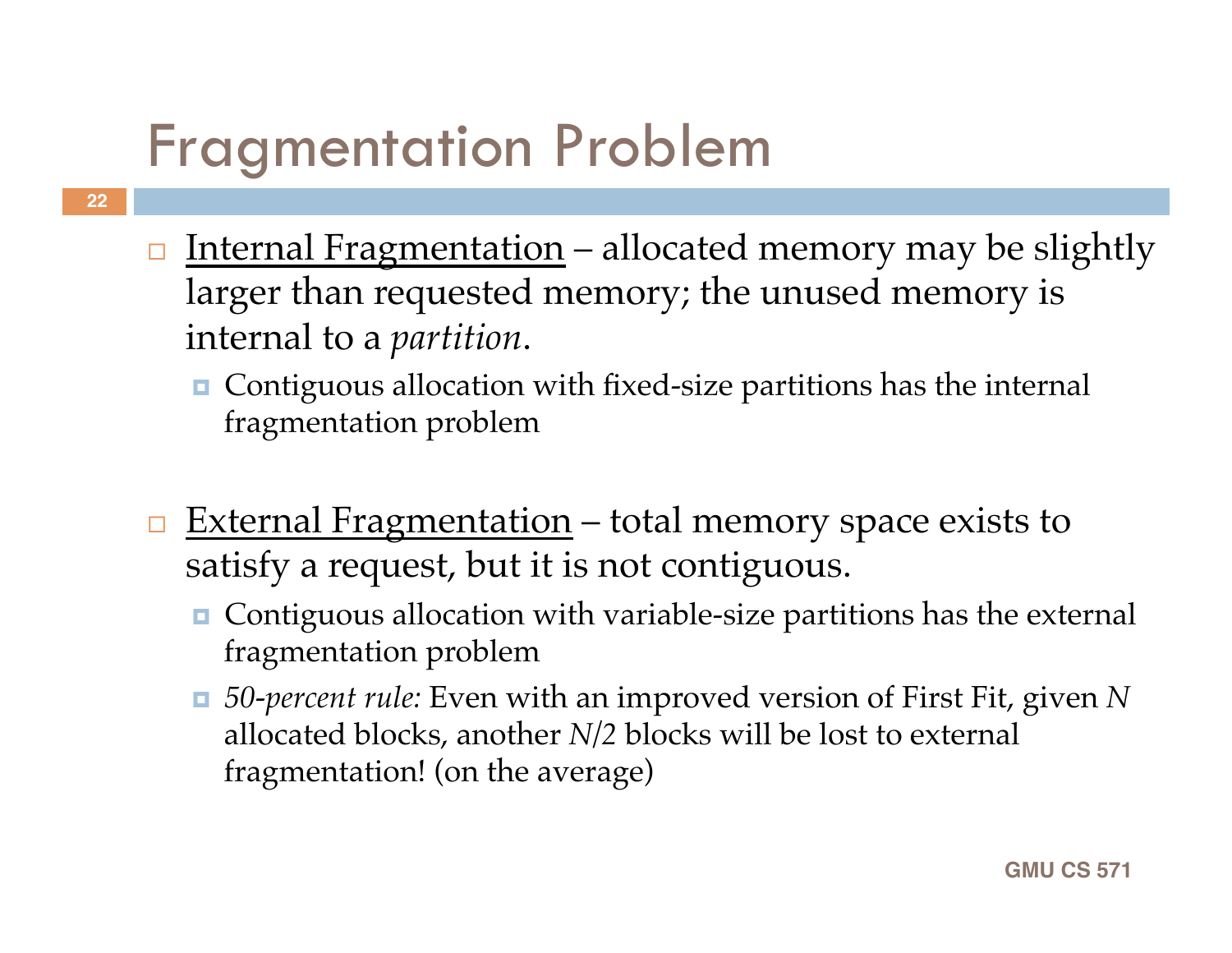# Memory Defragmentation



- $\Box$  Reduce external fragmentation by compaction
	- Shuffle memory contents to place all free memory together in one large block.
	- Compaction is possible *only* if relocation is dynamic, and is done at execution time.
	- $\blacksquare$  Must be careful about pending I/O before initiating compaction.
	- **Problems?**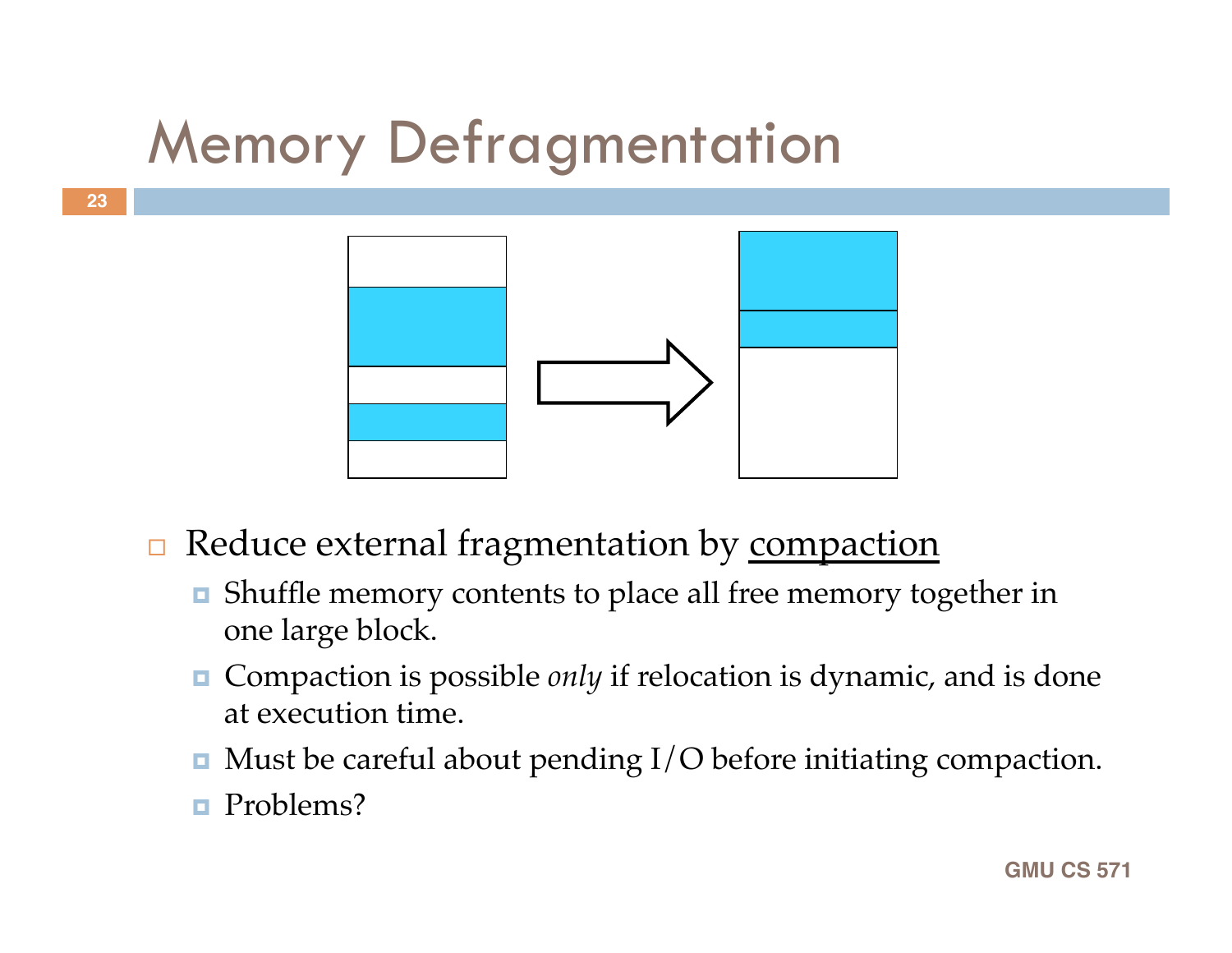# Paging

- **24**
- $\Box$  Paging solves the external fragmentation problem by using fixed sized units in both physical and virtual memory.



**Physical Memory**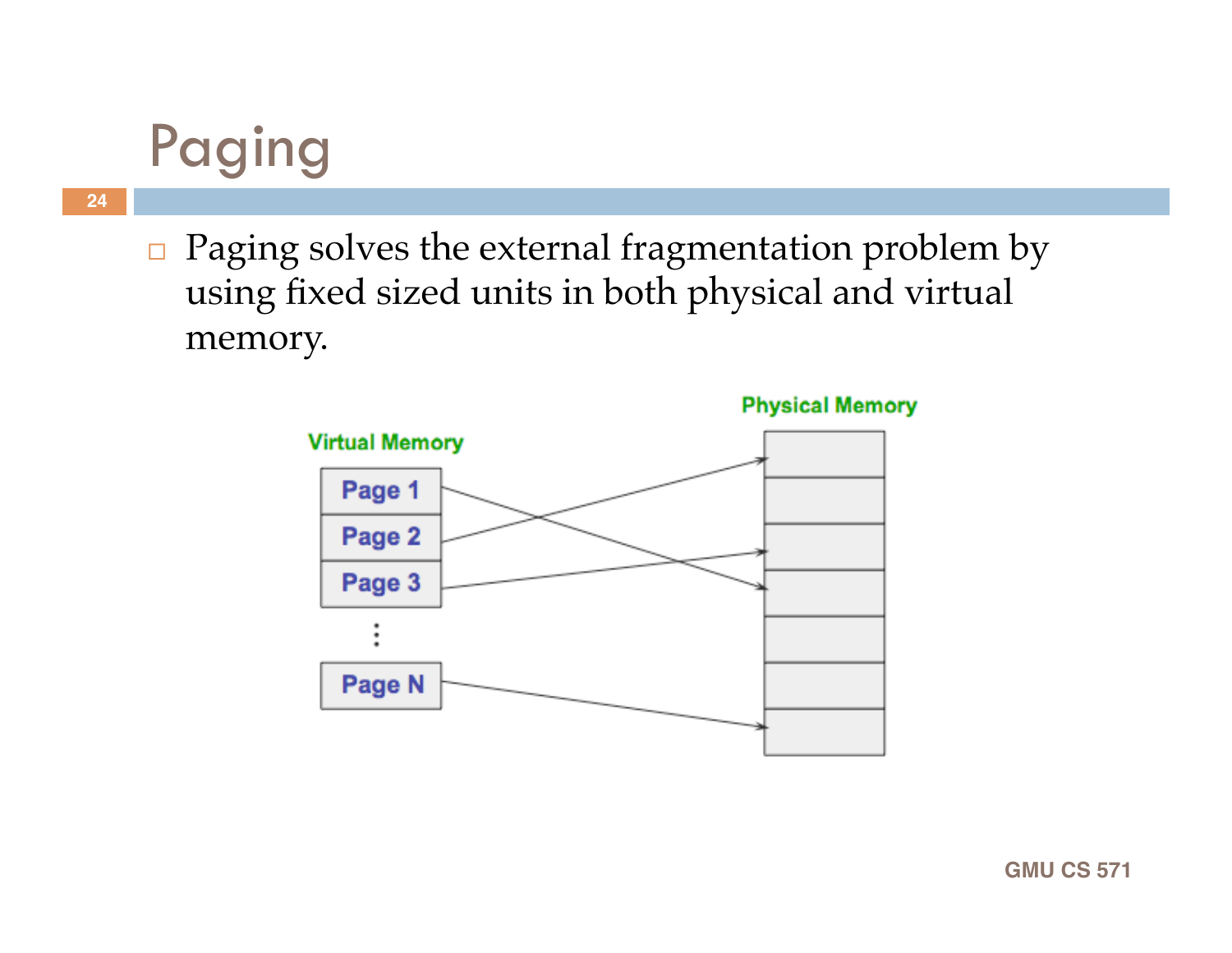# Paging (Cont)

- **25**
- $\Box$  Allows the physical address space of a process to be non-contiguous.
	- Divide physical memory into fixed-sized blocks called frames.
	- Divide logical memory into blocks of same size called pages.
	- Any page can go to any free frame
- A program of size *n* pages, needs *n* free frames
	- **E** Set up a page table to translate logical to physical addresses.
	- **External Fragmentation is eliminated.**
	- Internal fragmentation is a problem.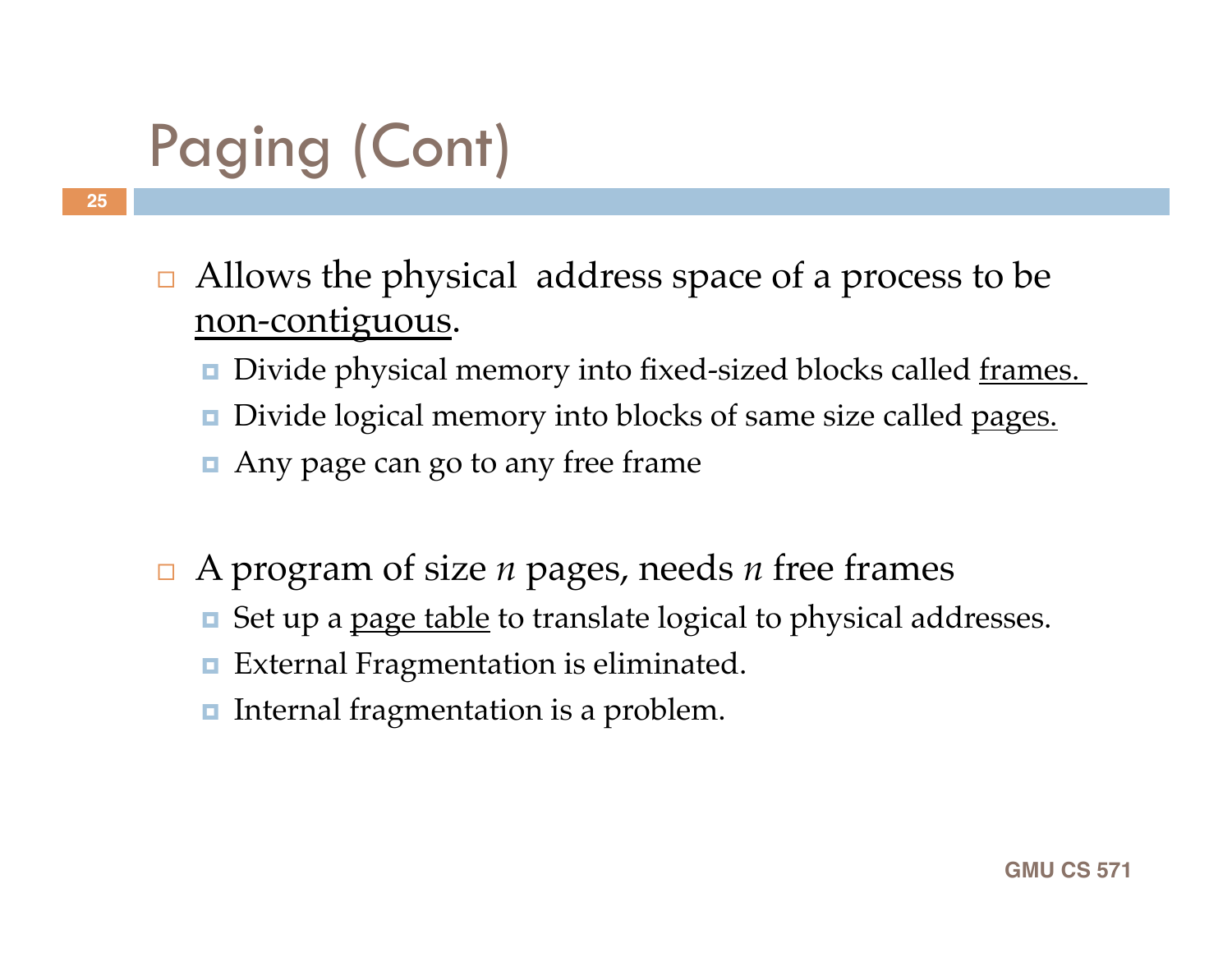# Paging Example

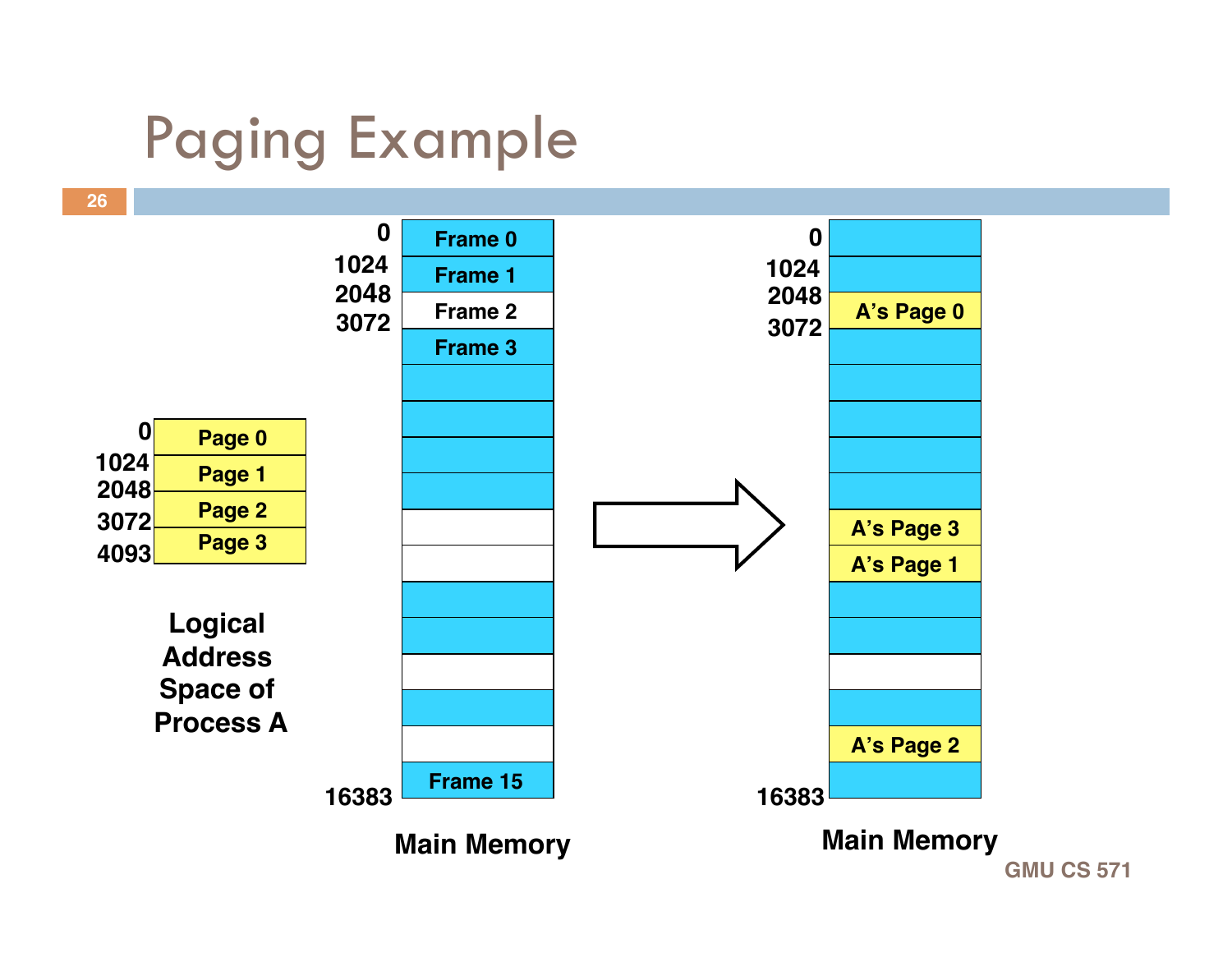# Address Translation Scheme

- $\Box$  Observe: The simple limit/relocation register pair mechanism is no longer sufficient.
- $\Box$  m-bit logical address generated by CPU is divided into:
	- **Page number (p)** used as an index into a page table which contains base address of each page in physical memory.
	- **Page offset (d) combined with base address to define the** physical memory address that is sent to the memory unit.

| page number | page offset |
|-------------|-------------|
|             |             |
| $m - n$     |             |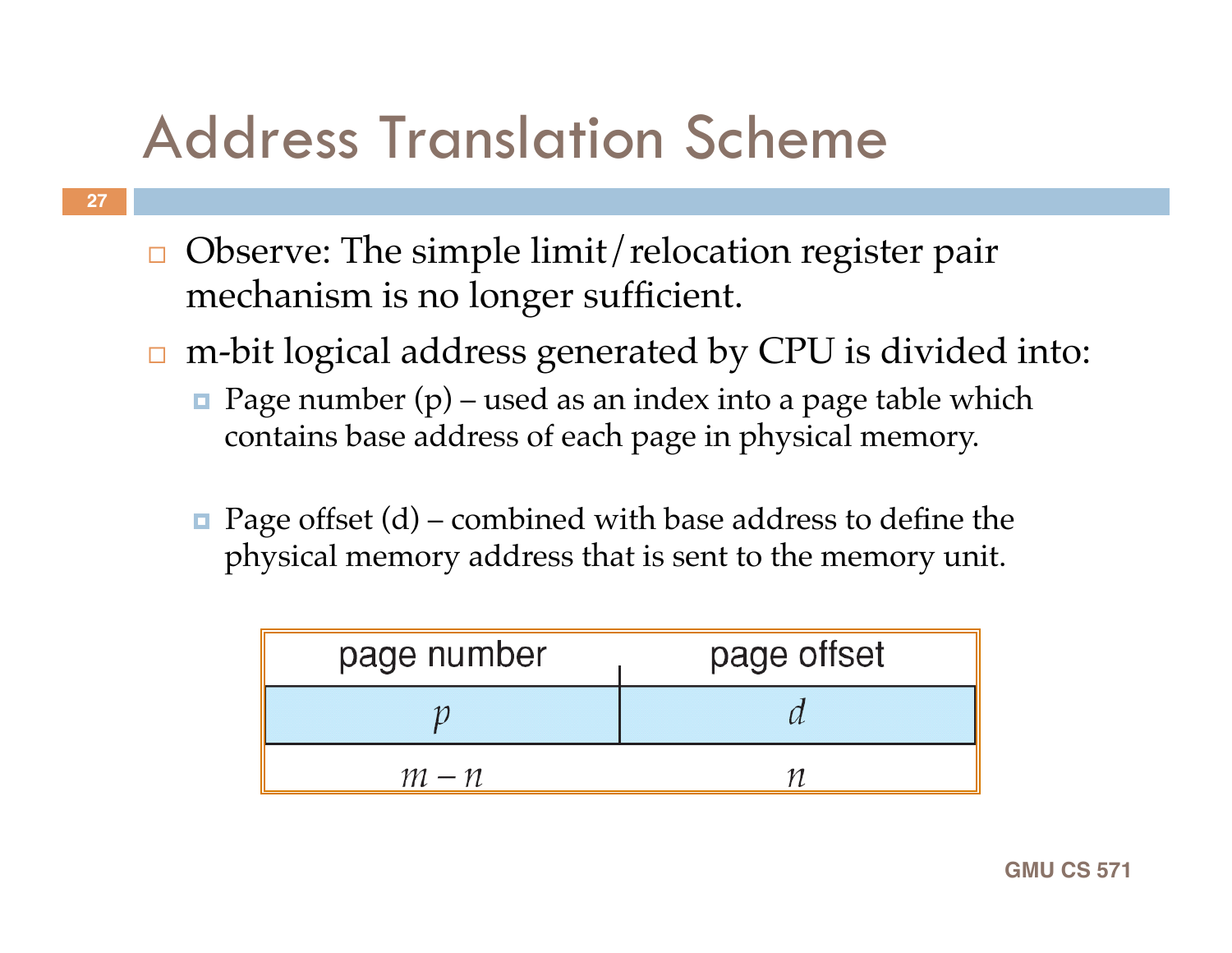## Address Translation Architecture



 **28**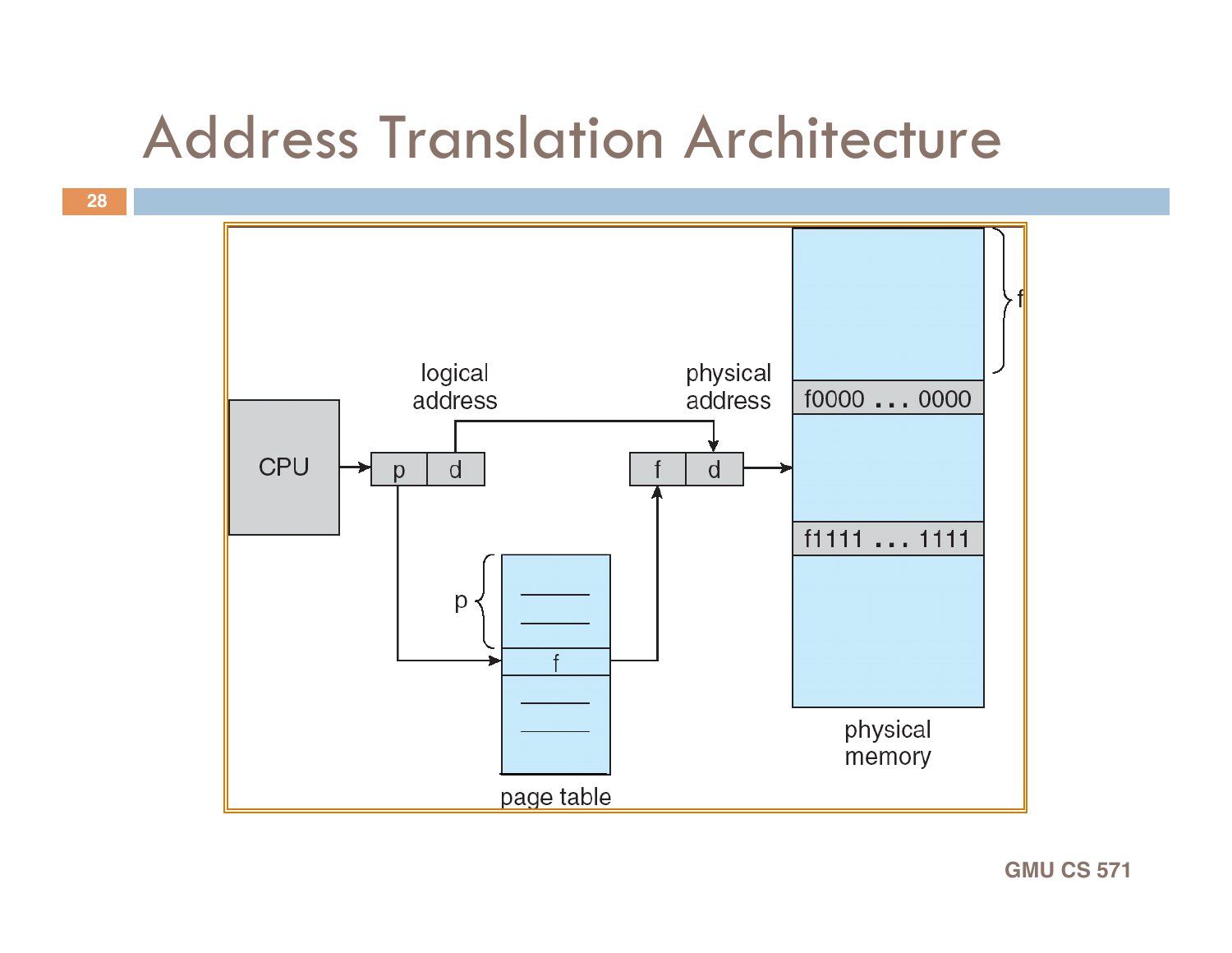# Paging Example

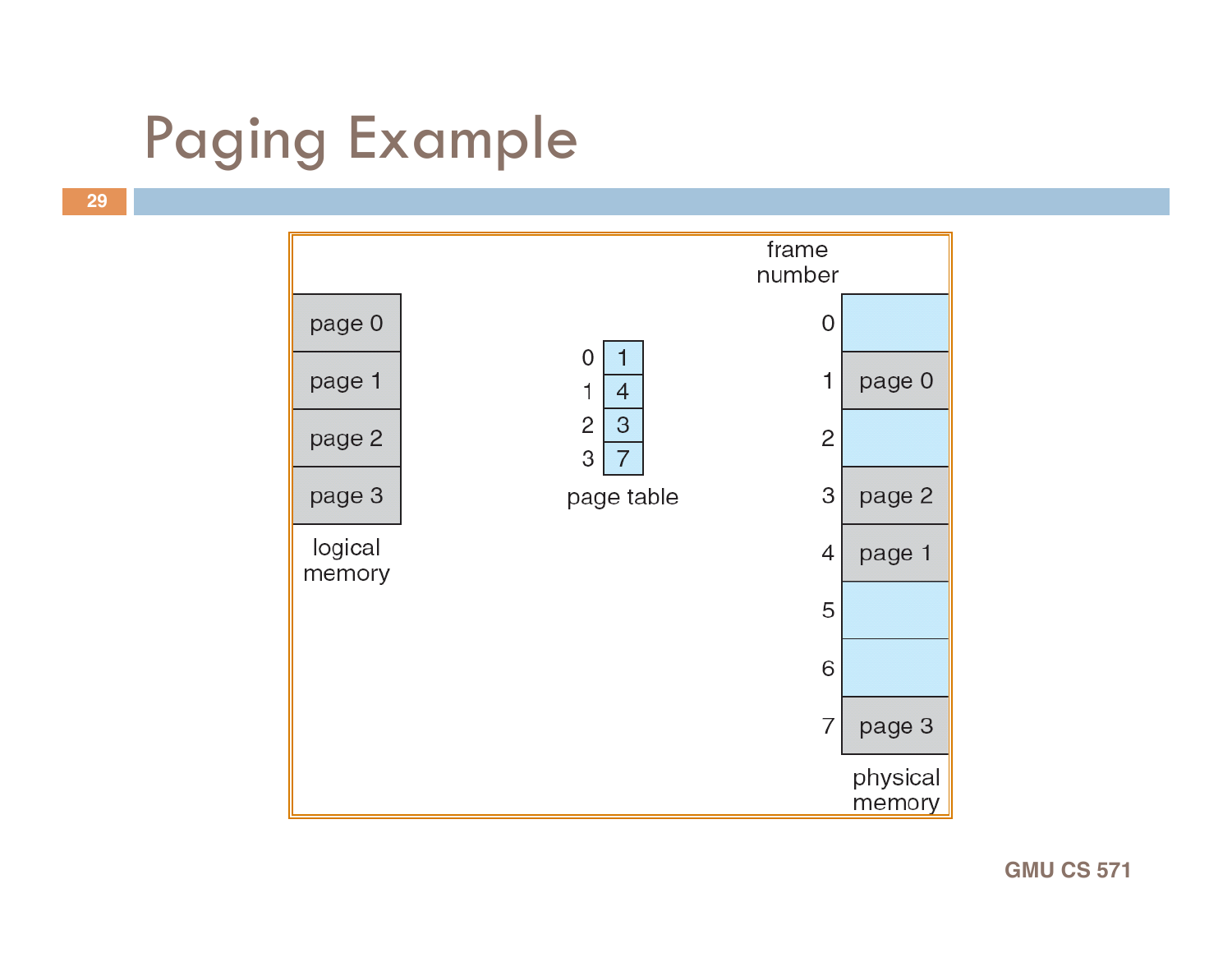## Free Frames



#### **Before allocation After allocation**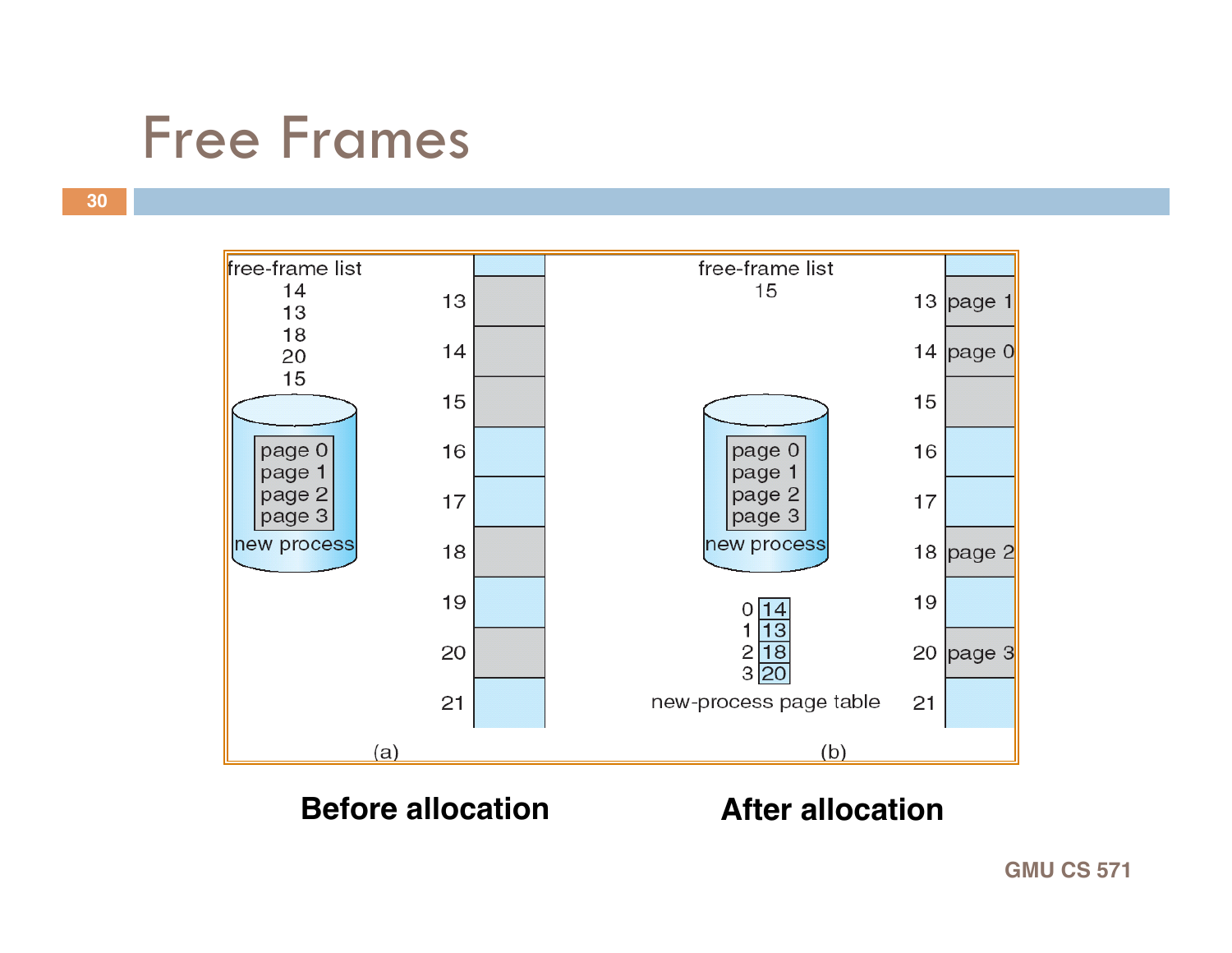# Hardware Support for Page Table

 $\Box$  Page table is kept in main memory.

- $\Box$  Page-table base register (PTBR) points to the page table.
- $\Box$  Page-table length register (PTLR), if it exists, indicates the size of the page table.
- $\Box$  In this scheme every data/instruction access requires two memory accesses. One for the page table and one for the data/instruction.
- $\Box$  The two memory access problem can be solved by the use of a special fast-lookup hardware cache called translation look-aside buffer (TLBs).
- $\Box$  TLB is an associative, high speed memory.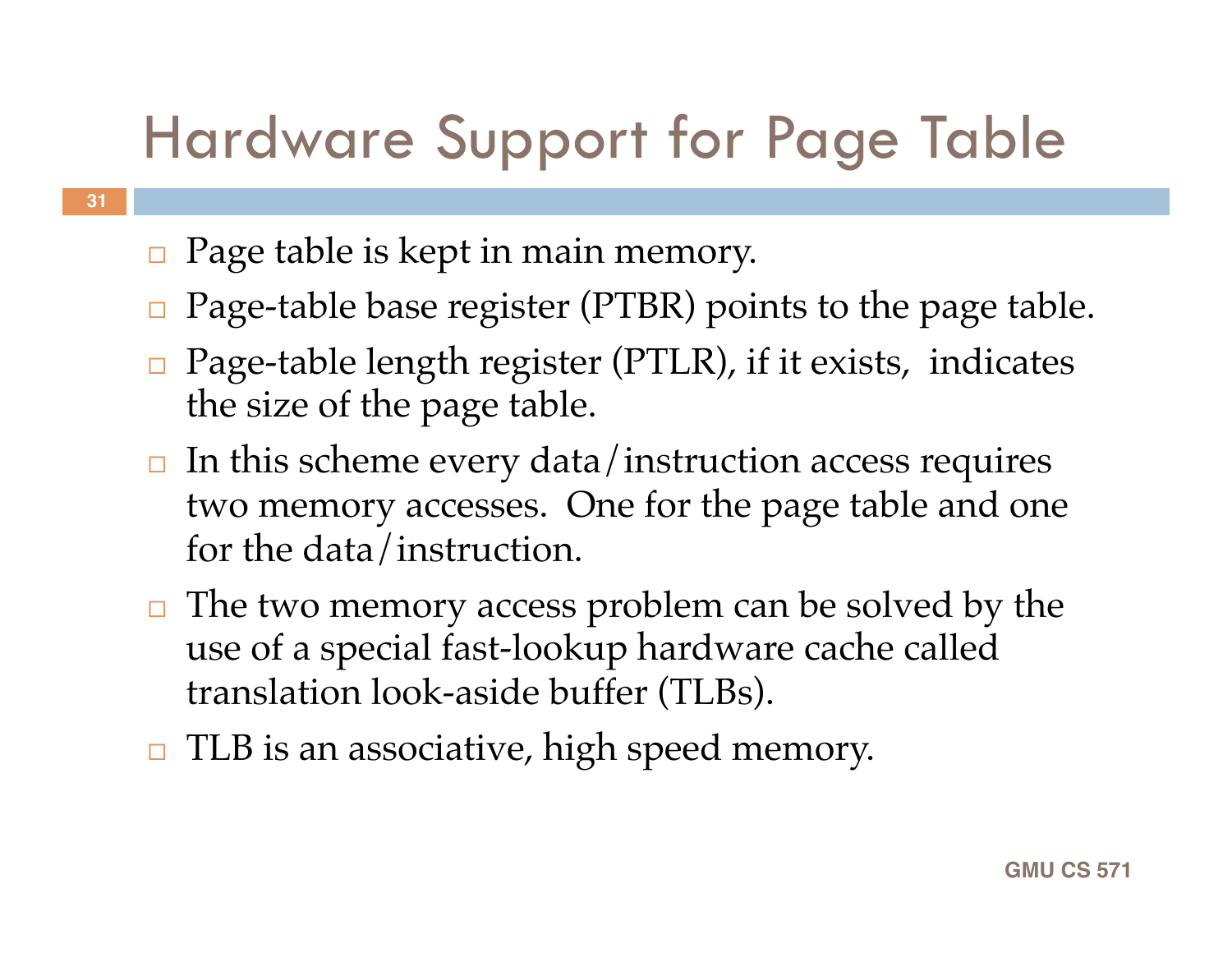# Paging Advantages

- $\Box$  Easy to allocate memory
	- **I** Memory comes from a free list of fixed size chunks
	- Allocating a page is just removing it from the list
	- **External fragmentation not a problem**
- $\Box$  Easy to swap out chunks of a program
	- All chunks are the same size
	- **Pages are a convenient multiple of the disk block size**
	- How do we know if a page is in memory or not?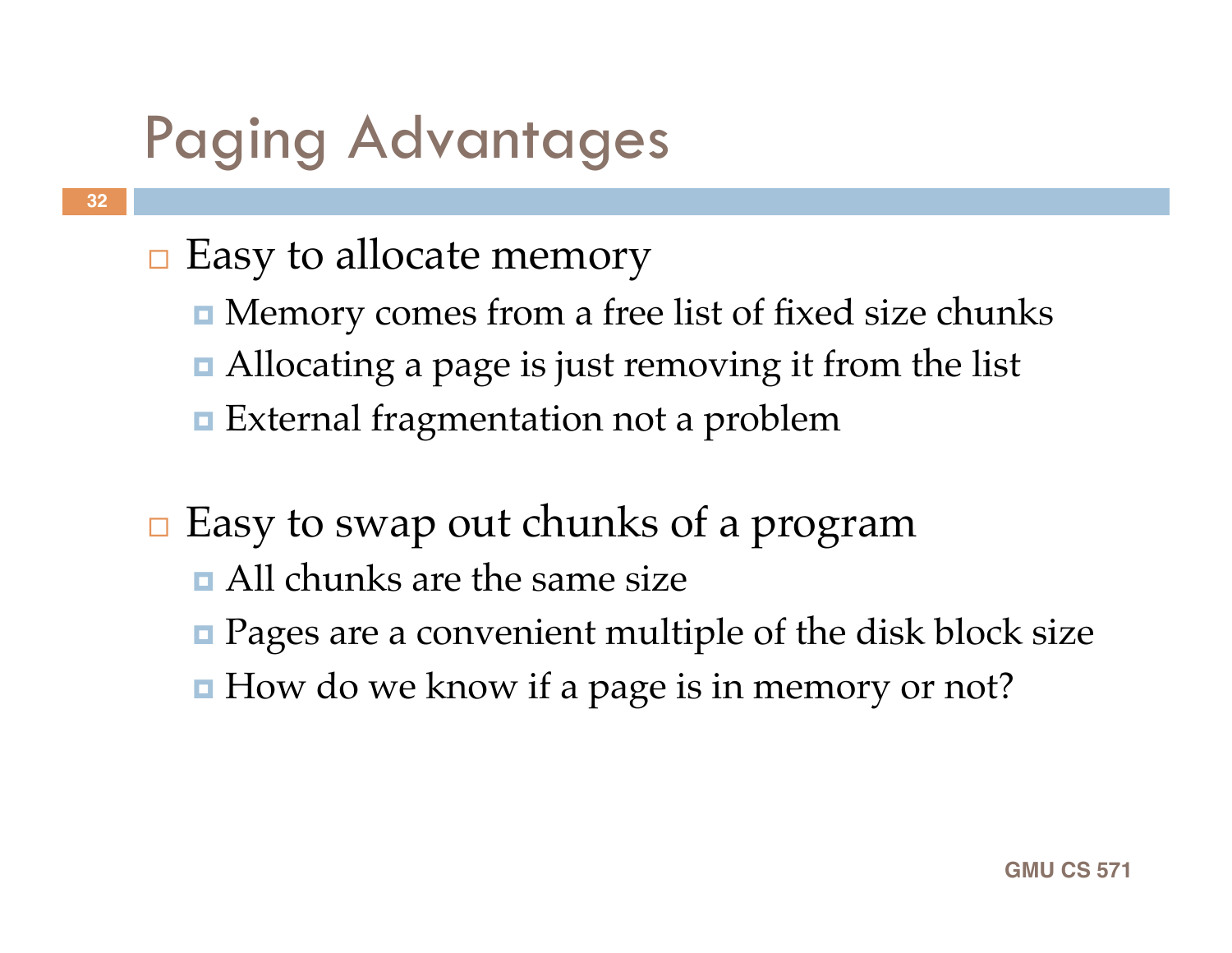# Paging Limitations

- $\Box$  Can still have internal fragmentation
	- **Process may not use memory in multiples of a page**
- **□** Memory reference overhead
	- 2 references per address lookup (page table, then memory)
	- Solution use a hardware cache of lookups (next)
- $\Box$  Memory required to hold page table can be significant
	- Need one Page Table Entry (PTE) per page
	- $\Box$  32 bit address space w/4KB pages = 220 PTEs
	- $\blacksquare$  4 bytes/PTE = 4MB/page table
	- 25 processes = **100MB just for page tables!**
	- Solution page the page tables (more later)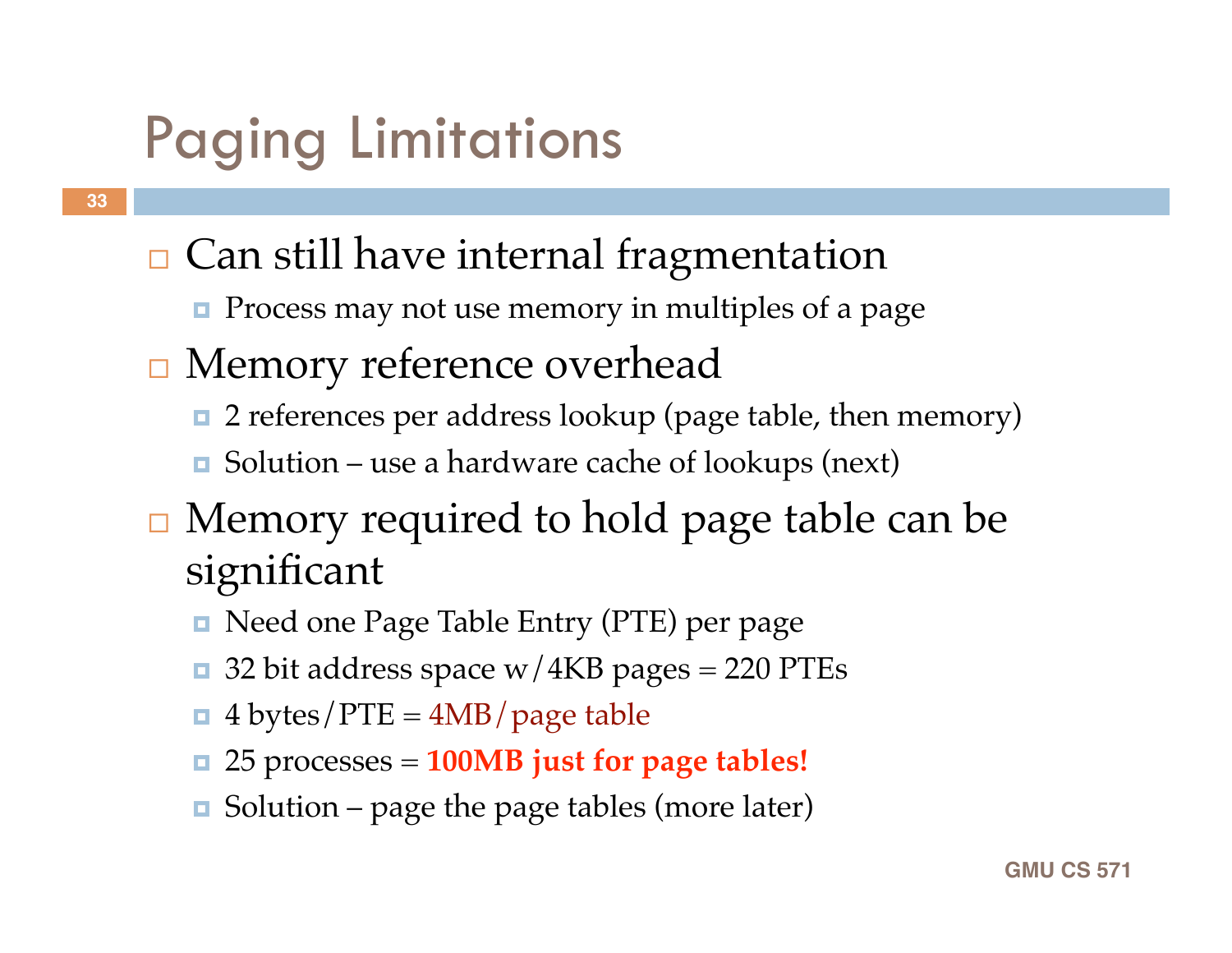# Managing Page Tables

- $\Box$  We computed the size of the page table for a 32-bit address space  $w/4K$  pages to be 4MB
	- **n** This is far far too much overhead for each process
- □ How can we reduce this overhead?
	- **Observation:** Only need to map the portion of the address space actually being used (tiny fraction of entire address space)
- $\Box$  How do we only map what is being used?
	- Can dynamically extend page table...
	- Does not work if address space is sparse (internal fragmentation)
- **□** Use another level of indirection: two-level page tables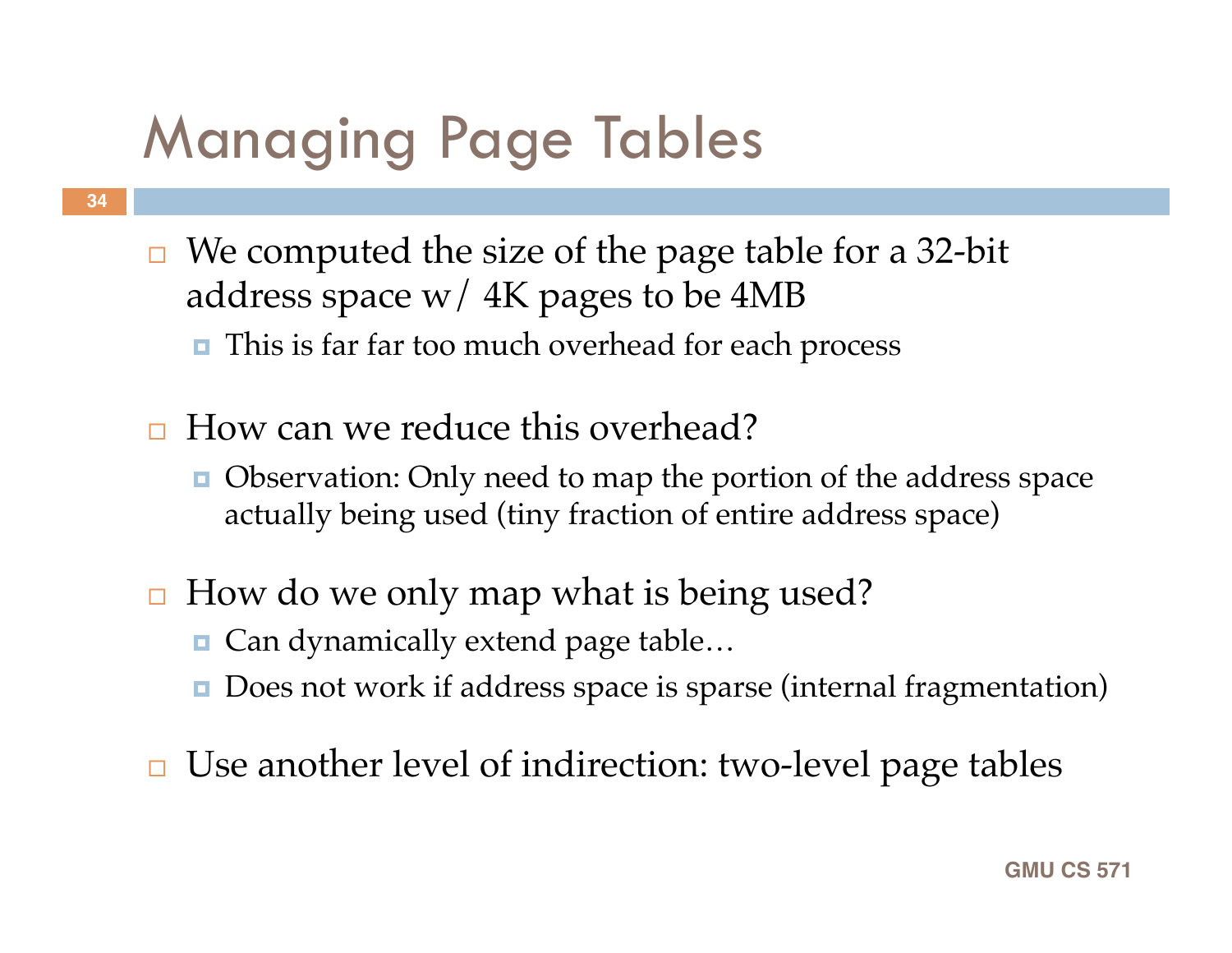# Two-level Page Tables

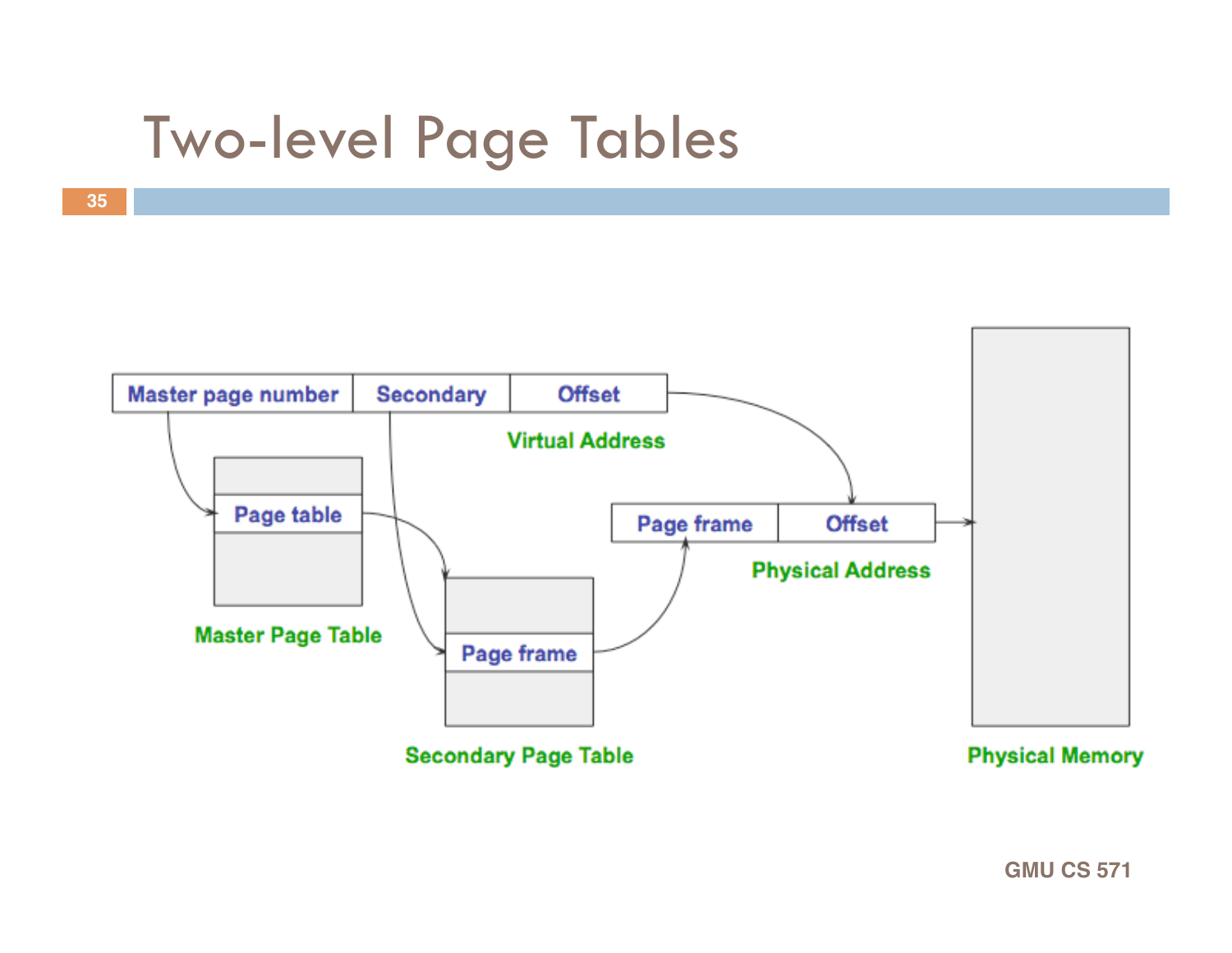# An Example with 4-Byte PTEs

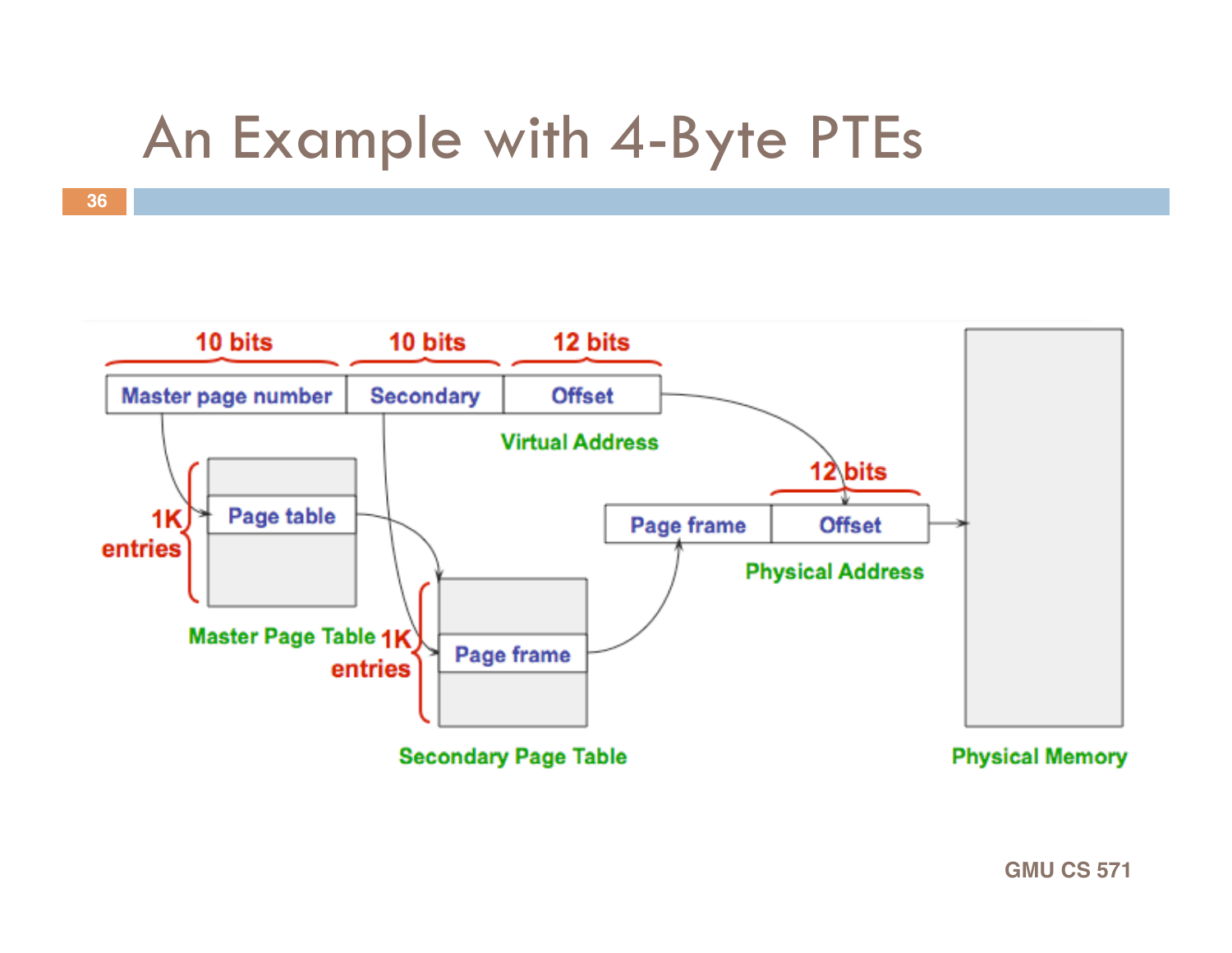# Two-Level Paging Example II

- A logical address (on 32-bit machine with 4KByte page size) is divided into:
	- a page number consisting of 20 bits
	- a page offset consisting of 12 bits
- $\Box$  A page table entry is 4 bytes
- $\Box$  Since the page table is paged, the page number is further divided into:
	- a 10-bit page number
	- a 10-bit page offset
- $\Box$  The logical address is as follows:

| page number | page offset |
|-------------|-------------|
|             |             |
|             |             |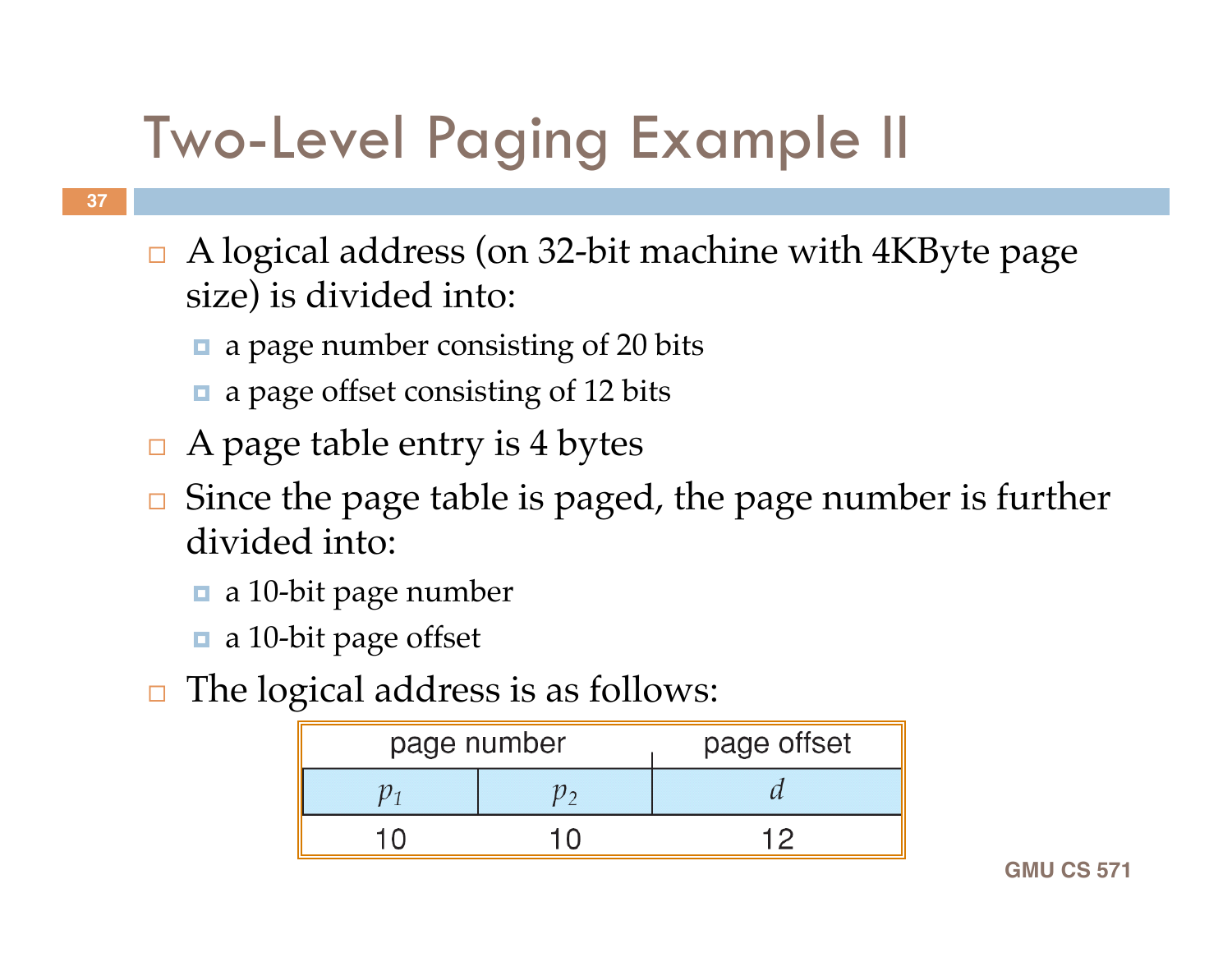# Hashed Page Tables

- **□** For large address spaces, a hashed page table can be used, with the hash value being the virtual page number.
- $\Box$  A page table entry contains a chain of elements hashing to the same location (to handle collisions).
- $\Box$  Each element has three fields:
	- $\blacksquare$  the virtual page number,
	- $\blacksquare$  the value of mapped page frame,
	- **a** a pointer to the next element in the linked list.
- $\Box$  Virtual page numbers are compared in this chain searching for a match. If a match is found, the corresponding physical frame is extracted.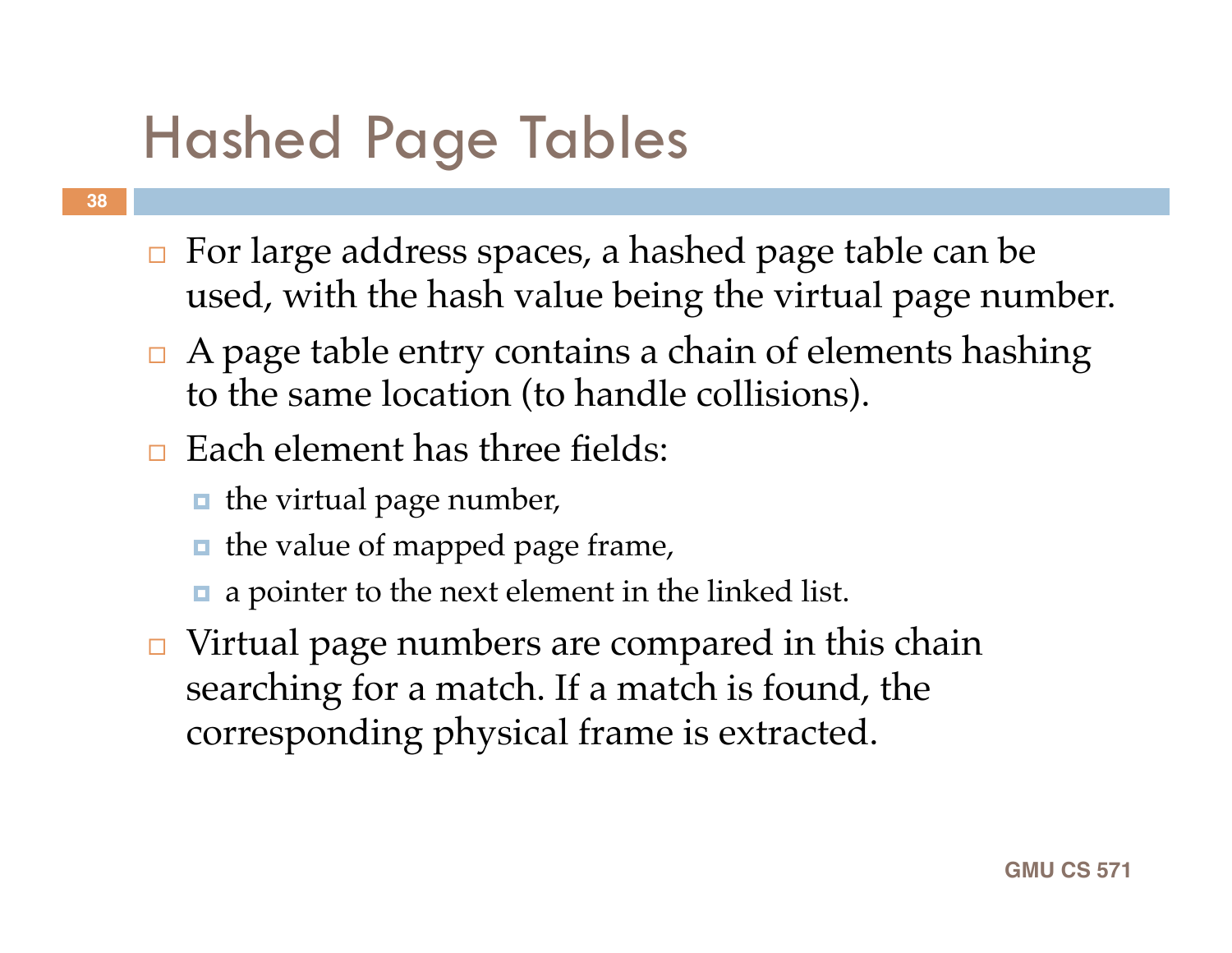# Hashed Page Table

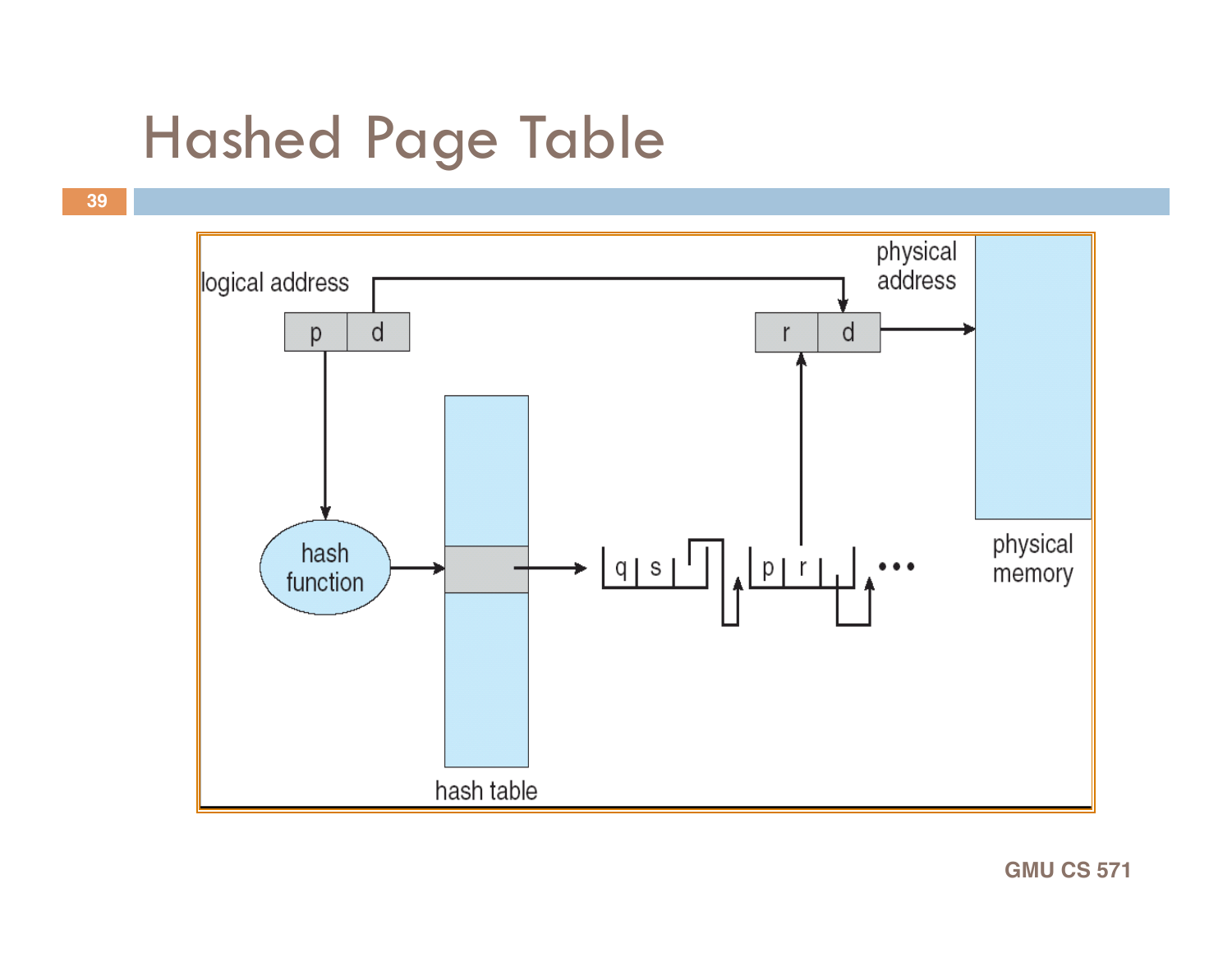# Inverted Page Table

- Another solution to avoid the problem of prohibitively large page tables (64-bit UltraSPARC and PowerPC).
- $\Box$  The inverted page table has only one entry for each real page of memory. The system has only one page table.
- $\Box$  Entry consists of the virtual address of the page stored in that real memory location, with information about the process that owns that page.
- **□** Decreases memory needed to store each page table, but increases time needed to search the table when a page reference occurs. (Solution?)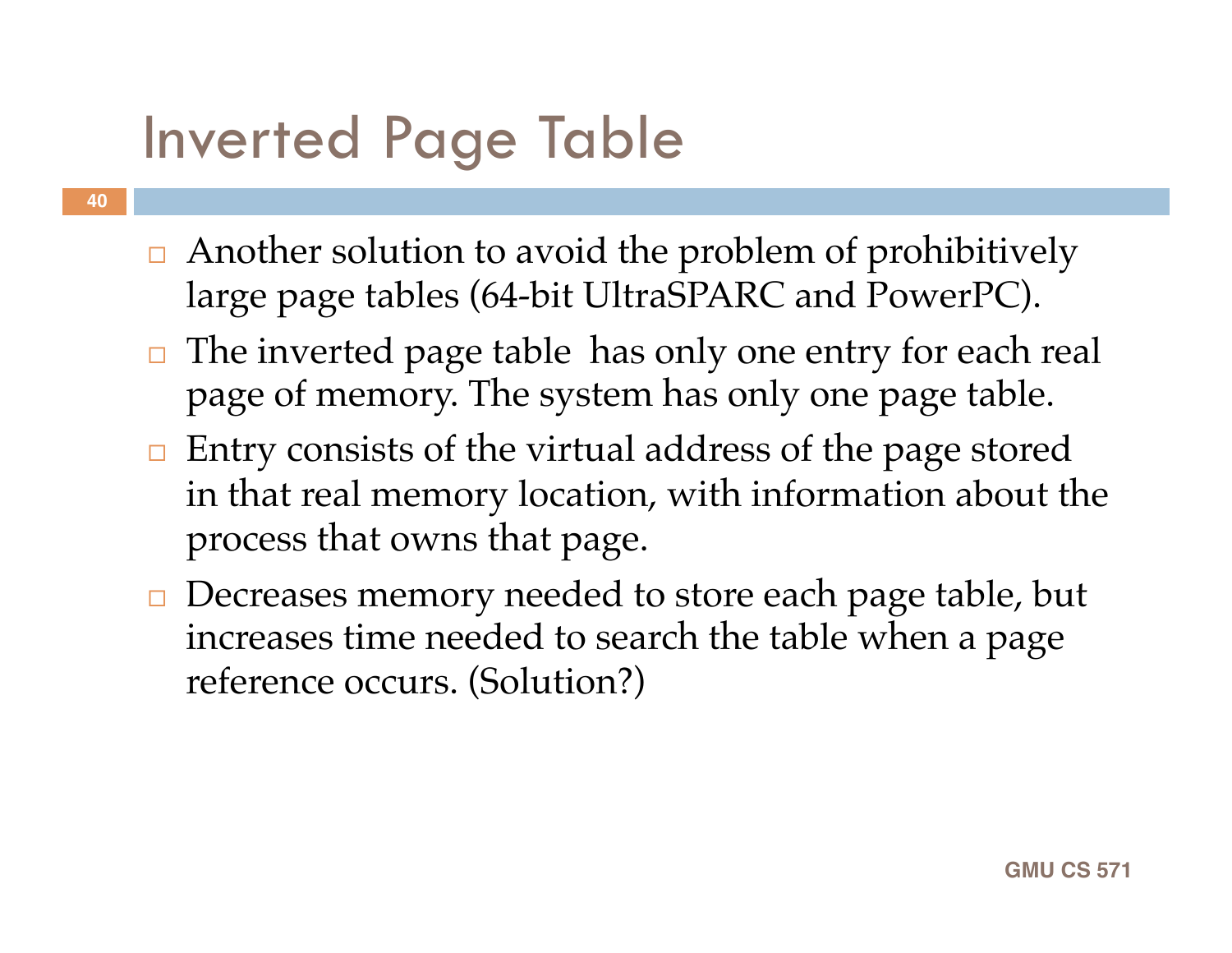# Inverted Page Table Architecture

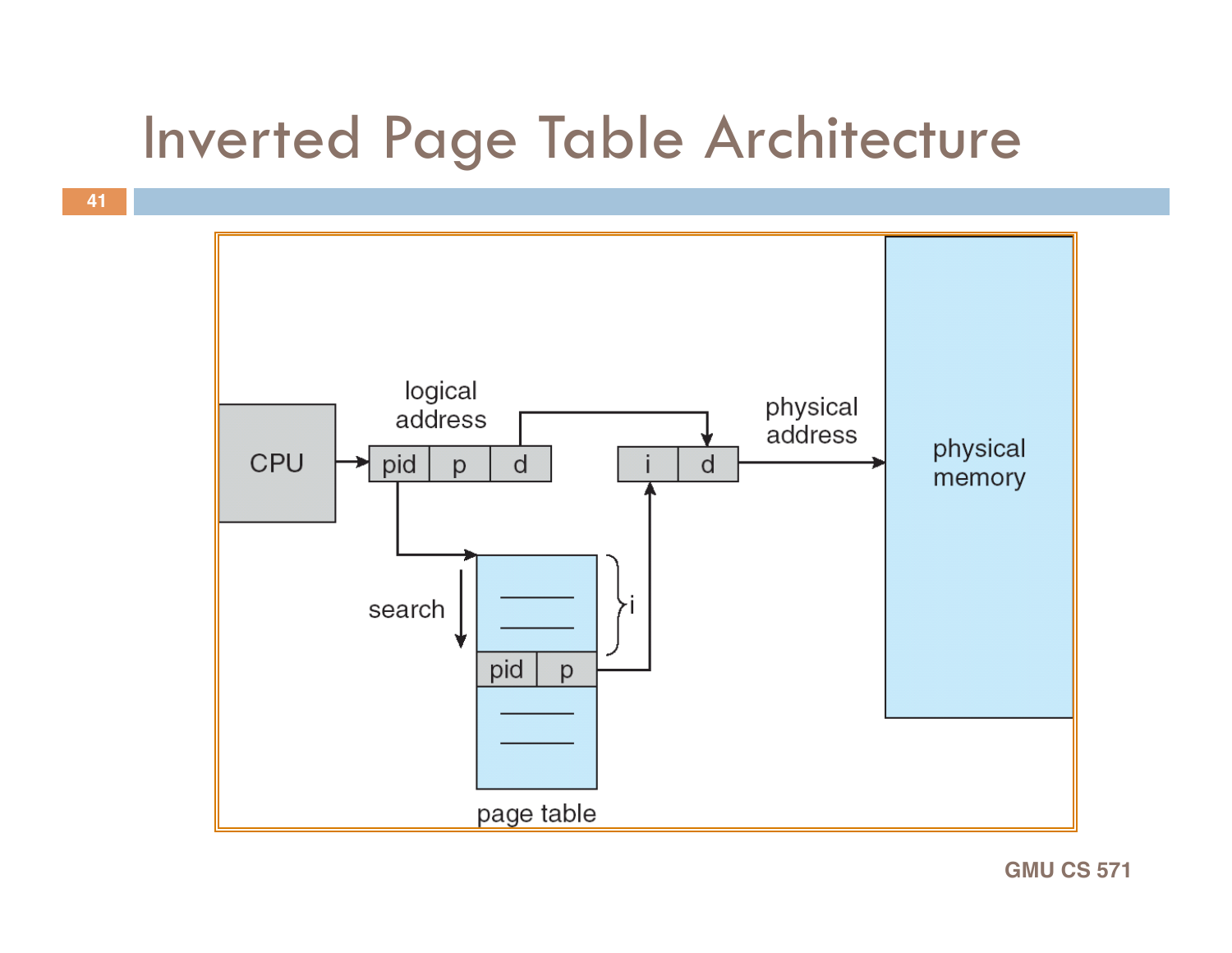# Shared Pages

#### ■ Shared code

- One copy of read-only (reentrant) code shared among processes (i.e., text editors, compilers, window systems).
- **Particularly important for time-sharing environments.**
- □ Private code and data
	- **Each process keeps a separate copy of the code and data.**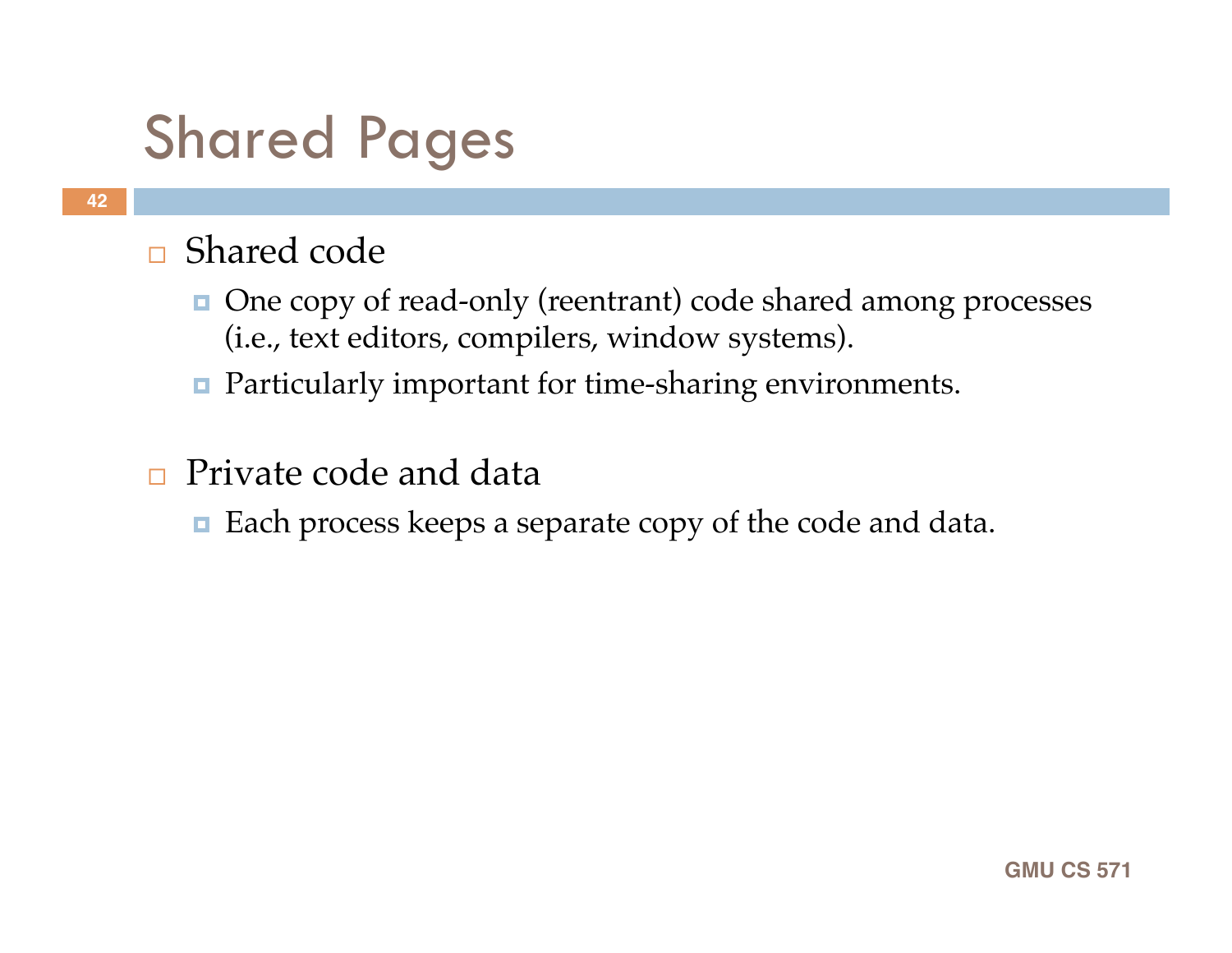# Shared Pages (Example)

 **43**

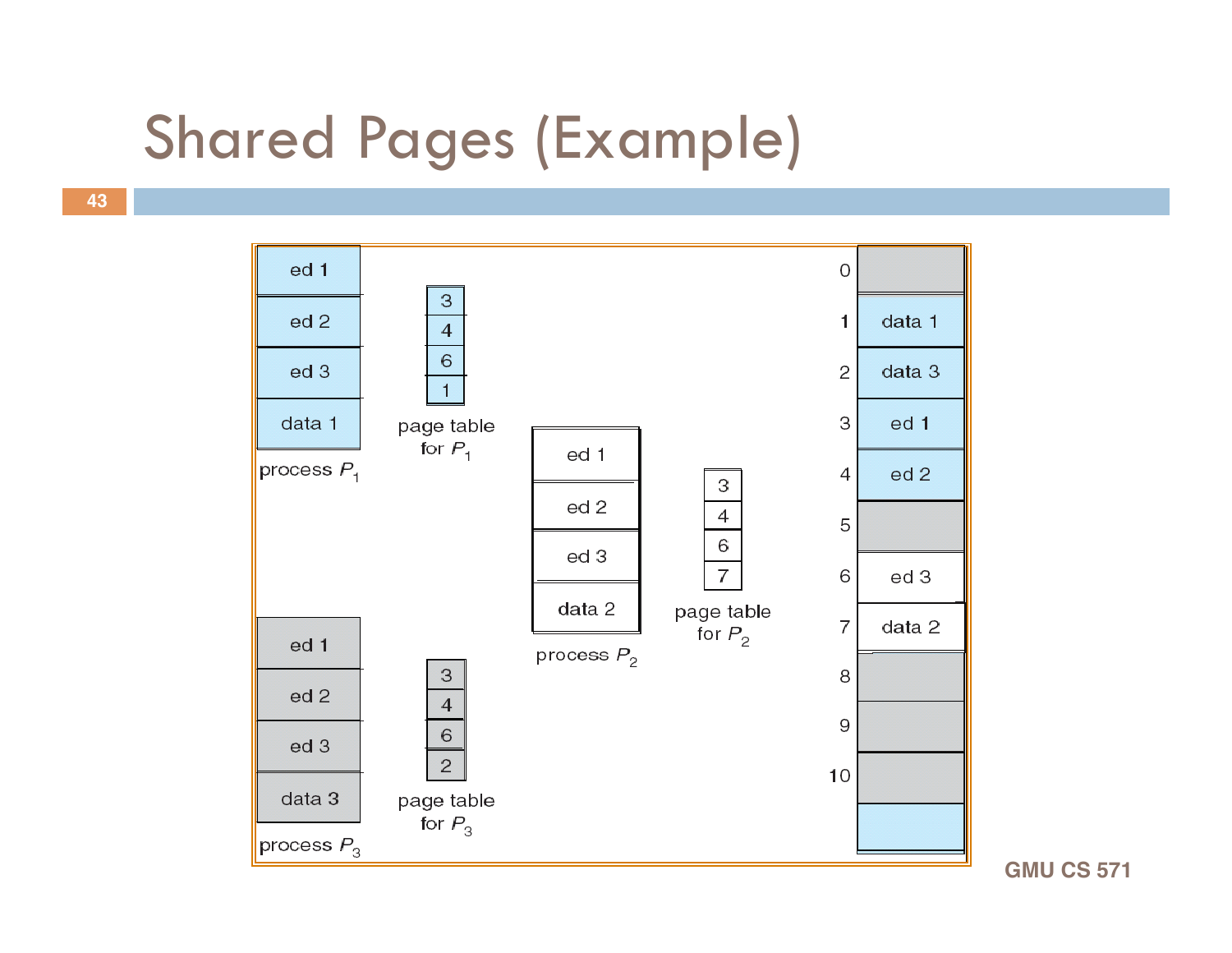# Page Faults

- □ What happens when a process accesses a page that has been evicted?
	- 1. When it evicts a page, the OS sets the PTE as invalid and stores the location of the page in the swap file in the PTE
	- 2. When a process accesses the page, the invalid PTE will cause a trap (page fault)
	- 3. The trap will run the OS page fault handler
	- 4. Handler uses the invalid PTE to locate page in swap file
	- 5. Reads page into a physical frame, updates PTE to point to it
	- 6. Restarts process
- $\Box$  But where does it put it? Has to evict something else
	- OS usually keeps a pool of free pages around so that allocations do not always cause evictions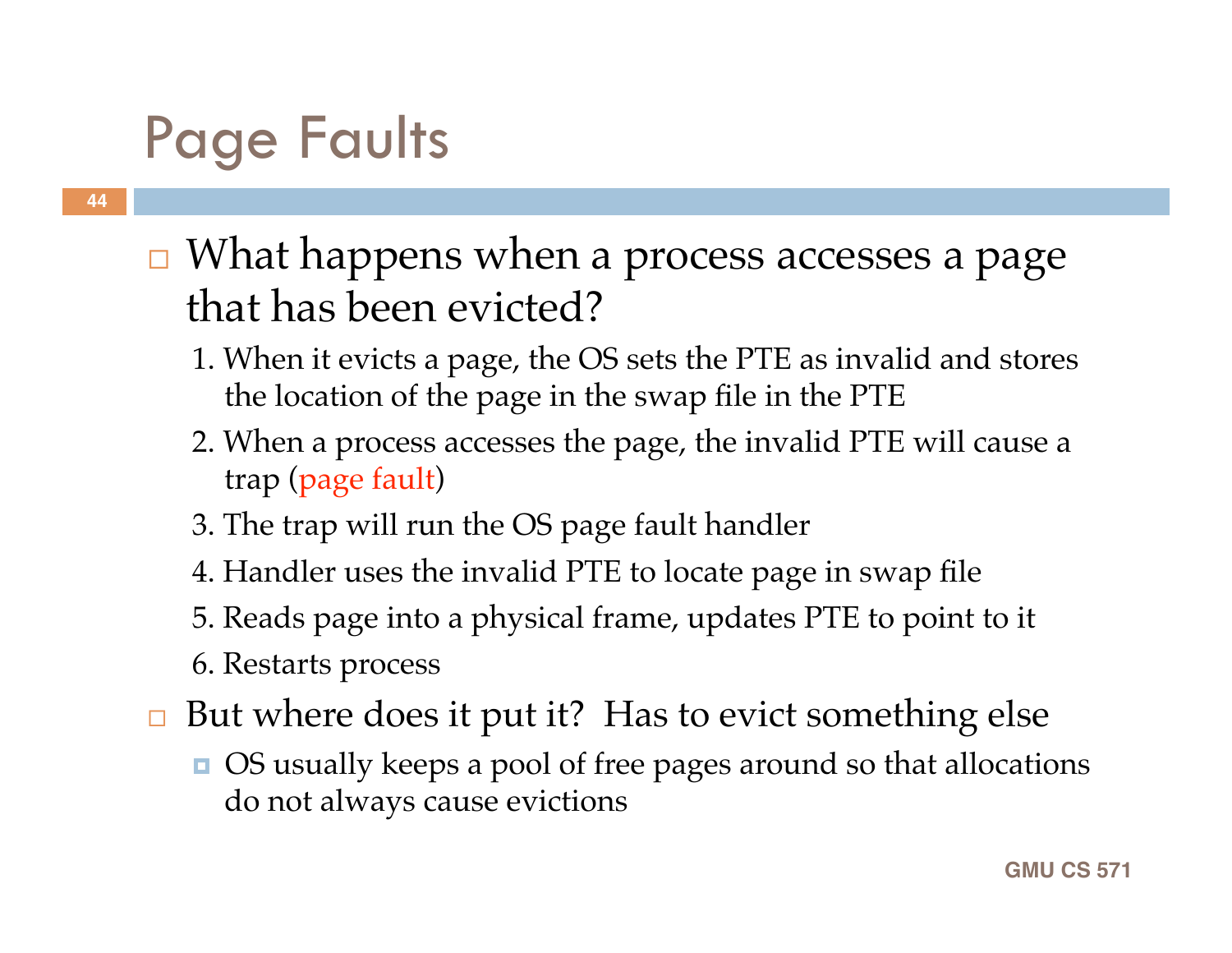# Efficient Page Translation

- □ Our original page table scheme already doubled the cost of doing memory lookups
	- One lookup into the page table, another to fetch the data
- **□ Now two-level page tables triple the cost!** ■ Two lookups into the page tables, a third to fetch the data And this assumes the page table is in memory
- $\Box$  How can we use paging but also have lookups cost about the same as fetching from memory
	- Cache translations in hardware
	- Translation Look-aside Buffer (TLB)
	- TLB managed by Memory Management Unit (MMU)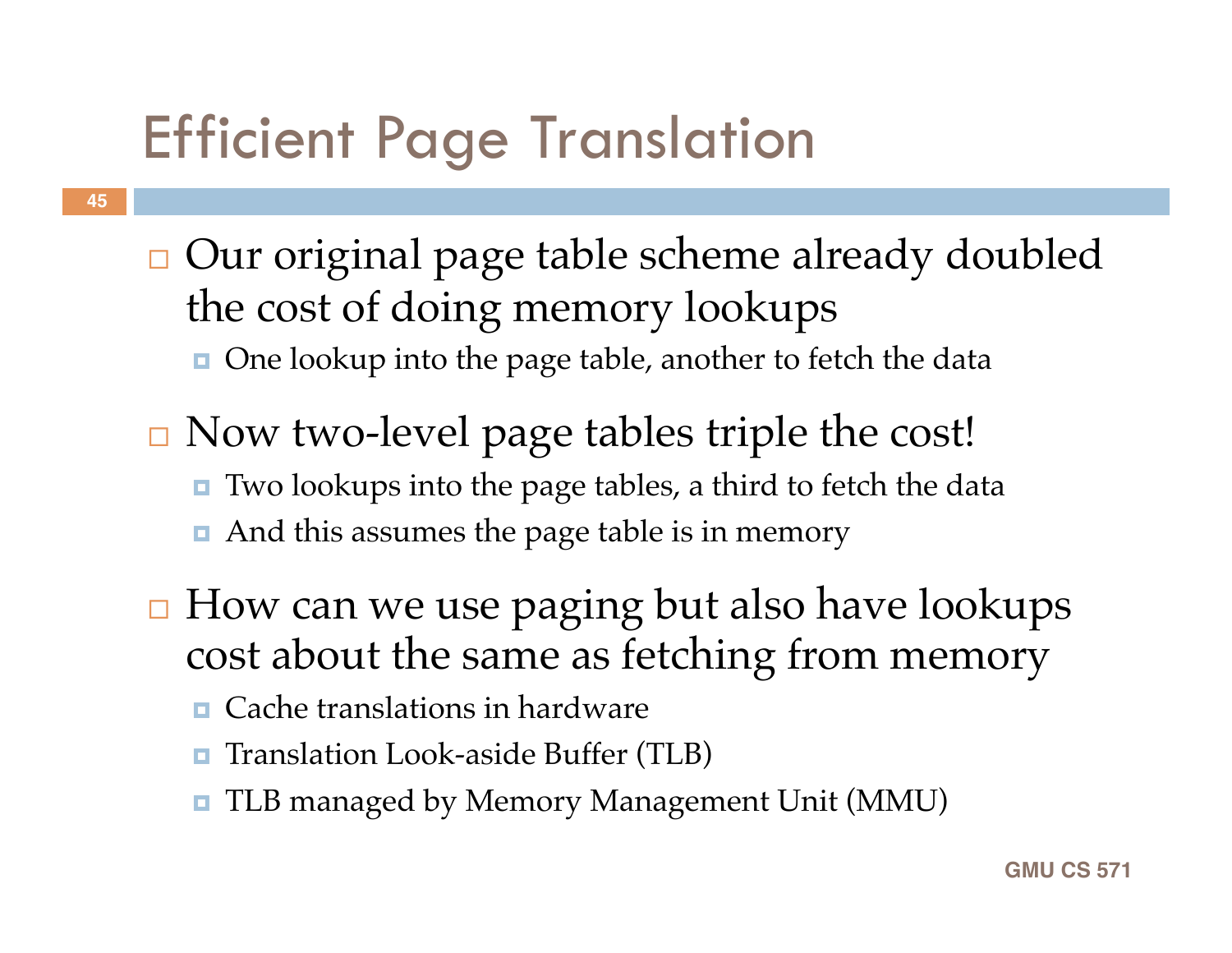# Associative Memory

 **46**

 $\Box$  Associative memory – parallel search



- $\Box$  Address translation  $(A', A'')$ 
	- If  $A'$  is in associative register, get frame # out.
	- $\Box$  Otherwise get frame # from page table in memory
	- **Typically, TLB contains**  $64 1024$  **entries.**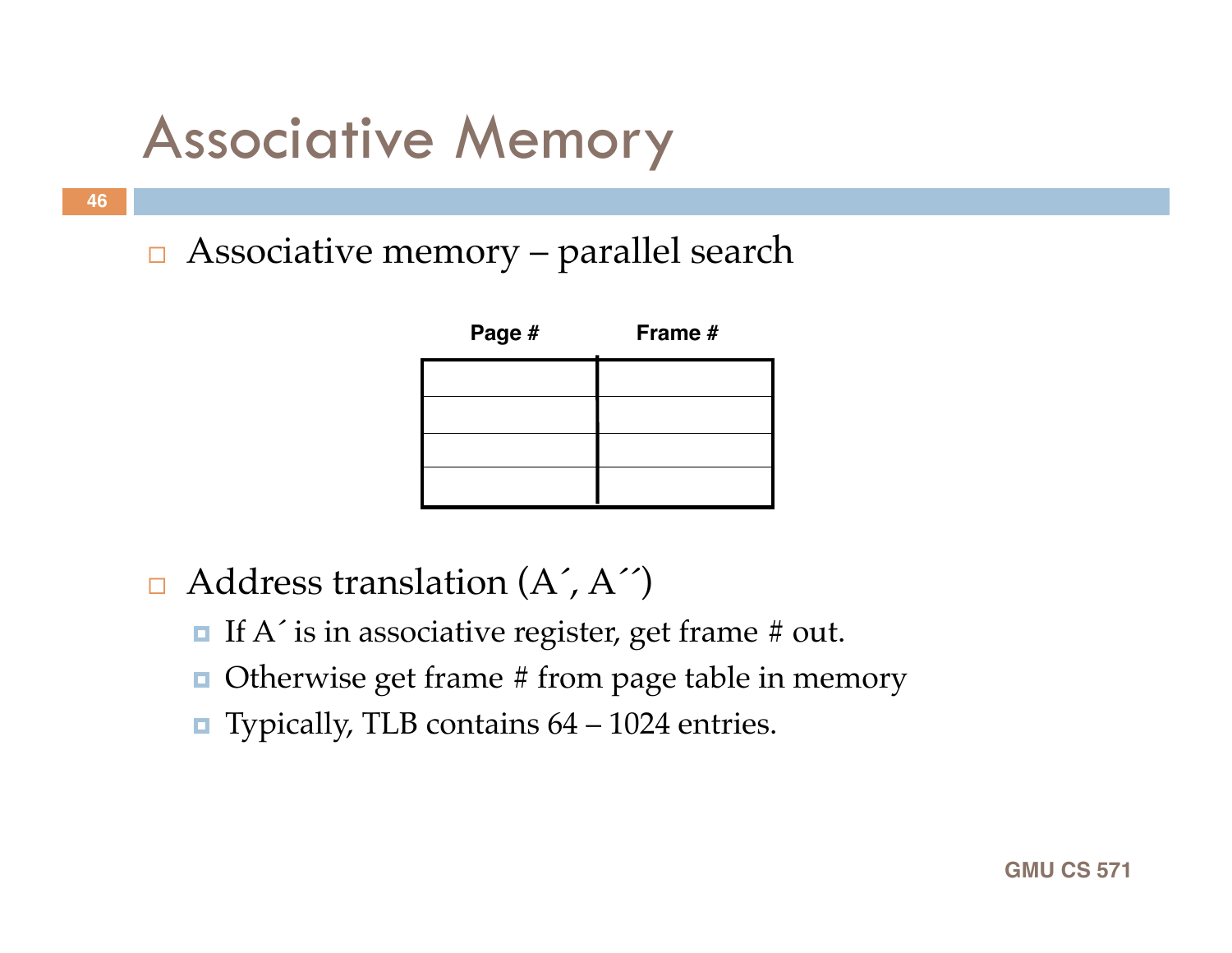# Translation Look-Aside Buffer

#### **□** Translation Lookaside Buffers

- Translate virtual page #s into PTEs (not physical addresses)
- Can be done in a single machine cycle
- $\Box$  TLBs implemented in hardware
	- Fully associative cache (all entries looked up in parallel)
	- Cache tags are virtual page numbers
	- Cache values are PTEs (entries from page tables)
	- $\blacksquare$  With PTE + offset, can directly calculate physical address
- **□** TLBs exploit locality
	- **Processes only use a handful of pages at a time** 
		- **16-48 entries/pages (64-192K)**
		- Only need those pages to be "mapped"
	- $\blacksquare$  Hit rates are therefore very important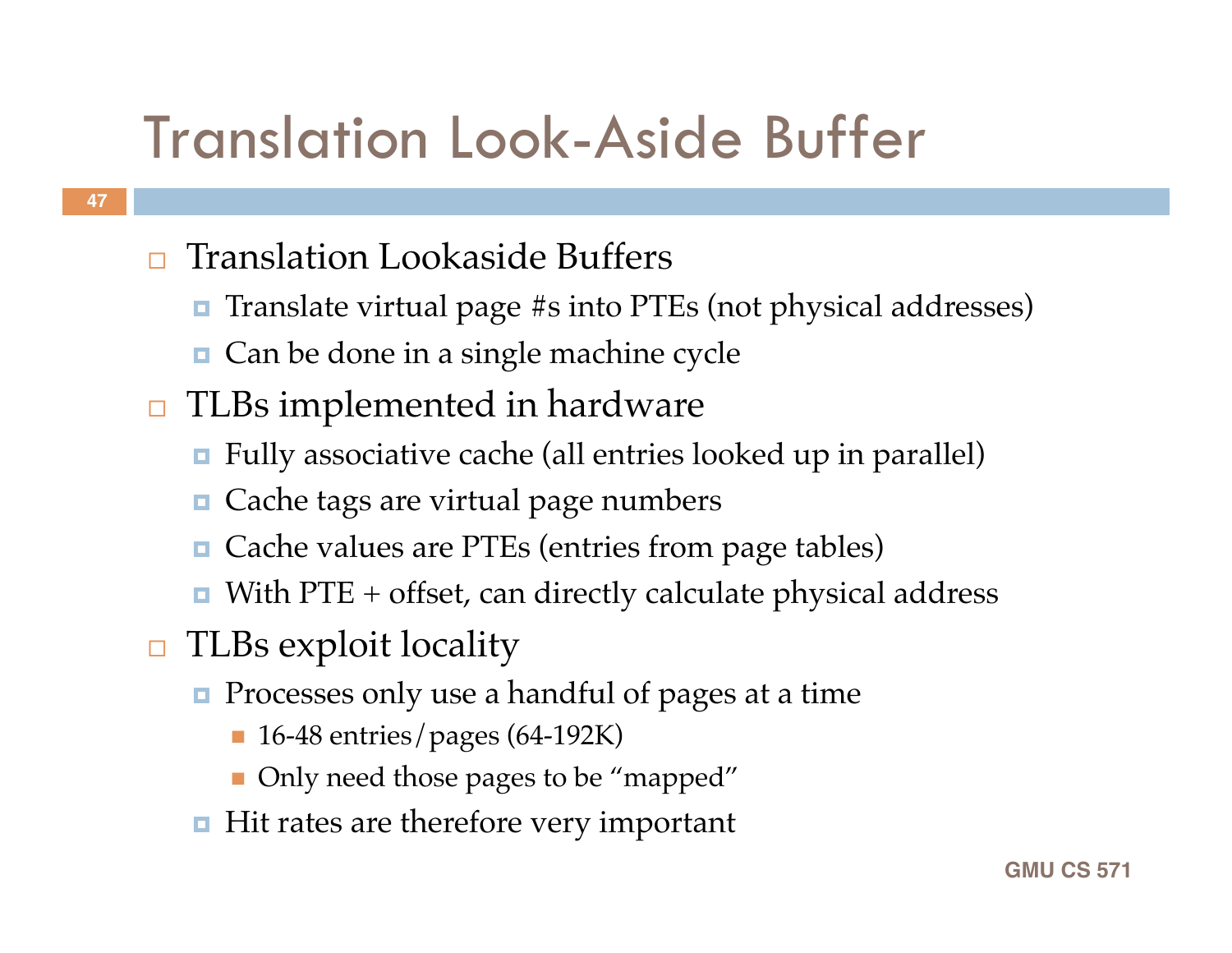# Loading the TLBs

- Most address translations are handled using the TLB
	- $\Box$  >99% of translations, but there are misses (TLB miss)...
- $\Box$  Who places translations into the TLB (loads the TLB)?
	- Software loaded TLB (OS)
		- TLB faults to the OS, OS finds appropriate PTE, loads it in TLB
		- Must be fast (but still 20-200 cycles)
		- **CPU ISA has instructions for manipulating TLB**
		- Tables can be in any format convenient for OS (flexible)
	- Hardware (Memory Management Unit)
		- **Must know where page tables are in main memory**
		- OS maintains tables, HW accesses them directly
		- Tables have to be in HW-defined format (inflexible)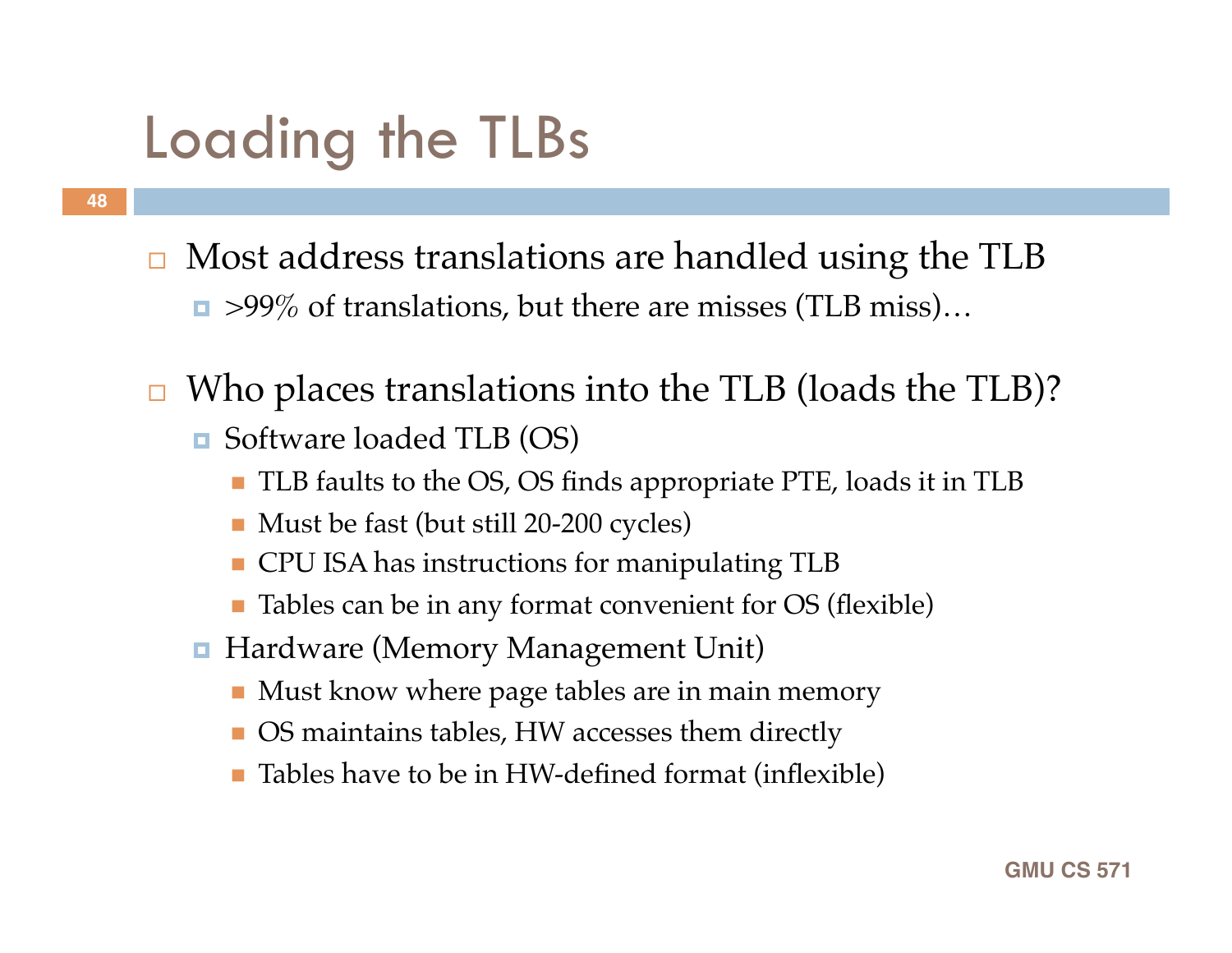# Paging Hardware With TLB

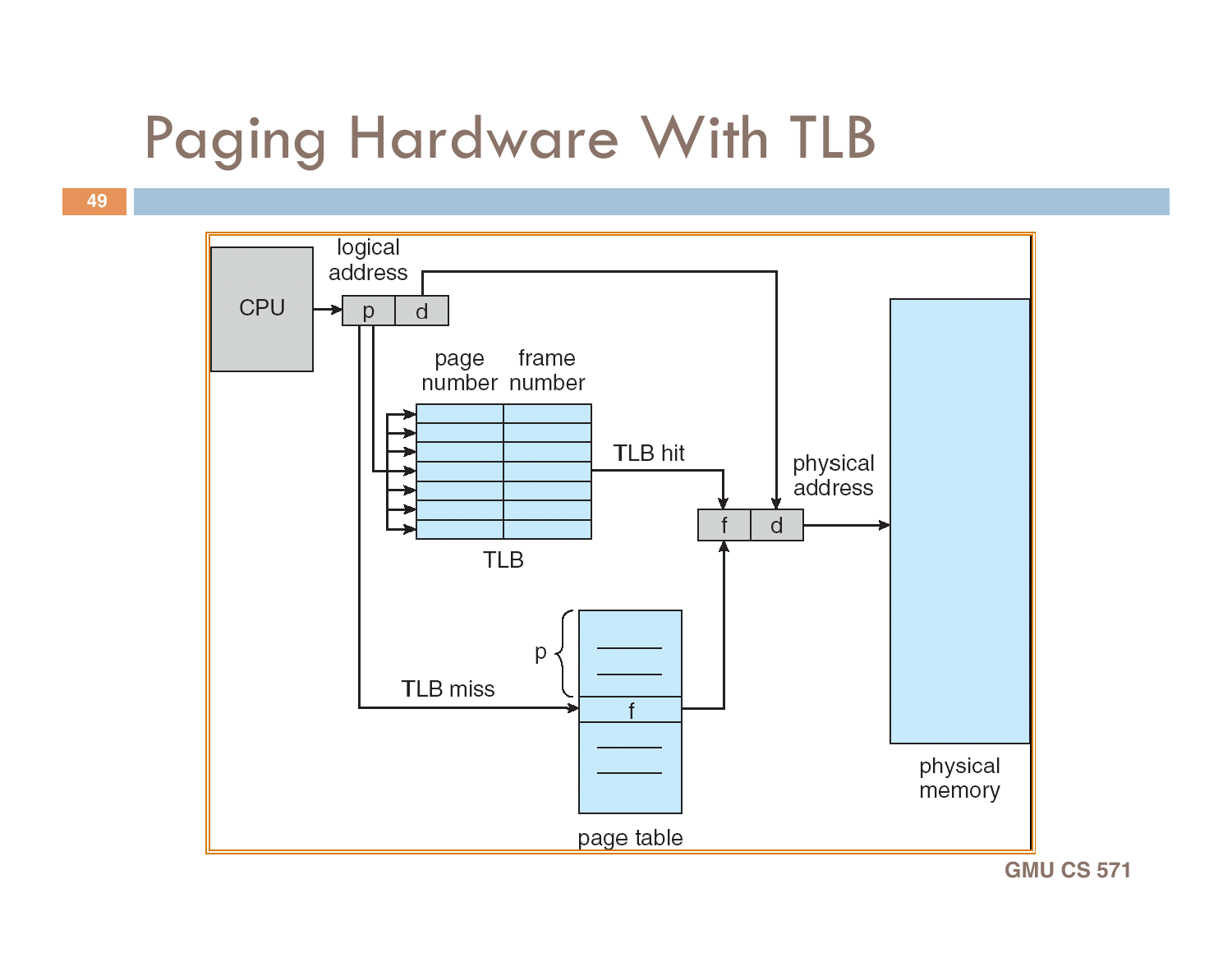# Translation Look-Aside Buffer

- $\Box$  When we want to add a new entry to a full TLB, one entry must be replaced.
- **□** Some entries can be wired down.
- Some TLB's store address-space identifiers (ASIDs)
- What if TLB does not support separate ASIDs?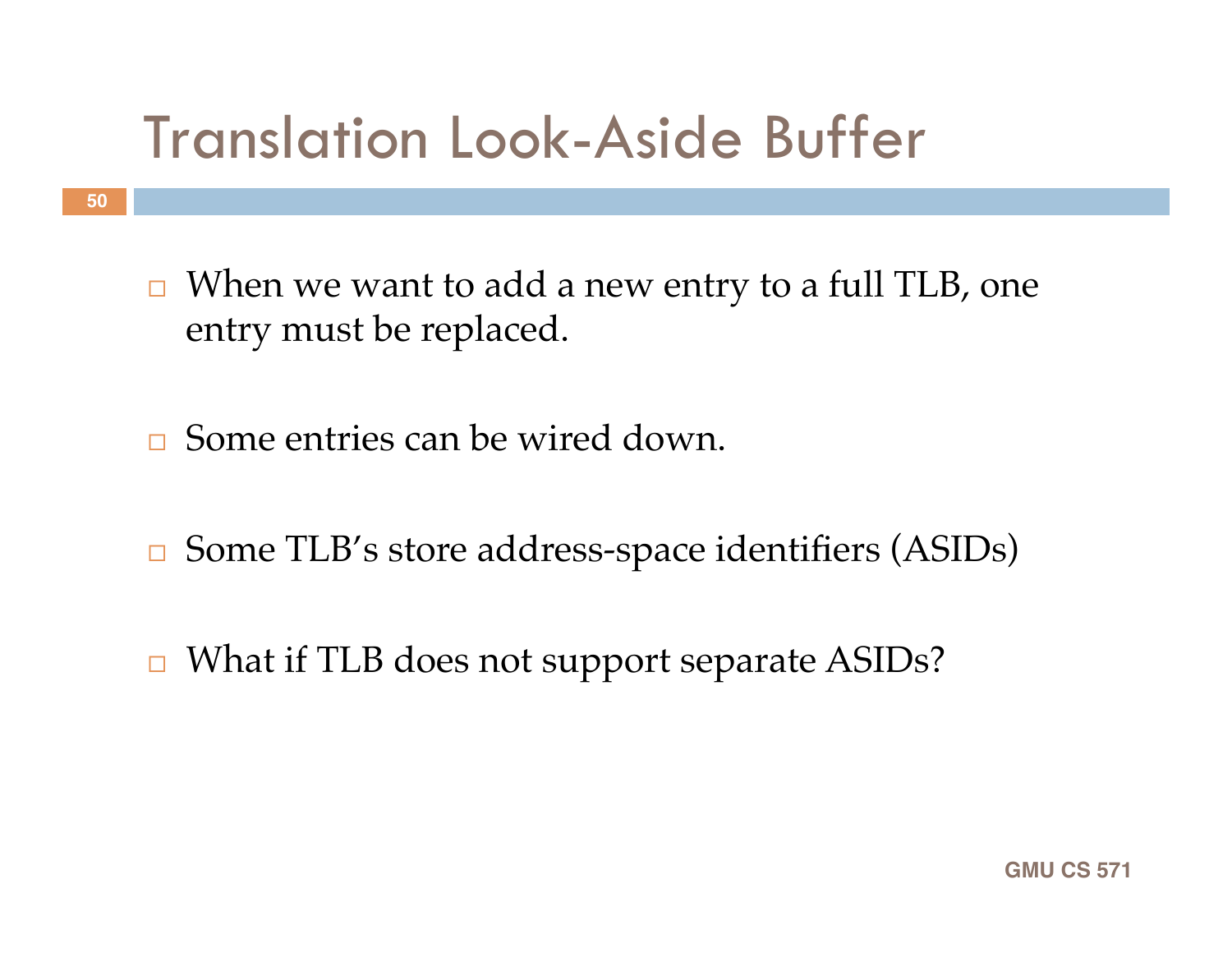# Effective Access Time Re-visited

- $\Box$  In the absence of paging mechanism, the effective memory access time is a function of the cache memory / main memory access times and cache hit ratio
- $\Box$  How does the paging affect the memory access time with or without TLB?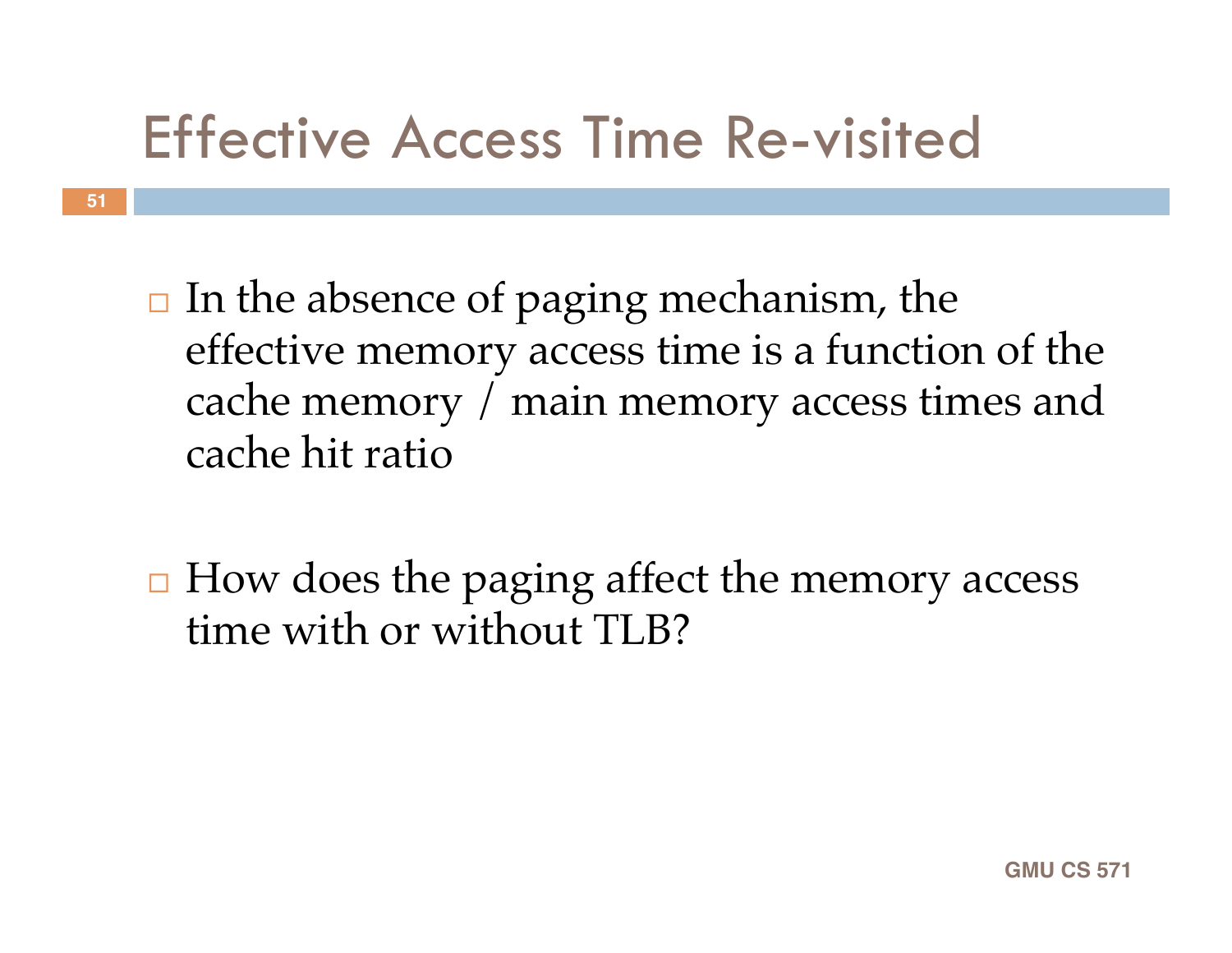# Effective Access Time Re-visited

Example: Assume that in the absence of paging, effective memory access time is 100 nanoseconds (computed through the cache memory hit ratio and cache memory/main memory access times).

Assume that Associative (TLB) Lookup is 20 nanoseconds TLB Hit ratio – percentage of times that a page number is found in TLB. Assume TLB Hit ratio is 95%

Effective Access Time (EAT):  $EAT = 0.95 * 120 + 0.05 * 220 = 125$  nanoseconds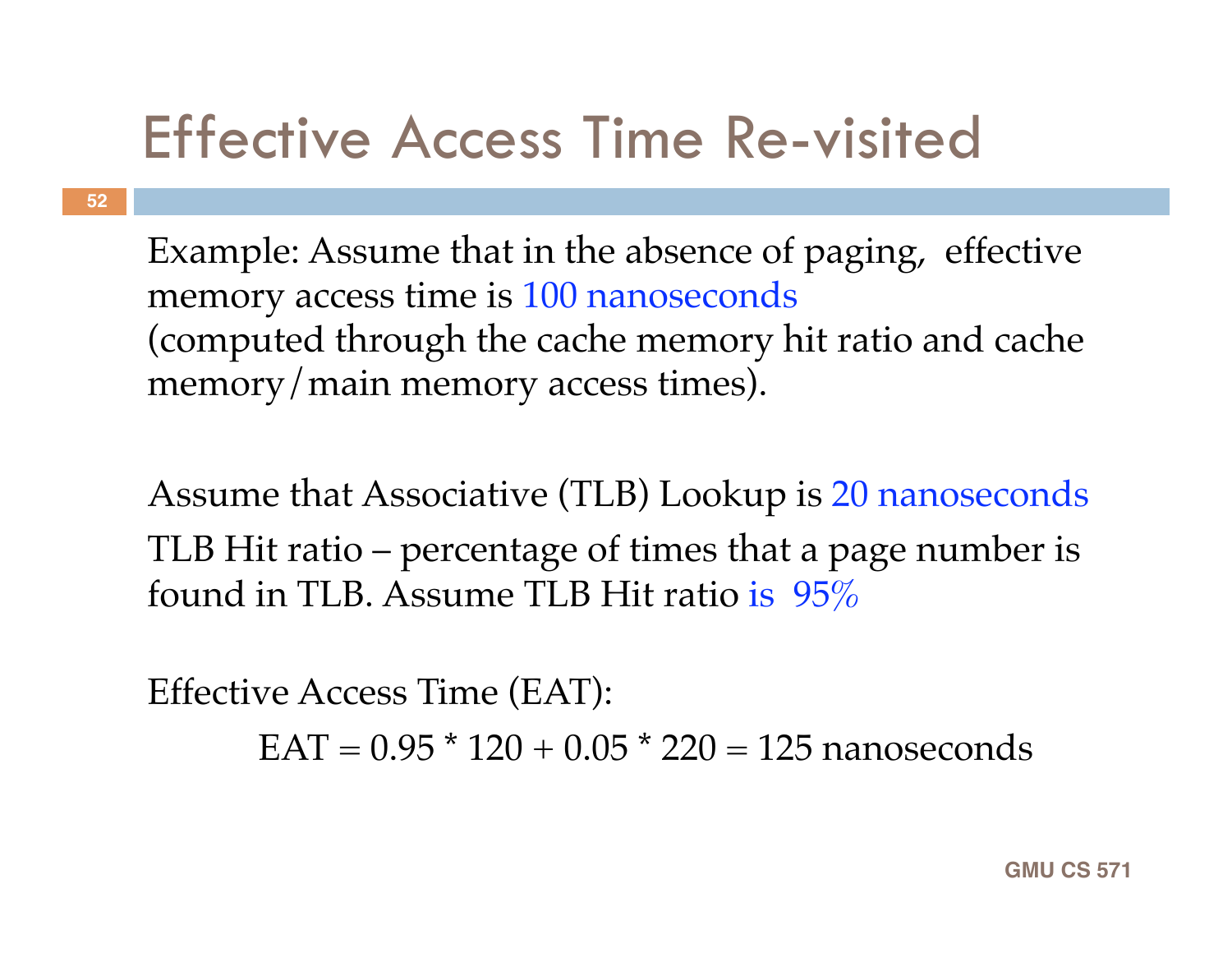# **Segmentation**

- $\Box$  Segmentation is a technique that partitions memory into logically related data units
	- Module, procedure, stack, data, file, etc.
	- Virtual addresses become <segment #, offset>
	- **<u>D</u>** Units of memory from user's perspective
- **□** Natural extension of variable-sized partitions
	- Variable-sized partitions = 1 segment/process
	- $\blacksquare$  Segmentation = many segments/process
- **□** Hardware support
	- Multiple base/limit pairs, one per segment (segment table) Segments named by #, used to index into table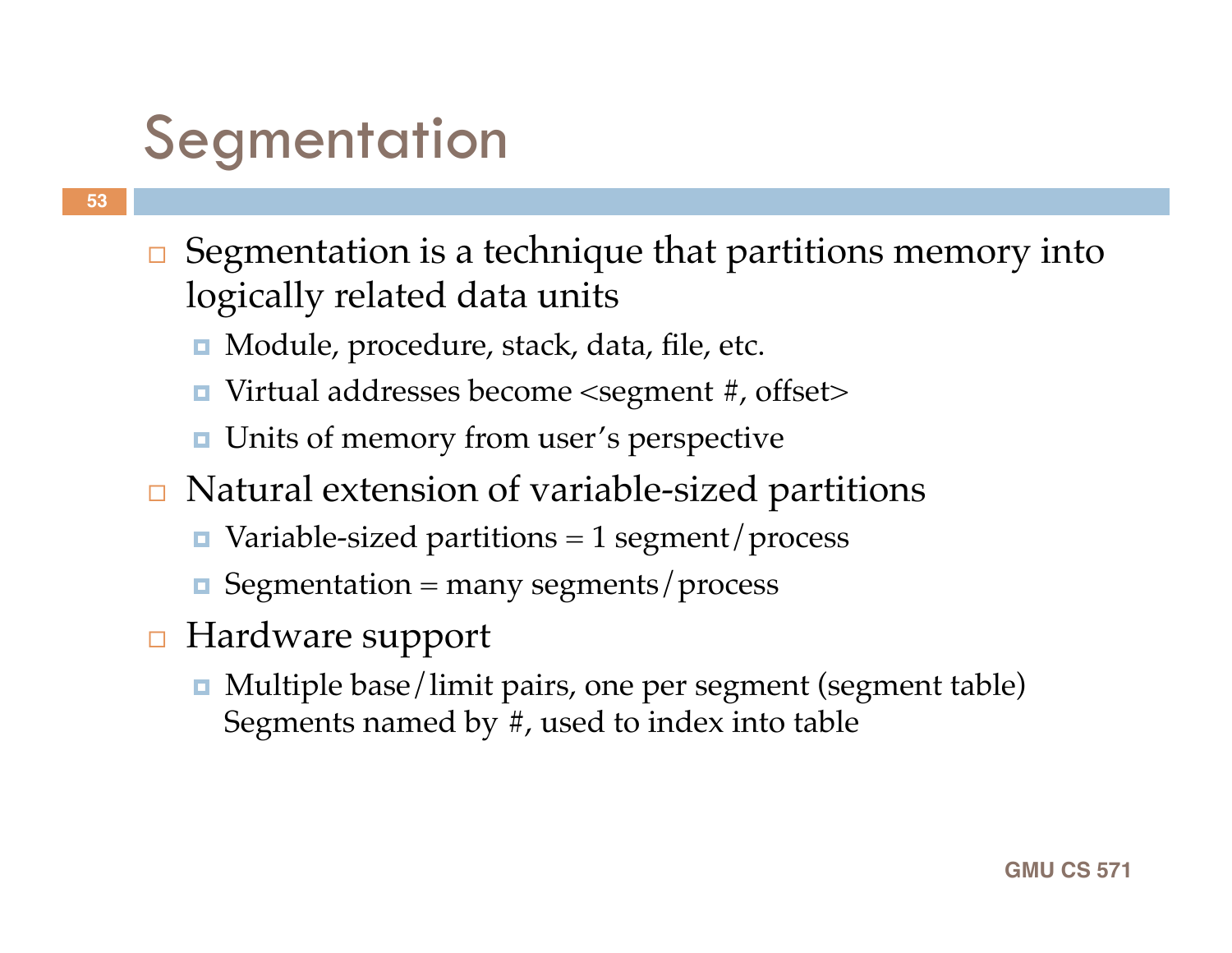# Segmentation Architecture

Logical address consists of a pair:

```

<segment-number, offset>,
```
Segment table – maps two-dimensional physical addresses. Each table entry has:

base – contains the starting physical address where the segments reside in memory.

limit – specifies the length of the segment.

Segment-table base register (STBR) points to the segment table's location in memory.

Segment-table length register (STLR) indicates number of segments used by a process

segment number s is legal if s < STLR.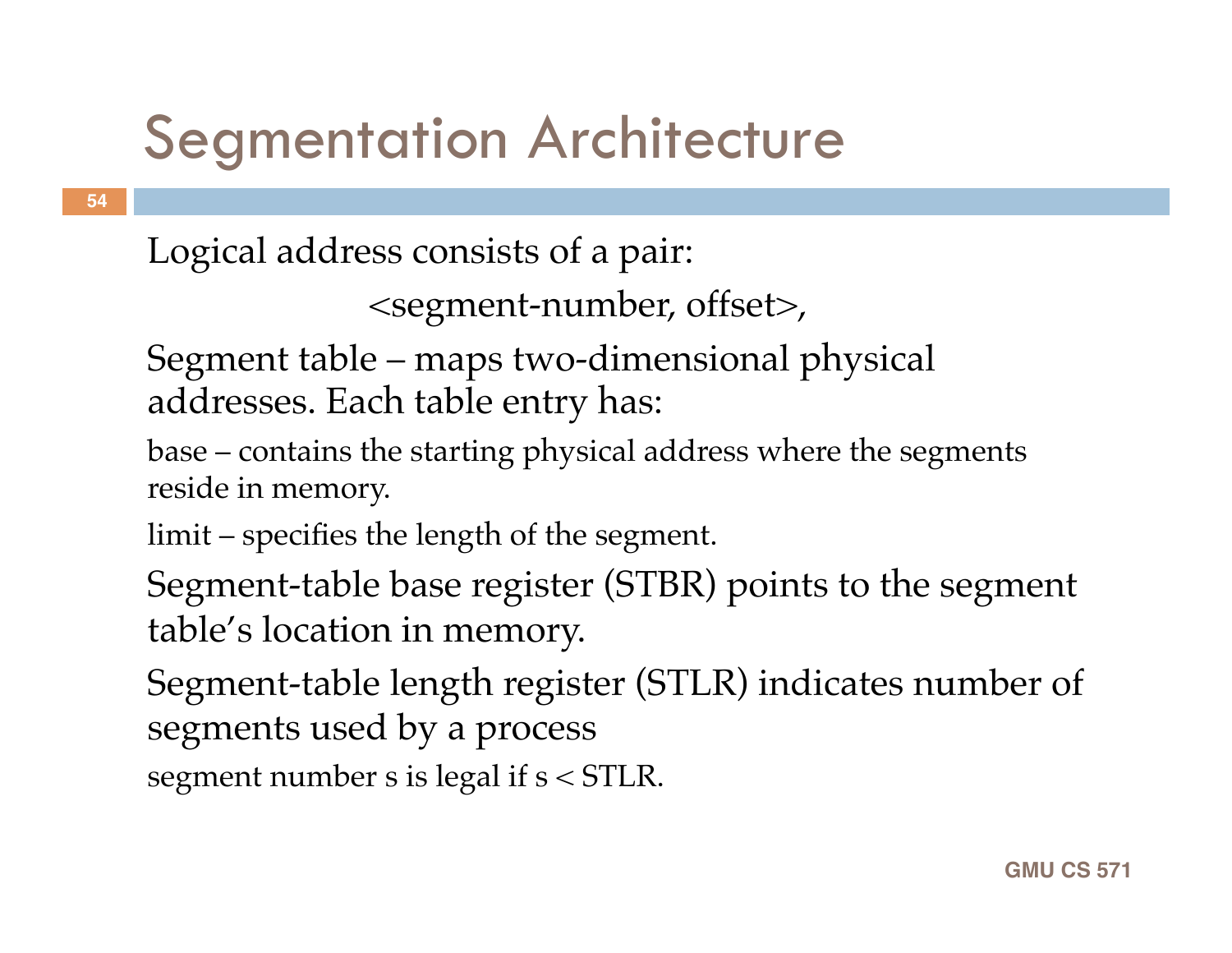## Segmentation Hardware

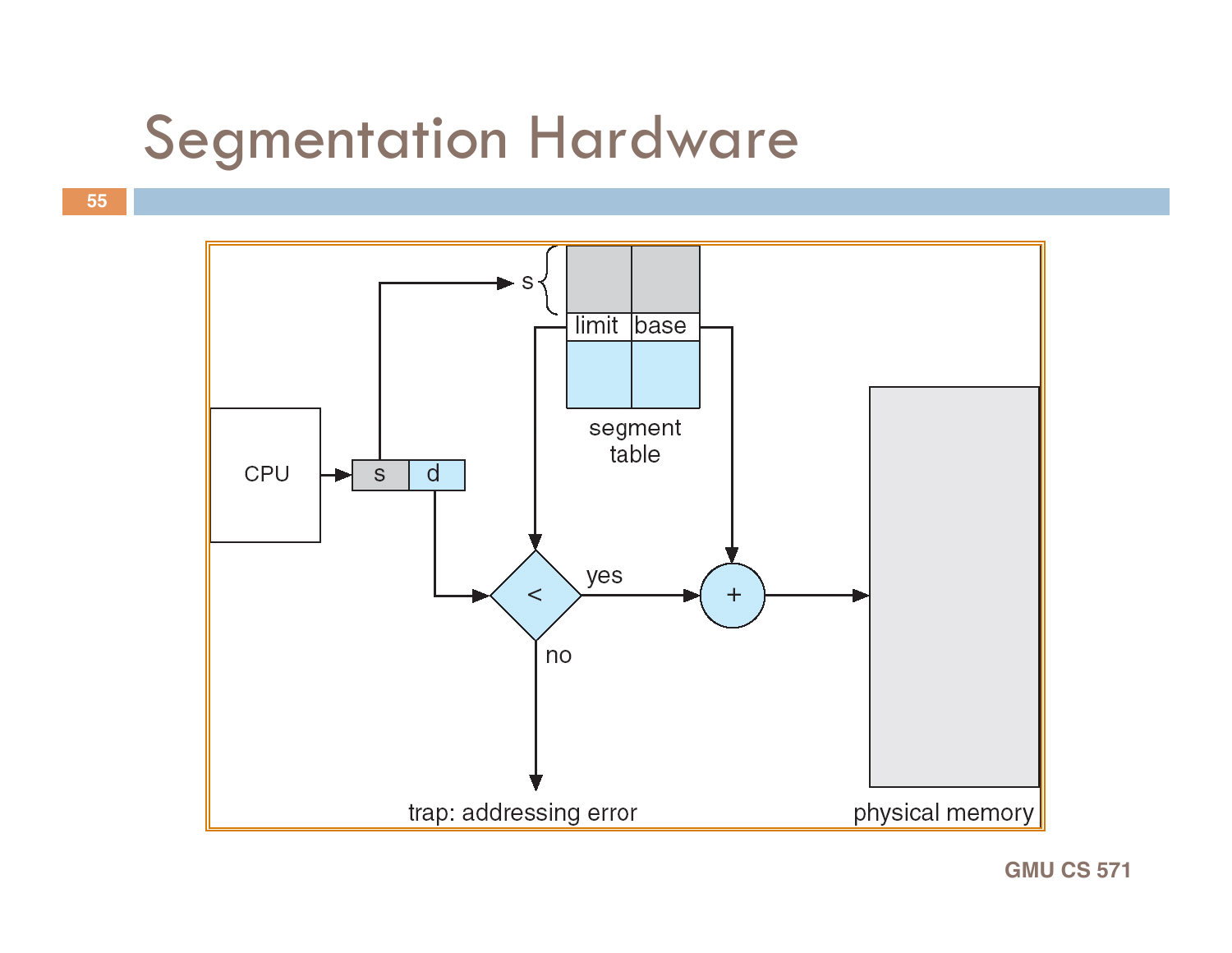## Example of Segmentation

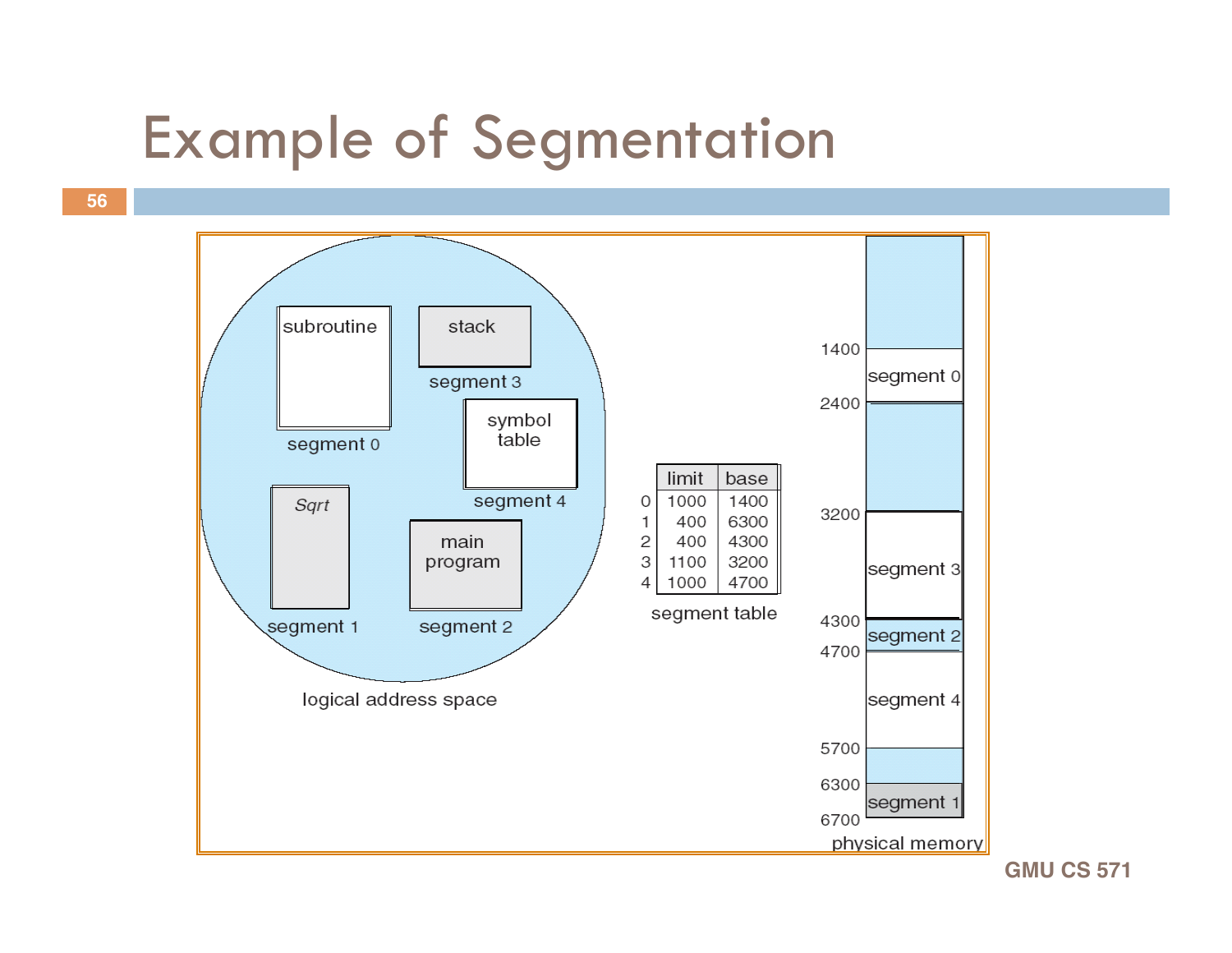# **Segmentation**

- $\Box$  Each segment represents a semantically defined portion of the program.
	- All entries in a segment are likely to be used in the same way.
	- Segment-table entry will contain the protection info.
- $\Box$  Sharing
	- Segments are shared when entries in the segment tables of two different processes point to the same physical location.
- Memory Allocation  $\rightarrow$  external fragmentation
- **□** Segmentation versus Paging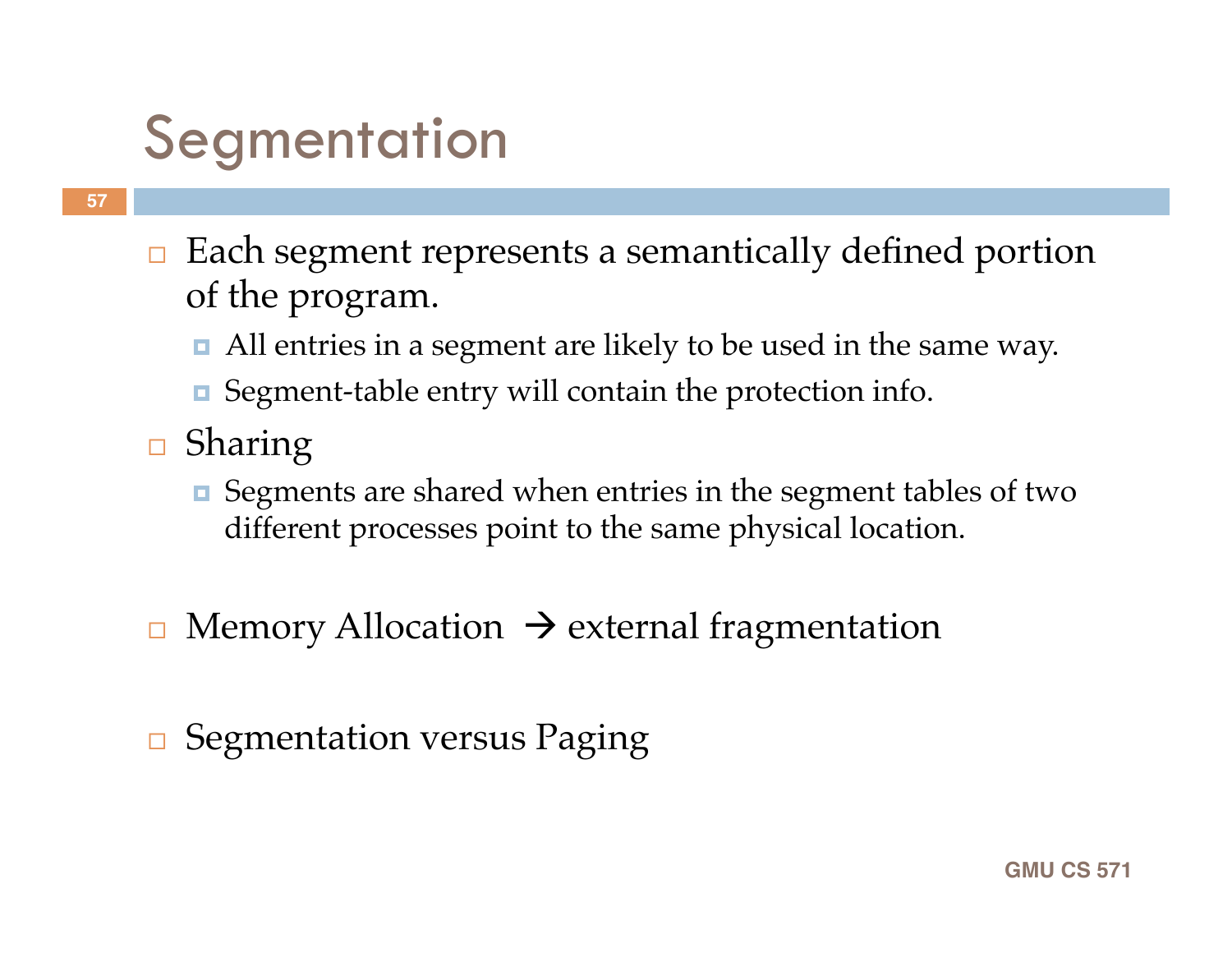# **Segmentation**

#### $\Box$  Extensions

- Can have one segment table per process
	- Segment #s are then process-relative (why do this?)
- **O** Can easily share memory
	- **Put same translation into base/limit pair**
	- Can share with different protections (same base/limit, differrent protection)

#### Problems

- **n** Cross-segment addresses
	- Segments need to have same #s for pointers to them to be shared among processes
- **Large segment tables** 
	- Keep in main memory, use hardware cache for speed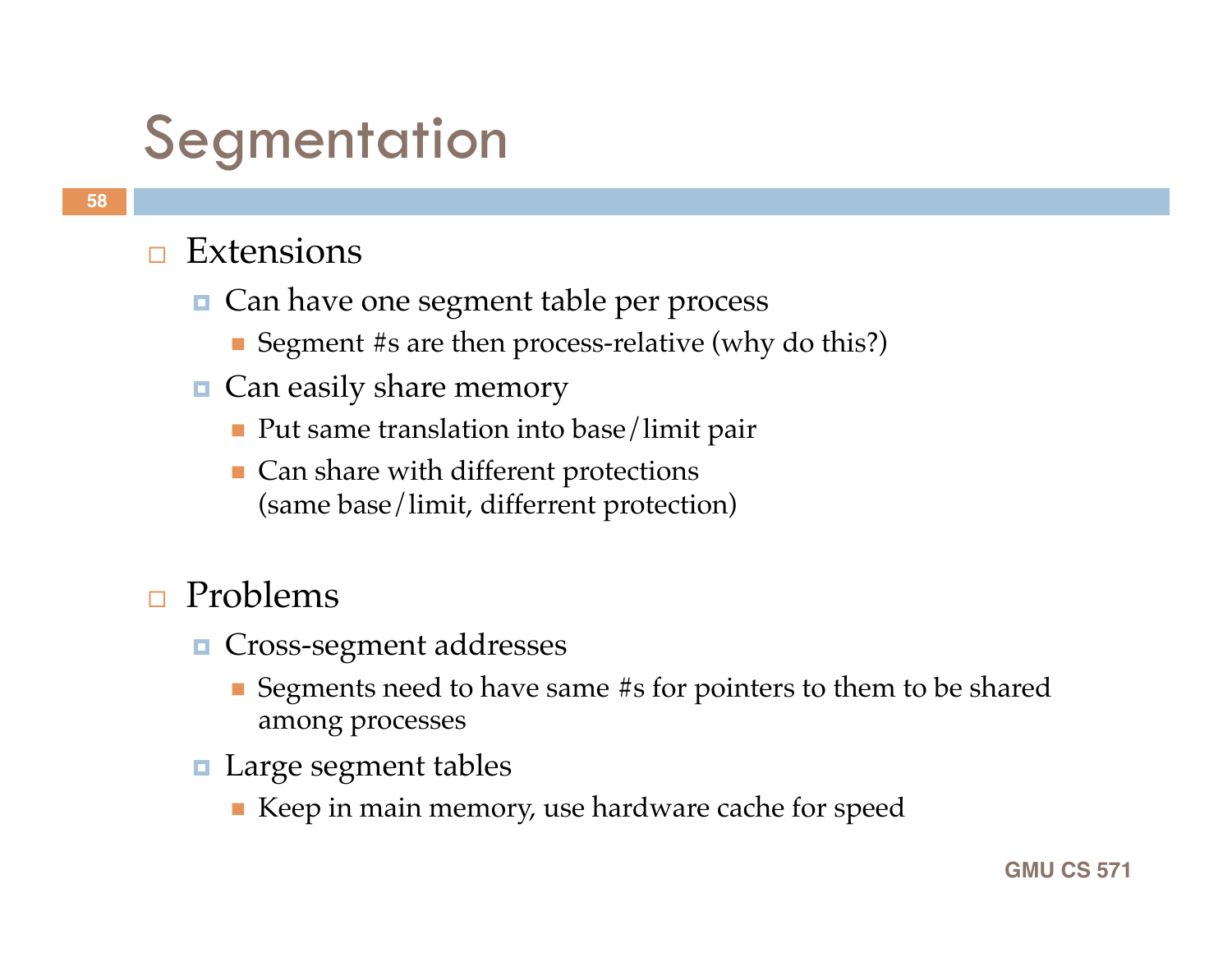## Segmentation with Paging: Intel Pentium



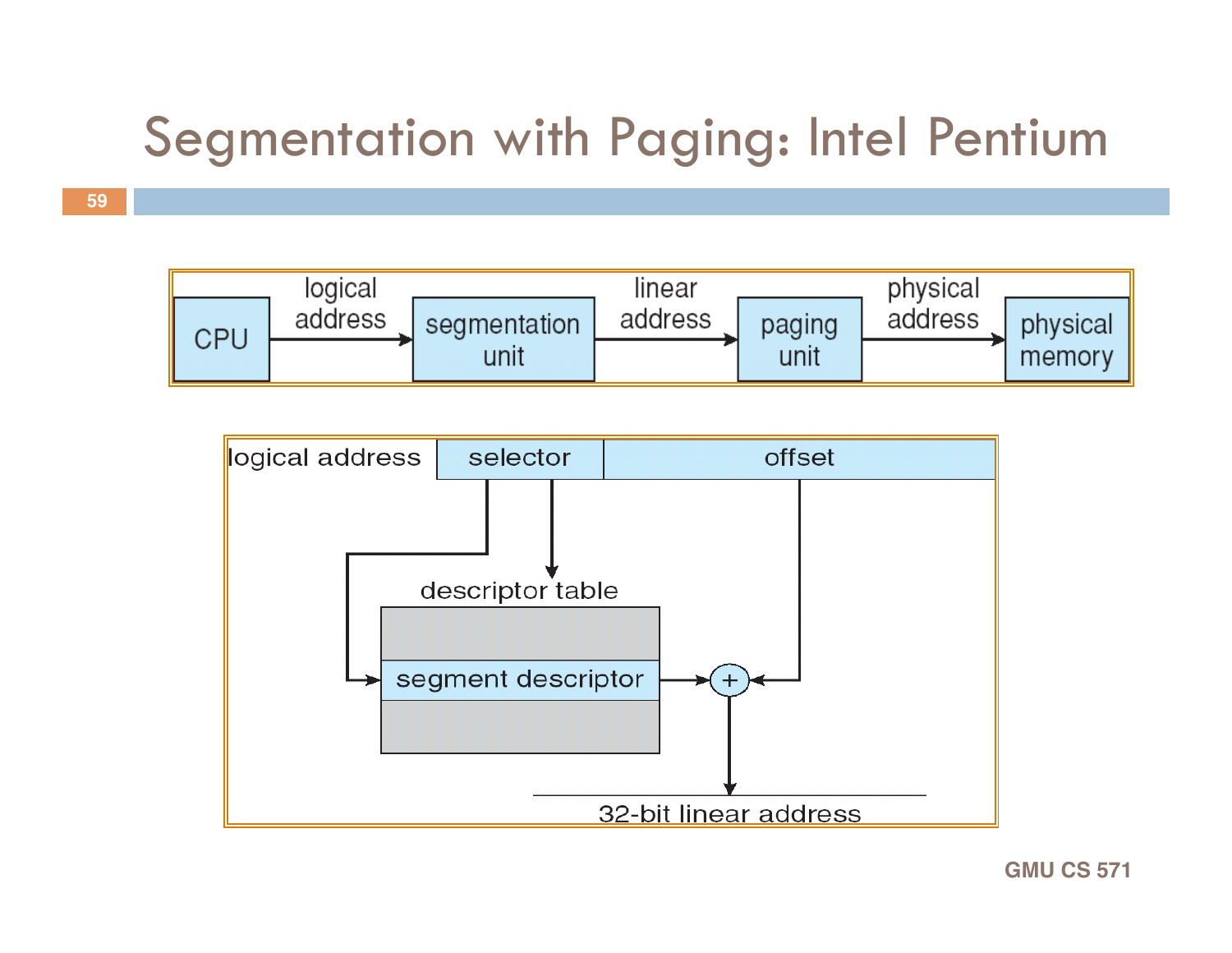# Intel Pentium (Cont.)

- **60**
- $\Box$  The Pentium architecture allows a page size of either 4 KB or 4 MB.
- $\Box$  For 4 KB pages, a two-level paging scheme is used.

| page number | page offset |
|-------------|-------------|
|             |             |
| $1 \cap$    | 1 Q         |

- The ten high-order bits of the linear address reference an entry in the outermost page table (page directory)
- One entry in the page directory is Page Size flag
	- if set, it points to a 4 MB page: the inner page table is by-passed and the 22 low-order bits in the linear address refer to the offset in the 4-MB frame.